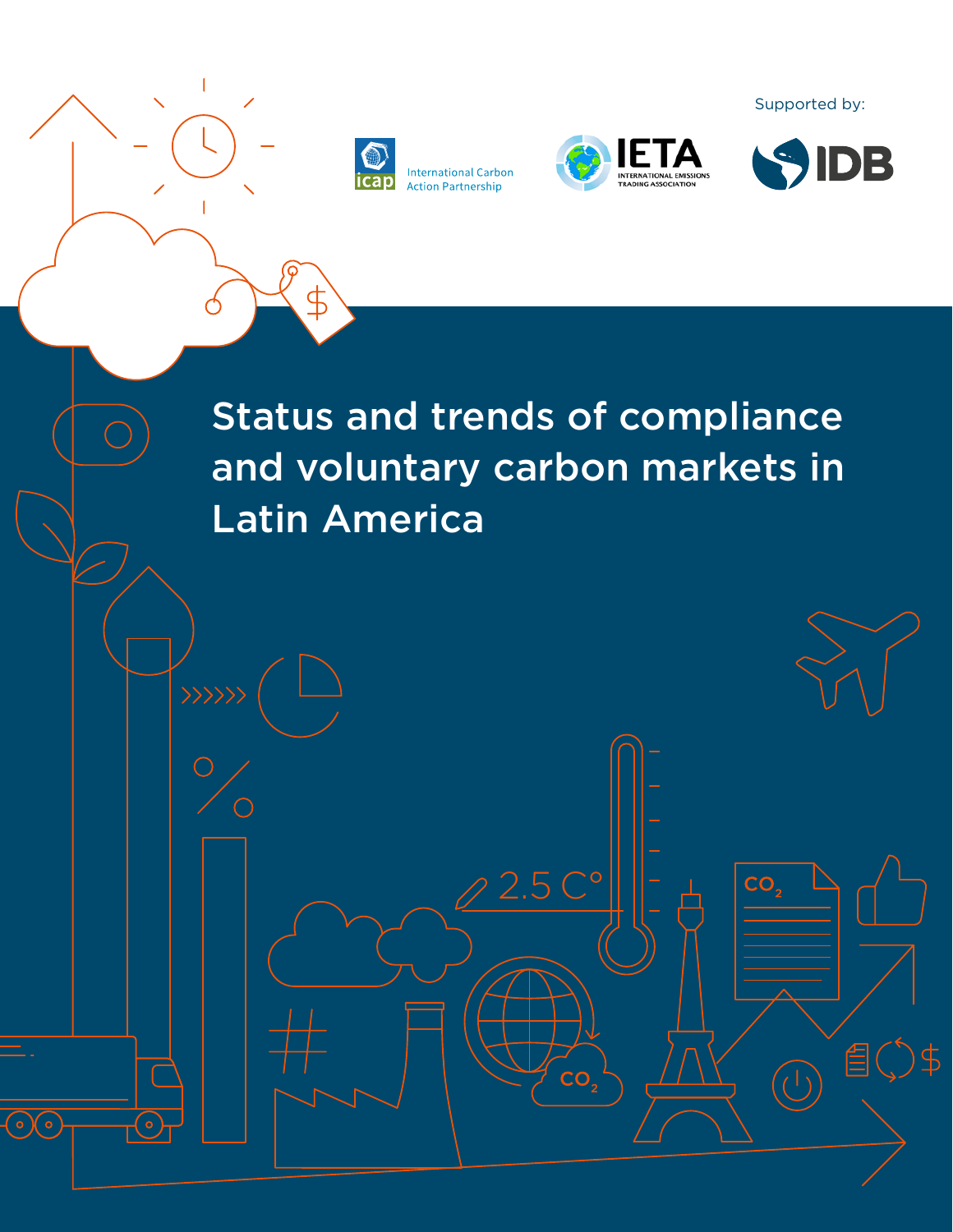## Acknowledgments

This publication has been developed with the support of the project RG-T3612: LAC Green Finance Program to Mobilize Private Investment in Mitigation Actions and Low-carbon and Sustainable Business Models through National Development Banks (Phase II) with funds of the International Climate Initiative (IKI) and the Federal Ministry for the Environment, Nature Conservation and Nuclear Safety (BMU). The Federal Ministry for the Environment, Nature Conservation and Nuclear Safety (BMU) supports this initiative on the basis of a decision adopted by the German Bundestag. IDB thanks their support provided to develop this publication.

We also extend our gratitude to the authors, editors, and peer reviewers who dedicated their time and diligently applied their expertise so that this publication could be the most useful and trustworthy for the reader.

Authors: Katie Sullivan, Antoine Diemert, Carlos Cordova, Joseph Hoekstra, Constanze Haug, Stephanie La Hoz Theuer, Alexander Eden, Stefano De Clara, Victor Ortiz Rivera, Frank Schroeder, Daniel Peon.

Editors: Maria Netto, Alexander Vasa, Katie Kouchakji.

Peer reviewers: Alfredo Idiarte, Rodrigo Ferreira, Rodrigo Chaparro, Carlos Salgado, Luiz Restrepo, Lucila Serra, Caroline Prolo, Sergio Quiros, Aloisio Lopes de Melo.

We also wish to extend our gratitude to the following people for their support: Ernst Kuneman, Emma Krause, Santiago Ramírez Niembro, Mary Hellmich, Ricarda Leske, Alasdair Were and Lisa Spafford

Layout: [SiMPELPLUS/+](https://simpelplus.de) – Analoge und digitale Medien

Supported by:



Federal Ministry for the Environment, Nature Conservation and Nuclear Safety



based on a decision of the German Bundestag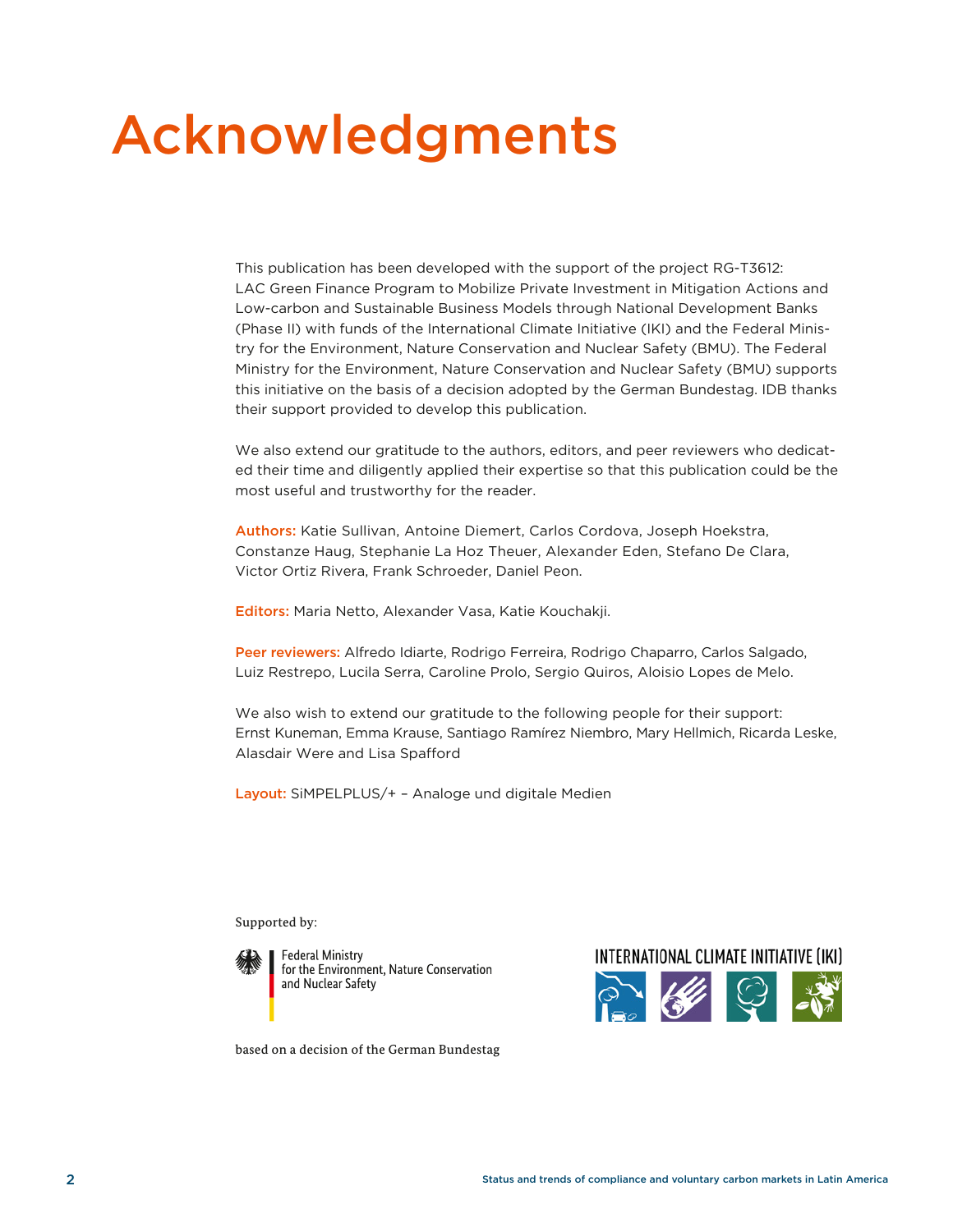# Table of contents

| <b>Disclaimer</b>        |  |
|--------------------------|--|
| List of Acronyms         |  |
| <b>Executive Summary</b> |  |

#### [Chapter 1](#page-7-0)

| The role of carbon markets and pricing |  |
|----------------------------------------|--|
| towards net zero                       |  |

#### [Chapter 2](#page-9-0)

| Setting the scene - key concepts in |     |
|-------------------------------------|-----|
| carbon markets and pricing          | 10  |
|                                     |     |
| The demand side of carbon markets   | 12. |
|                                     |     |
| The supply side of carbon markets   | 15. |

### [Chapter 3](#page-16-0)

| Domestic carbon pricing instruments                                     |    |
|-------------------------------------------------------------------------|----|
| in Latin America - instrument choice,                                   |    |
| capacity and experiences                                                | 17 |
| Deciding on and implementing a CPI                                      | 20 |
| Future prospects for carbon pricing<br>initiatives across Latin America |    |

#### [Chapter 4](#page-33-0)

| Voluntary Carbon Markets |  |  |
|--------------------------|--|--|
|--------------------------|--|--|

#### [Chapter 5](#page-50-0)

|  | <b>Key Messaging and Conclusions</b> |  |
|--|--------------------------------------|--|
|  |                                      |  |

#### [Annex](#page-53-0)

| 54 |
|----|
| 54 |
| 55 |
| 57 |
| 58 |
| 60 |

#### **[References](#page-61-0)**

| n -<br>---<br>Reier |  |
|---------------------|--|
|                     |  |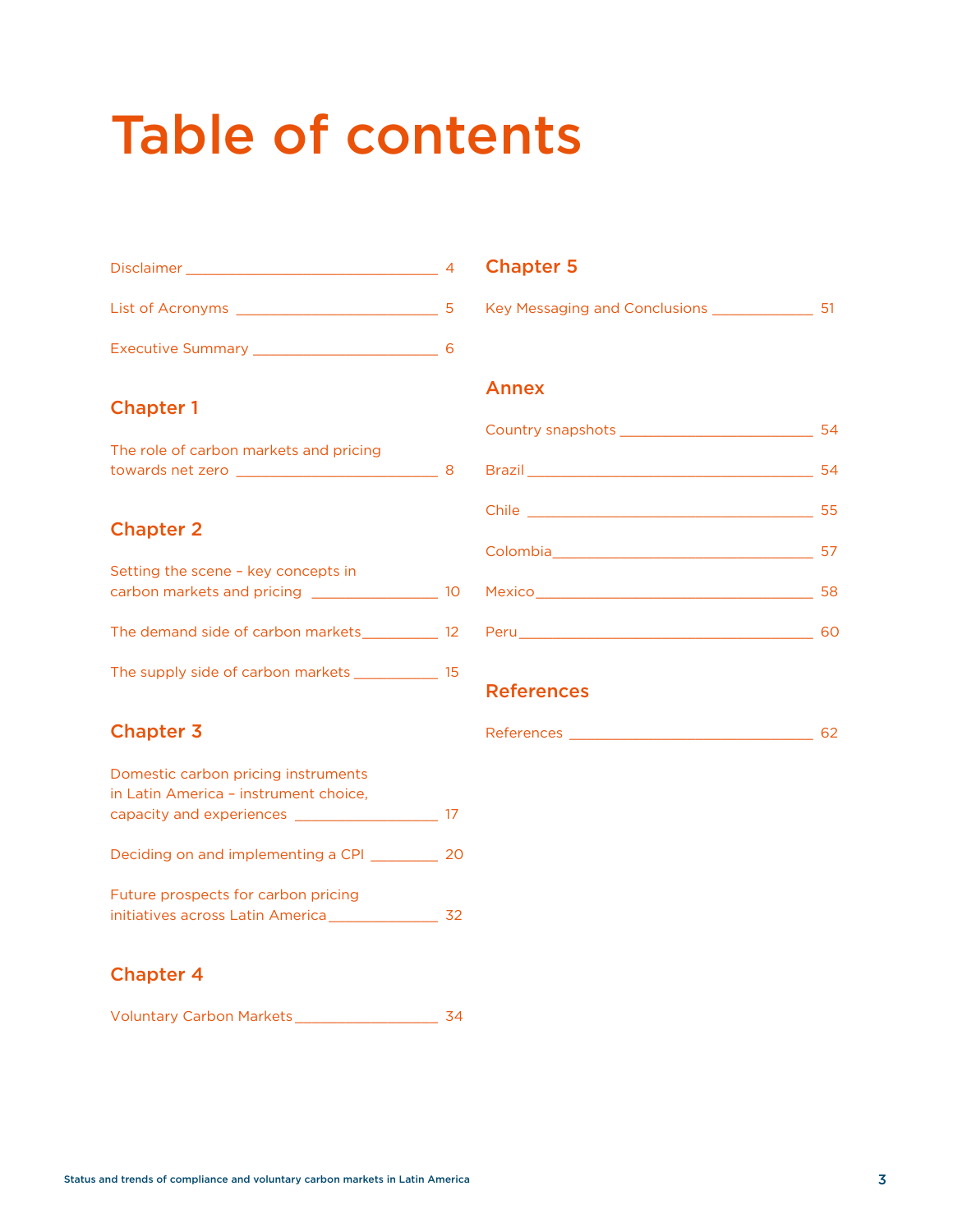## IDB Disclaimer

The opinions expressed in this publication are those of the authors and do not necessarily reflect the views of the Inter-American Development Bank, its Board of Directors, or the countries they represent. Also, do not necessarily reflect the views of the International Climate Initiative (IKI) and the Federal Ministry for the Environment, Nature Conservation and Nuclear Safety (BMU).

### ICAP Disclaimer

Chapters 1, 2, 3 and 5 of this report were prepared by the ICAP Secretariat. The findings and opinions expressed in this report are the sole responsibility of the authors. They do not necessarily reflect the views of ICAP or its members. Duplication, processing, distribution, or any form of commercialization of such material beyond the scope of the respective copyright law requires the prior written consent of its author or creator. Legal Notice: ICAP accepts no liability whatsoever for the content provided in this report. All rights reserved.

For further information, questions, comments or suggestions please visit: <www.icapcarbonaction.com> or send an e-mail to: [info@icapcarbonaction.com](mailto:info%40icapcarbonaction.com?subject=)

The ideas expressed in this report do not necessarily represent views of ICAP or its members, or the endorsement of any approach described herein. The content and works provided in this report are governed by the applicable copyright laws of the authors' and creators' respective jurisdictions.

## IETA Disclaimer

Chapters 1, 4 and 5 of this report were prepared by the Secretariat of the International Emissions Trading Association (IETA). IETA accepts no liability of any kind for the consequences of any person acting in reliance on the report or for any decisions made or not made which are based upon such a report. This report is not intended to form the basis of any investment decisions. The ideas expressed in this report do not necessarily represent the views of IETA or its members, or the endorsement of any approach described herein. The content and works provided in this report are governed by the applicable copyright laws of the authors' and creators' respective jurisdictions.

For further information, please visit <www.ieta.org> or e-mail [info@ieta.org](mailto:info%40ieta.org?subject=)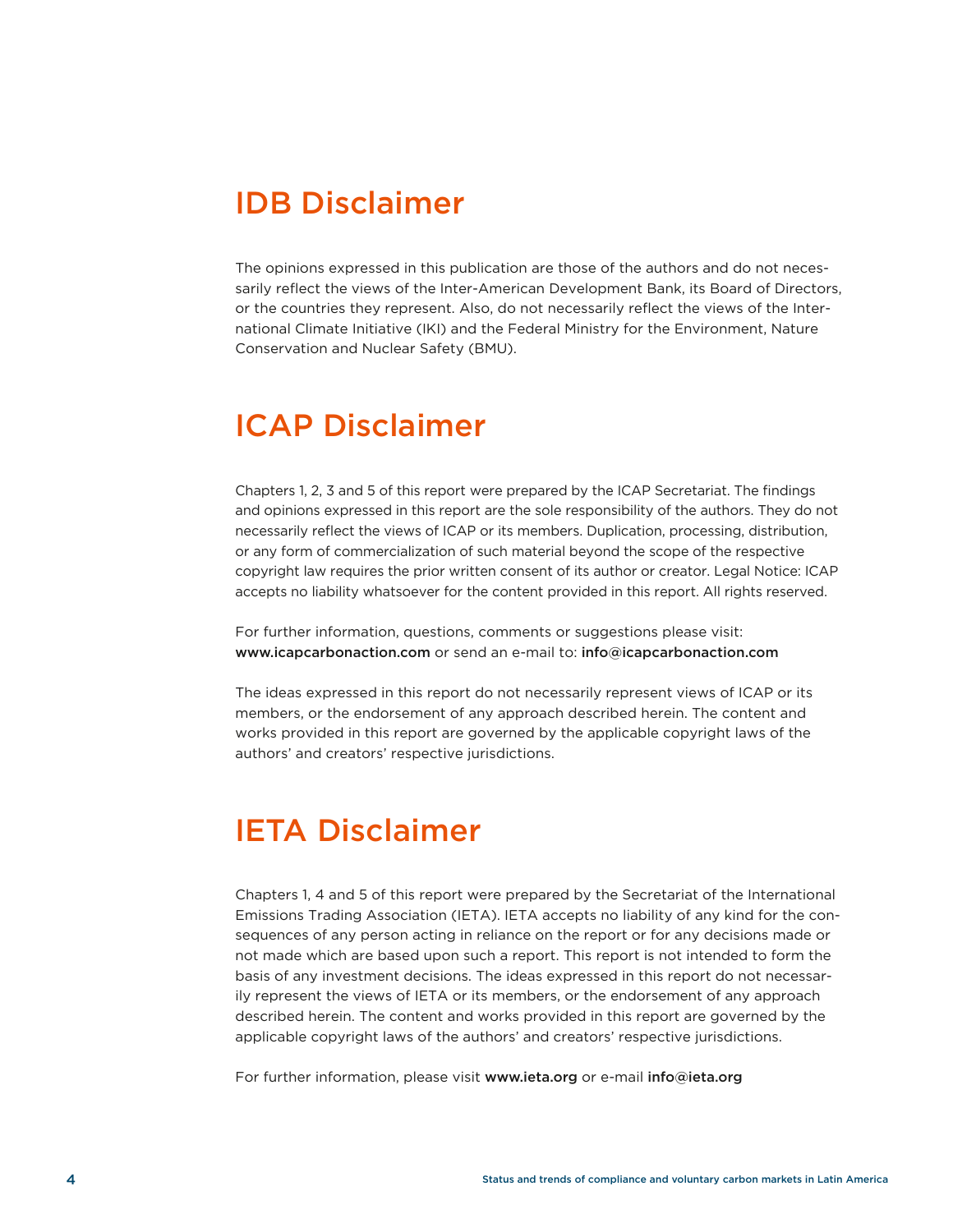## <span id="page-4-0"></span>List of Acronyms

| Agriculture, forestry and other land use                                    | <b>MRV</b>    | Monitoring, Reporting and Verification                                 |  |
|-----------------------------------------------------------------------------|---------------|------------------------------------------------------------------------|--|
| <b>Brazil's RenovBio Decarbonization Credit</b>                             | <b>NBS</b>    | <b>Nature Based Solutions</b>                                          |  |
| <b>China Certified Emission Reduction</b>                                   | <b>NCS</b>    | <b>Natural Climate Solutions</b>                                       |  |
| <b>Clean Development Mechanism</b>                                          | <b>NDC</b>    | <b>Nationally Determined Contribution</b>                              |  |
| <b>Certified Emission Reduction</b>                                         | <b>OECD</b>   | <b>Organization for Economic Co-operation</b><br>and Development       |  |
| <b>Carbon Dioxide Equivalent</b>                                            |               |                                                                        |  |
| <b>Conference of Parties</b>                                                |               | World Bank's Partnership for Market<br><b>Readiness</b>                |  |
| <b>Carbon Offsetting and Reduction</b><br>Scheme for International Aviation | <b>REDD</b>   | <b>Reducing Emissions from Deforestation</b><br>and Forest Degradation |  |
| <b>Carbon Pricing Instruments</b>                                           |               | <b>SEMARNAT</b> Mexican Ministry of Environment and                    |  |
| <b>Carbon Pricing Leadership Coalition</b>                                  |               | <b>Natural Resources</b>                                               |  |
| <b>Colombian National Planning Department</b>                               |               | Tradable Performance Standards                                         |  |
| Estrategia Colombiana de Desarrollo<br>Bajo en Carbono                      | <b>TSVCM</b>  | Taskforce on Scaling Voluntary Carbon<br><b>Markets</b>                |  |
| <b>Emission Reductions Payment Agreement</b>                                | <b>UNFCCC</b> | <b>United Nations Framework Convention</b><br>on Climate Change        |  |
| <b>Emission Trading Systems</b>                                             | <b>VCM</b>    | <b>Voluntary Carbon Market</b>                                         |  |
| <b>European Union Emission Trading System</b>                               | <b>VCS</b>    | <b>Verified Carbon Standard</b>                                        |  |
| <b>World Bank Forest Carbon Partnership</b><br>Facility                     | <b>VER</b>    | <b>Voluntary Emission Reduction</b>                                    |  |
| <b>German Corporation for International</b><br>Cooperation                  |               |                                                                        |  |
| <b>Gold Standard</b>                                                        |               |                                                                        |  |
| Greenhouse Gas                                                              |               |                                                                        |  |
| <b>International Civil Aviation Organization</b>                            |               |                                                                        |  |
| <b>Internationally Transferred Mitigation</b><br>Outcomes                   |               |                                                                        |  |
|                                                                             |               | <b>PMR</b><br><b>TPS</b>                                               |  |

- LAB Brazilian Laboratory of Financial Innovation
- LAC Latin America and the Caribbean
- LATAM Latin America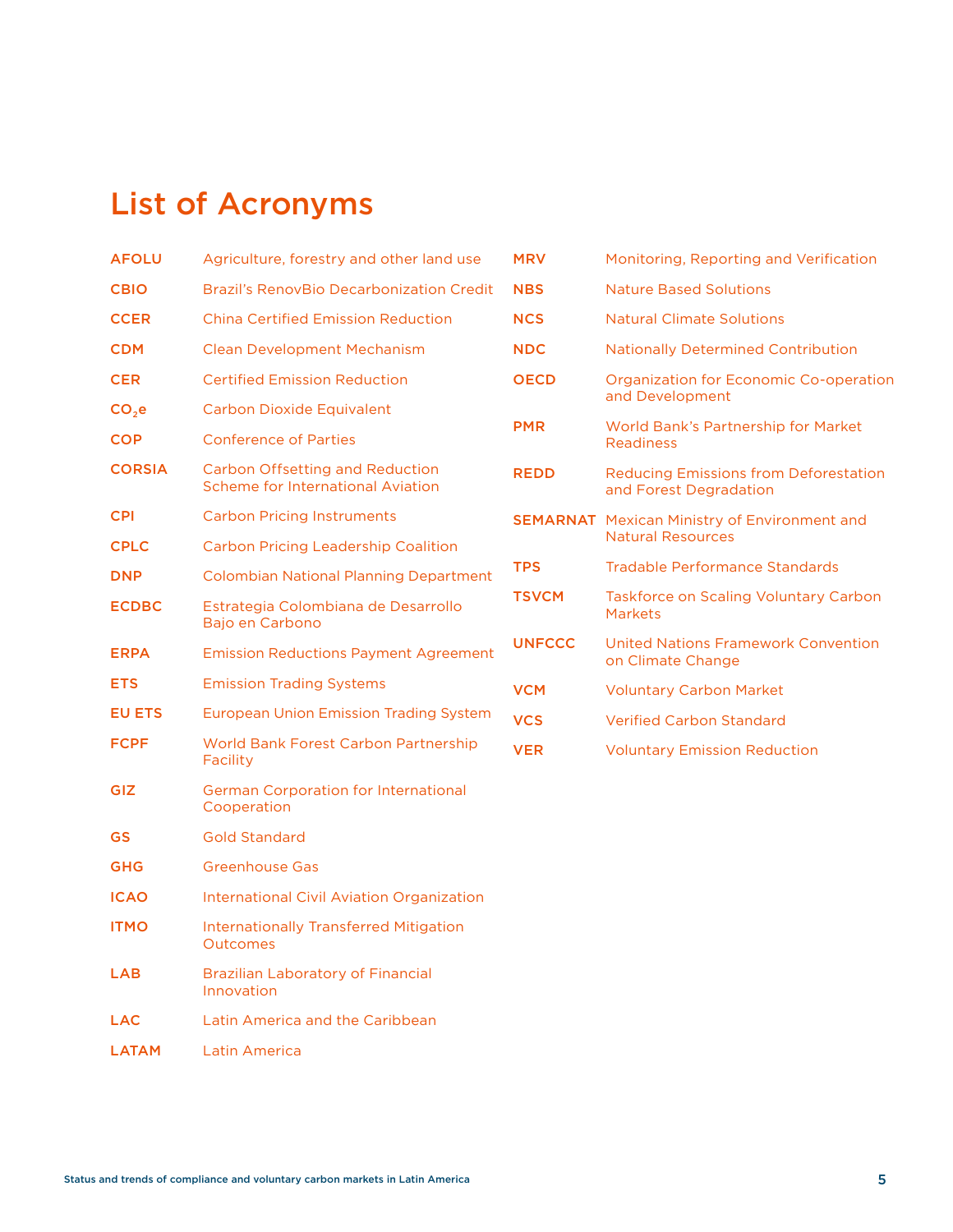<span id="page-5-0"></span>EXECUTIVE SUMMARY

> Net-zero targets adopted to date cover around 70 % of global GHG emissions, but many are not yet supported by the near-term policies and regulations that are necessary to achieve them. Carbon markets, including those that are mandated by regulation and those in which demand is voluntary, can be part of the measures and mechanisms that can contribute to achieve the needed mitigation to achieve these targets.

With regards to carbon pricing instruments (CPIs), such as emissions trading and carbon taxes, these are an essential part of policy frameworks and decarbonization pathways. In 2021, 64 CPIs were in force worldwide, covering 21.5 % of global emissions. In the Latin American (LATAM) region, Chile, Colombia, Mexico, and Argentina are frontrunners in implementing CPIs, with four federal carbon taxes, three subnational carbon taxes and one national ETS.

Several steps have typically helped Latin American jurisdictions to design, plan, implement and evaluate a CPI: (ambitious) climate goals provide justification for its introduction, and extensive preparation and analytical work supported the process, such as analysis of policy interactions in Chile, of CPI design in Colombia and São Paulo, of carbon leakage in Mexico, and regulatory frameworks in Brazil.

The process to implement a CPI in the region is contextualized by the wider regulatory framework and policy windows of opportunity: all carbon taxes in Latin America have been part of larger tax reforms, but they fulfill different policy objectives that are context-specific, such as providing a carbon price signal, the need to implement environmental taxes, raise revenue and finance health and education programs. However, when jurisdictions have considered the implementation of compliance carbon markets, these are seen as policies that complement carbon taxes as part of their carbon pricing portfolios.

Throughout this process, jurisdictions in the region have developed valuable experiences to engage with domestic stakeholders from the early stages of CPI planning, design and implementation. They have also benefited from domestic, regional and international cooperation initiatives that help build capacities for relevant parties, and seek to provide a space for discussion, analysis and reflection on the role of CPIs in their jurisdictions and the existing opportunities for cooperation.

Complementary to CPIs, the voluntary carbon market (VCM) has grown in recent years and opened other possibilities for individuals, organizations and governments, to achieve real, verified, permanent and additional emission reductions.

Retirements of carbon credits – the key indicator for demand in the VCM – have more than doubled since 2017, after a period of relative stability. They reached

CPIs in force

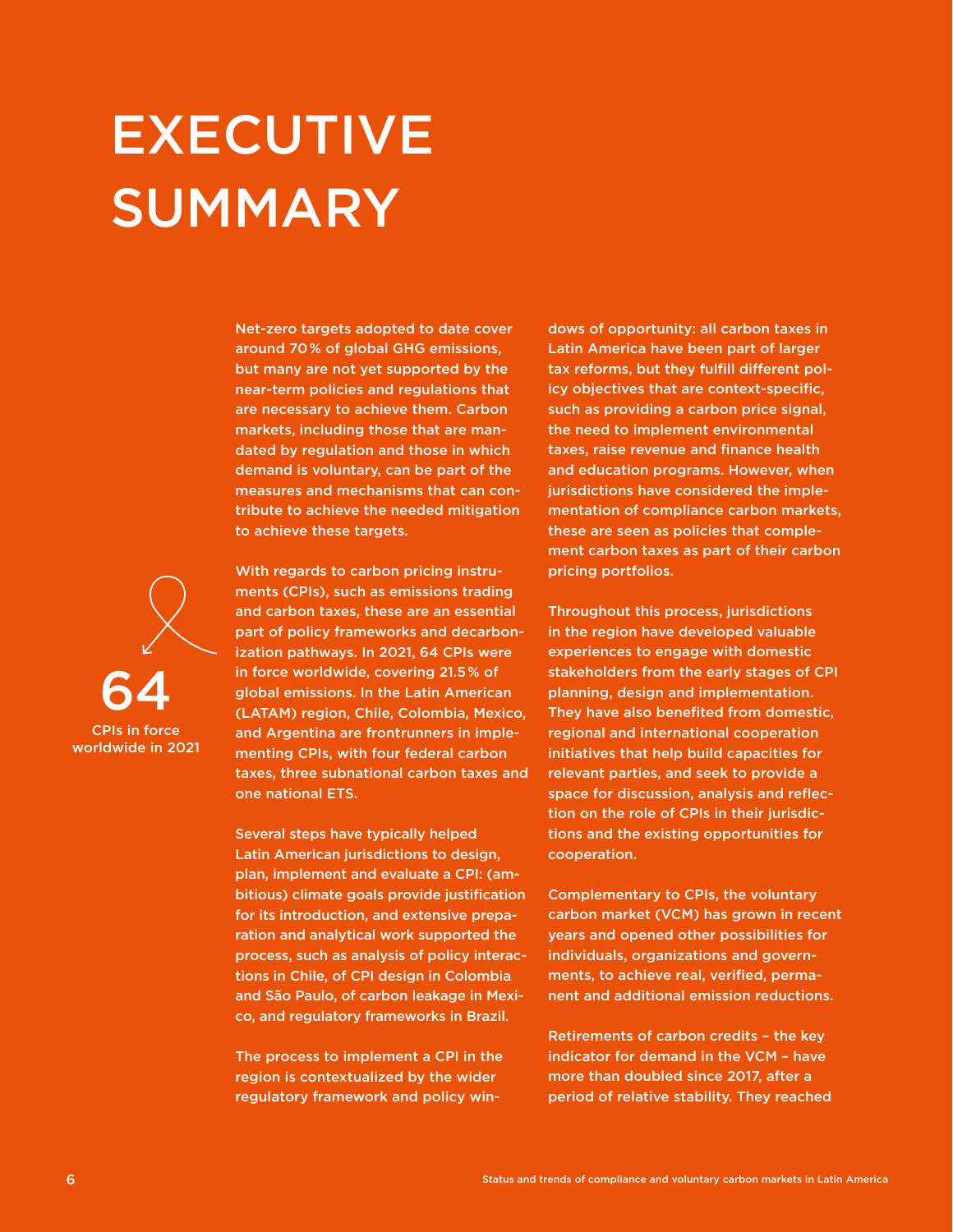a record 95 MtCO<sub>2</sub>e in 2020, with REDD+ and renewable energy credits currently representing over 70 % of voluntary retirements. REDD+ credits certified by Verra currently represent over 70 % of all credits retired in Latin America. The region is the world's second largest provider of voluntary credits overall, with just under 20 % of the total global credit supply coming from projects in the region in 2020 and 2021. These increasing issuances mostly come from nature-based solutions (NBS) and renewable energy (RE) projects.

The growth in the VCM seen in recent years is expected to continue. According to Troven Research, with increasing investor and consumer pressure on corporations to show climate action at the global level, VCM demand is expected to grow: 5 – 10-fold over the next decade; 8 – 20-fold by 2040; and 10 – 30-fold by 2050, potentially reaching 1 billion tCO<sub>2</sub>e by 2030 and 2 billion tCO<sub>2</sub>e by the end of 2040.

To accelerate climate action through the VCM, it will be important to send the right signals to private sector voluntary actors to grow demand, and to create market mechanisms for the development of new high-integrity supply at scale. An emerging challenge in this area is the requisite shift away from crediting opportunities in the power sector, with renewables becoming business-as-usual due to evolving policy and the increasing cost competitiveness of low-carbon technologies. Next in line project type opportunities, such as NBS and negative emissions technologies (e. g., CCUS, DAC), are potential growth markets for the supply of high-quality credits with co-benefits going forward.

Compliance and voluntary carbon markets can work in tandem to achieve emission reductions.

CPIs are proven, cost effective tools that are increasingly a key tool for countries to deliver on their Nationally Determined Contributions (NDCs) and net-zero goals, while the continuous growth of the VCM, combined with enhanced public scrutiny and pressure on corporates to invest in high-integrity credit supply with co-benefit creation, is accelerating foundational shifts in VCM design, oversight, governance and product innovation. And where the VCM can be an important stepping stone toward mandatory instruments – by building capacity among the private sector and helping uncover significant abatement potentials – a CPI will be needed, in concert with other policies, to drive decarbonization at scale.

In the near future, jurisdictions in Latin America will continue to develop and strengthen their carbon pricing and market mechanisms to achieve their mitigation objectives and drive different socio-economic and environmental objectives. The momentum towards carbon pricing may also receive an external push, with carbon clubs and border carbon adjustment mechanisms currently under discussion in the European Union, the United States and Canada functioning as potential incentives for carbon pricing in the region.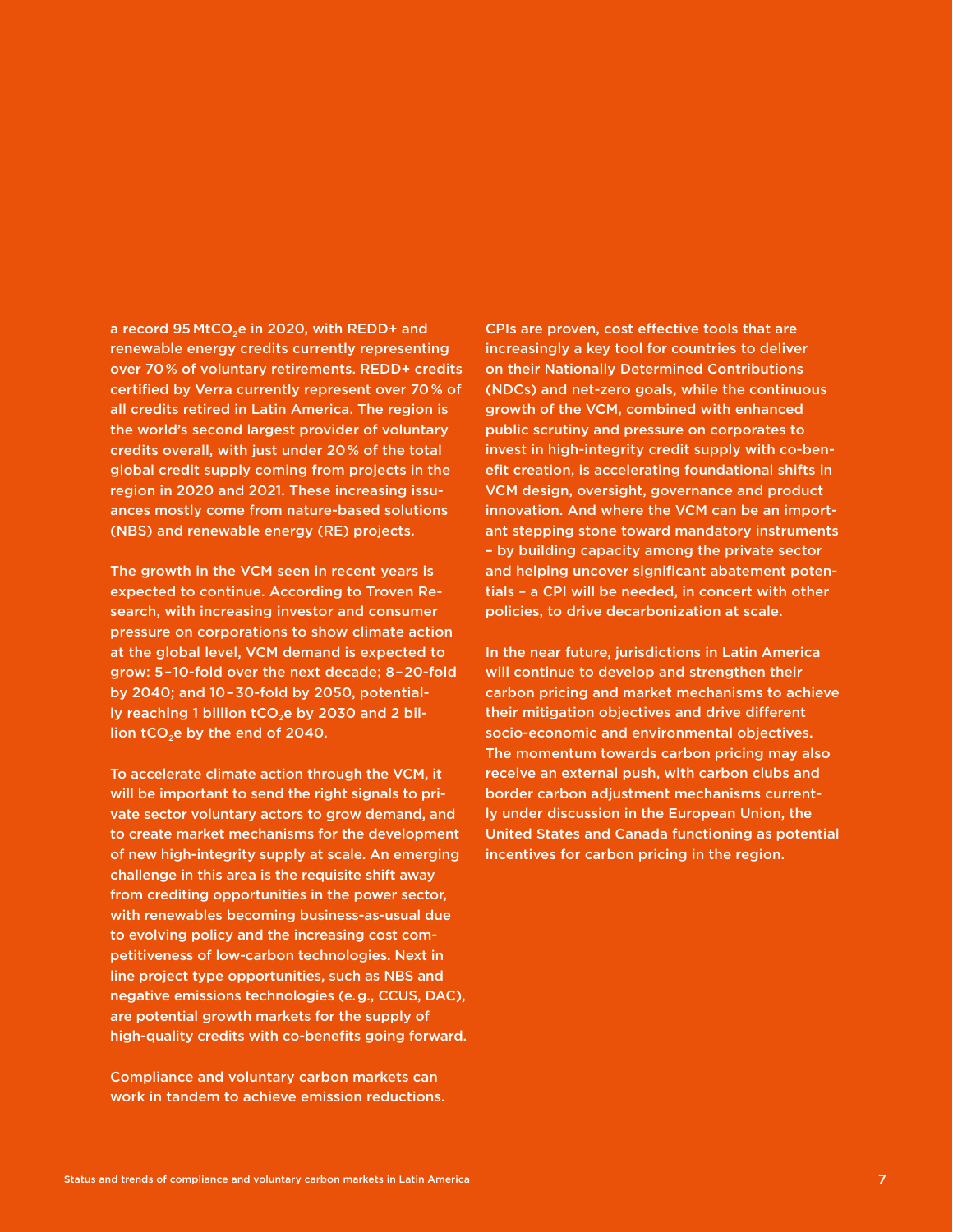## <span id="page-7-0"></span>Chapter 1

## The role of carbon markets and pricing towards net zero

Achieving the goal of the Paris Agreement to limit global temperature increases to well below 2 °C and, if possible, below 1.5 °C above pre-industrial levels is the challenge of our time.

This chapter was authored by the Secretariats of ICAP and IETA.

Over the last year, jurisdictions around the world have demonstrated their commitment to achieving net-zero emissions by announcing high-level pledges and/or embedding targets into laws and regulations. Global greenhouse gas (GHG) emissions, however, continue to grow. And although net-zero targets adopted to date cover around 70% of global GHG emissions, many are not yet supported by the near-term policies and regulations necessary to achieve them (Energy & Climate Intelligence Unit, 2021). The path to net-zero emissions will require a fundamental transformation of the global economy, including massive investment in low-carbon innovation and deployment – underpinned by a comprehensive suite of credible long-term policy signals.

Carbon pricing instruments (CPIs) such as emissions trading and carbon taxes are an essential part of policy frameworks and decarbonization pathways. By holding polluters responsible for the environmental cost of their emissions, CPIs can facilitate a rapid shift away from fossil fuels and incentivize a transition to

low-emissions technologies and industries (International Energy Agency, 2021).

While domestic CPIs were initially used primarily by industrialized countries and jurisdictions in Europe and North America, more and more emerging economies are now following suit. In 2021, 64 CPIs were in force worldwide, covering 21.5% of global emissions (World Bank, 2021c). After Asia emerged as an early carbon pricing hub in the global South, momentum for CPIs is now also increasing in Latin America (LATAM). Chile, Colombia, Mexico, and Argentina are acting as frontrunners in this regard, with other countries, such as Brazil, equally considering this option.

Internationally, Article 6 of the Paris Agreement provides a framework for countries to cooperate in achieving their mitigation commitments. While the details of how to operationalize Article 6 are still being negotiated, early mover countries and international institutions are already developing pilots and frameworks to test how such arrangements could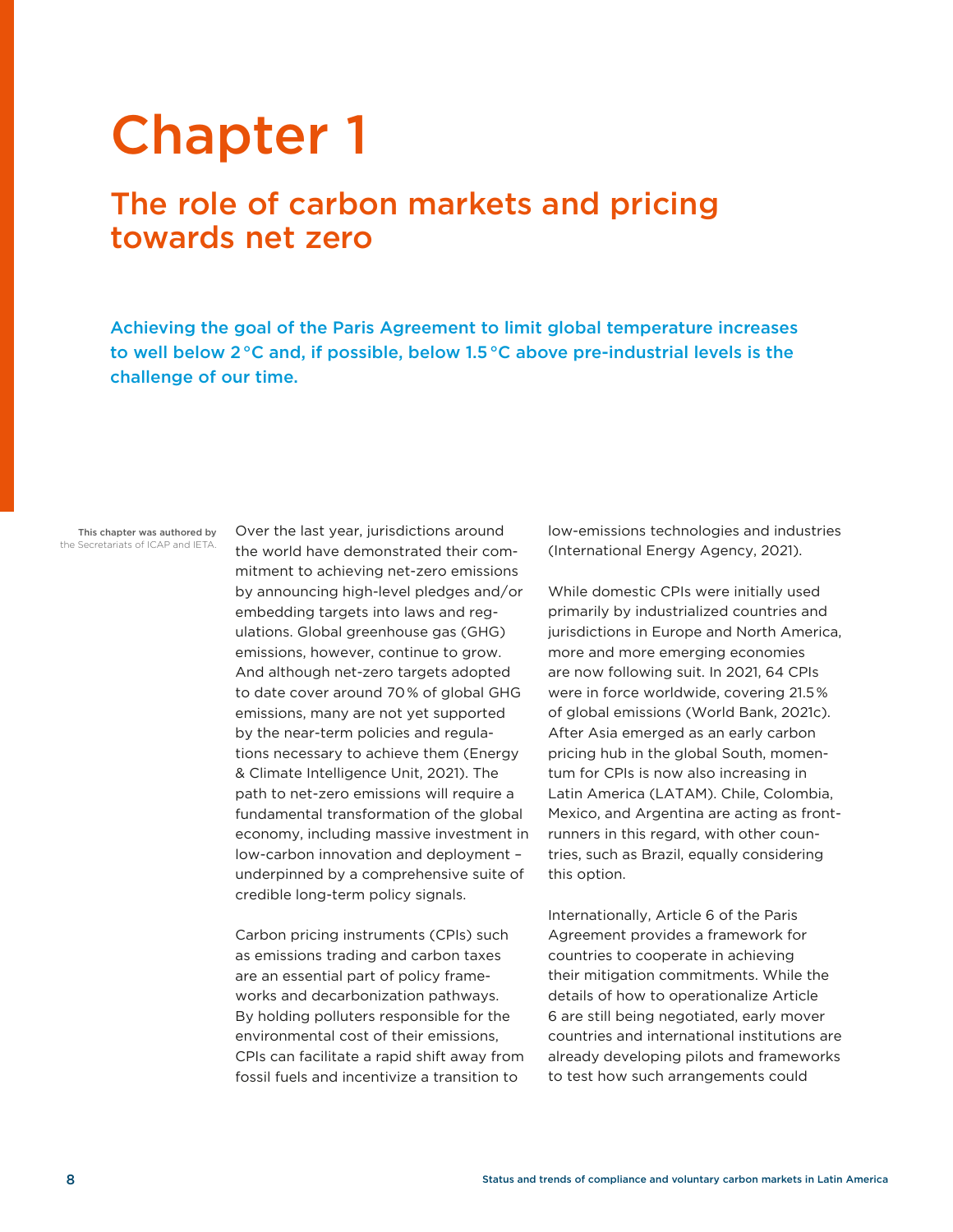work in practice, reducing the cost of reaching mitigation goals and channeling necessary financing. An example of this is the recent agreement between Peru and Switzerland, which will be discussed in more detail in chapter 3 of this report.

Alongside government action on carbon pricing, private actors are also actively engaging in voluntary carbon market (VCM) activities, which can help drive additional finance to mitigation projects not mandated by regulation. This is spurred by increasing corporate interest in purchasing carbon credits to compensate for emissions across their operations and supply chains.

The region has great potential and a lot to gain from proactively engaging with CPIs. Understanding pathways and design options for carbon pricing, as well as the status and trends of policy developments in the region, is a key requirement for effective and scalable climate action. This report is an inroad to the complex web of global compliance and voluntary carbon markets for Latin American audiences:

Chapter 2 unpacks key terms and concepts; Chapter 3 outlines typical pathways toward domestic CPI implementation, drawing on existing experiences in LATAM and highlighting CPI outlooks for the region; Chapter 4 provides a deep dive into status, trends, pathways and prospects of the VCM globally and across LATAM; and Chapter 5 summarizes key takeaways and conclusions.



Global greenhouse gas (GHG) emissions, however, continue to grow. And although net-zero targets adopted to date cover around 70 % of global GHG emissions, many are not yet supported by the near-term policies.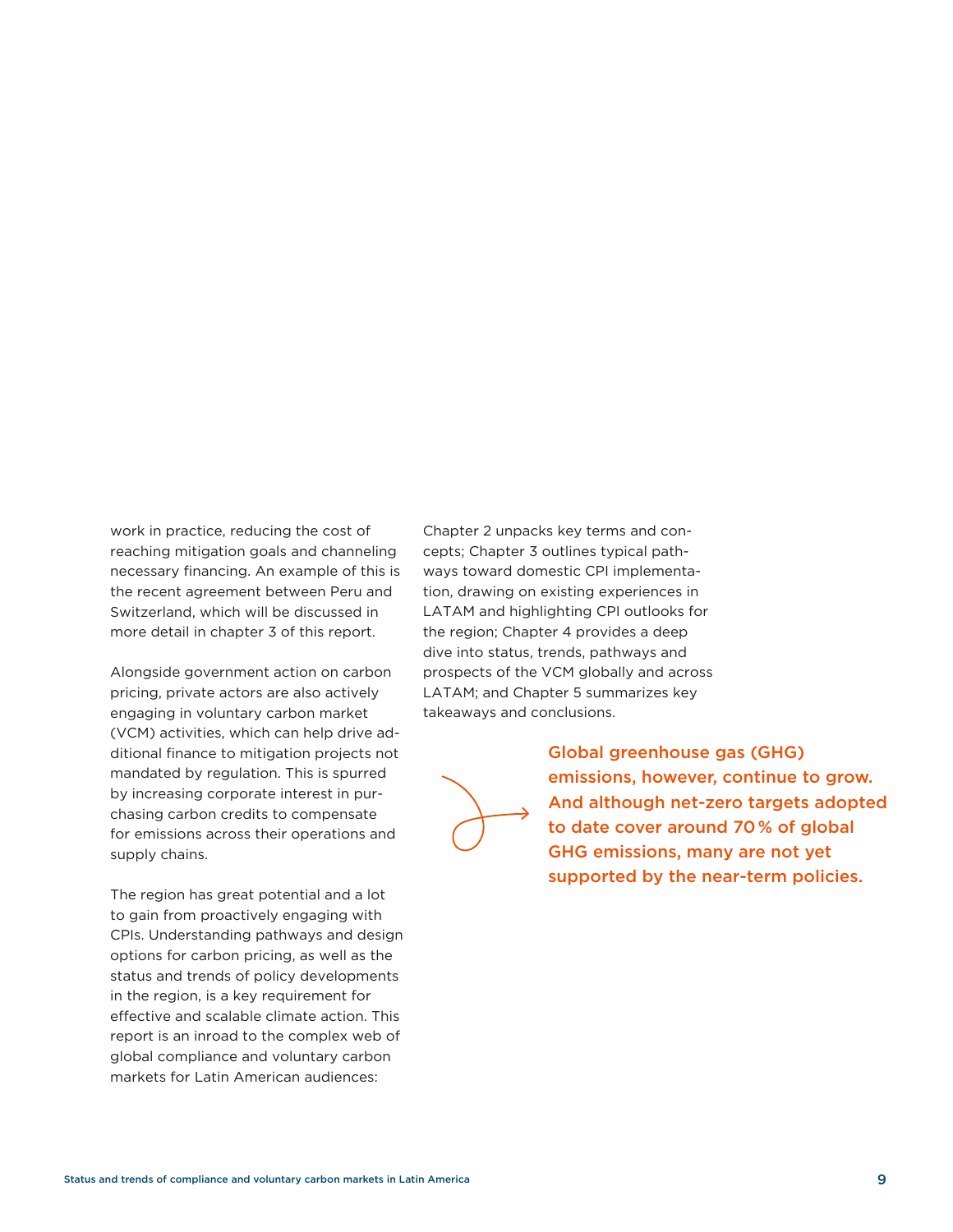## <span id="page-9-0"></span>Chapter 2

## Setting the scene – key concepts in carbon markets and pricing

To gain an overview of the various approaches and make sense of their interactions, this section outlines categories of CPIs relevant for Latin America. After distinguishing the different types of CPIs, we examine market-based CPIs in more detail, along with different sources of supply and demand, their geographical scope, and the types of units that are being traded.

#### This chapter was authored by the Secretariat of ICAP.

CPIs are usually mandatory (or "compliance") instruments that governments use to put an explicit price on carbon and make regulated entities pay for their emissions. There are two main types of compliance CPIs: emissions trading systems (ETS); and carbon taxes. The entry point of regulation in ETS is the quantity of emissions, while the point of regulation in carbon taxes is the price. Otherwise, both instruments are broadly similar in that they follow the "polluter pays principle" by imposing an explicit price on companies' emissions. If properly designed, both approaches can drive cost-effective mitigation across covered sectors and potentially generate government revenues that can be reinvested to further climate and social objectives.

• Emissions trading systems – ETS work on the principle of "cap-and-trade", whereby the government imposes an overall quantity limit on GHG emissions. Covered entities (e.g. businesses, power utilities, fuel suppliers etc.) are then obliged to account for their emissions and submit a corresponding number of emissions permits, known as allowances. Allowances are tradable units whose market value represents the carbon price. Entities that do not surrender enough allowances to cover their emissions face penalties. Tradable performance standards (TPS, also referred to as baseline-and-credit systems) currently exist across several jurisdictions but are a less common variant of emissions trading and operate without a fixed cap on emissions.<sup>1</sup>

<sup>1</sup> TPSs are typically used to meet sectoral targets measured in energy intensity or emissions intensity. In this type of system, the regulator sets a limit of the permitted emissions per unit of output or energy produced. Regulated entities that generate emissions below the standard are awarded credits that they can keep for the future or sell to entities that have emitted above the standard and are thus in need of compliance units. Without an overall cap, TPS markets can spur mitigation activities, but do not provide certainty on emissions outcomes.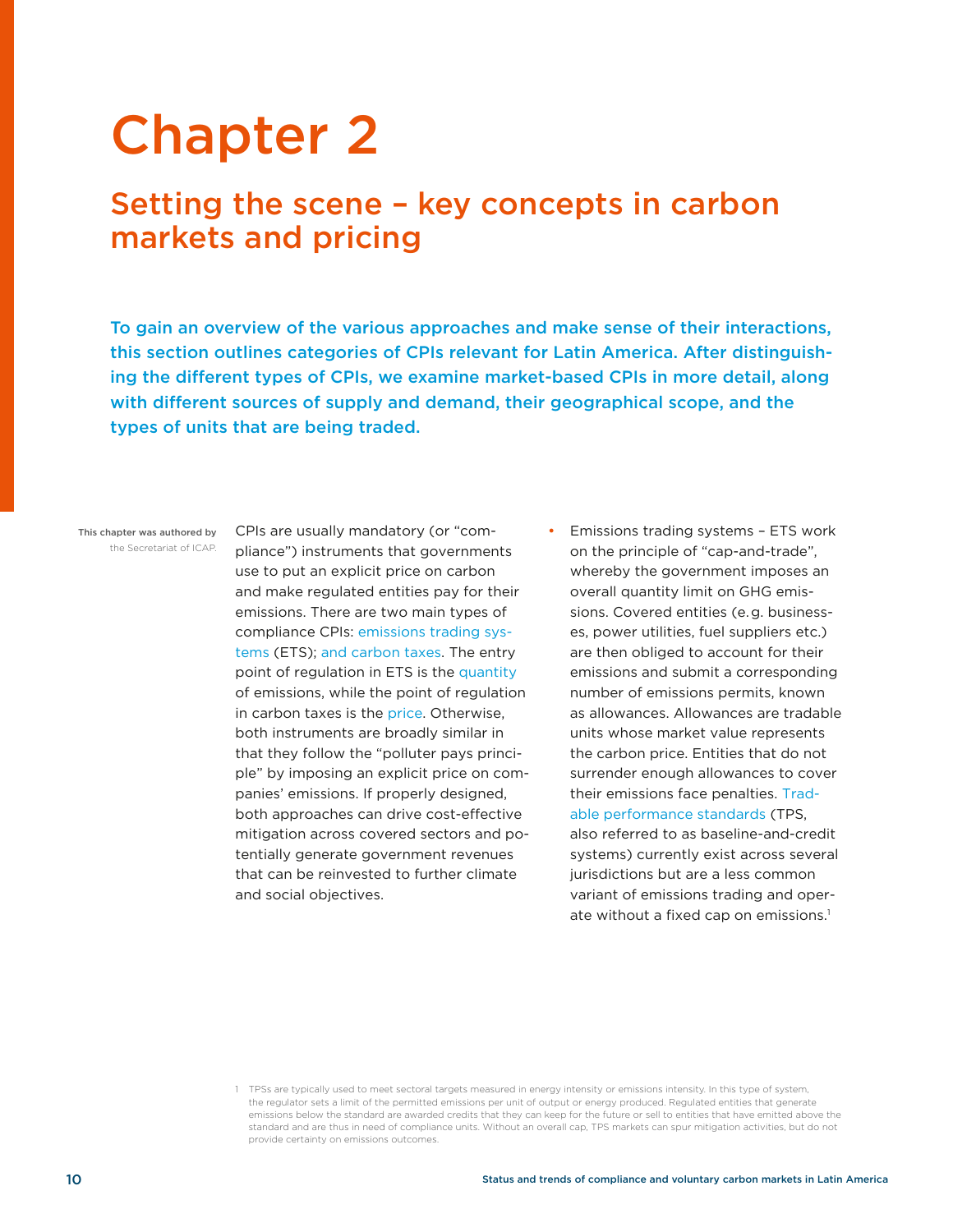- Carbon taxes The government sets the carbon price, being the carbon tax rate. This carbon tax rate is typically defined as a fixed amount per tonne of GHG emissions, and may be applied either on fossil fuels use, on actual GHG emissions of regulated entities, or a combination of both.
- Both ETS and carbon taxes may include an additional mechanism that allows covered entities to use carbon credits to offset their obligations. In this case, an eligible carbon credit may replace an allowance under an ETS or the obligation to pay for one tonne of emissions under a carbon tax. Carbon credits are generated by crediting mechanisms and awarded to mitigation activities in sectors not covered by the regulation.

All CPIs focus on reducing and removing emissions. Yet another approach to give value to carbon, although in this case on a non-compliance basis, is voluntary offsetting. This approach is not driven by government regulation, but rather by private individuals and companies who voluntarily engage in carbon markets in order to compensate for their GHG emissions and meet their own carbon-neutrality goals. Voluntary offsetting typically makes use of carbon credits generated by crediting mechanisms, although allowances from

ETSs could also be used for this purpose. Voluntary offsetting and the voluntary carbon market will be examined in further detail in Chapter 4.



All CPIs focus on reducing and removing emissions. Yet another approach to give value to carbon, although in this case on a non-compliance basis, is voluntary offsetting.

Among CPIs, a carbon market emerges when some type of unit (usually representing one tonne of  $CO<sub>2</sub>e$ ) is generated, traded, and used to meet an obligation or commitment, such as under an ETS. A "pure" carbon tax without offsets, then, is a CPI that does not make use of markets. CPIs can also be complemented by non-market initiatives, such as resultsbased climate finance mechanisms, which may apply similar methods for the monitoring and reporting of emission reductions, but do not necessarily generate tradable carbon credits.

When examining market-based instruments, supply and demand are key aspects that should be investigated. In the following sections, we analyze different types of carbon markets based on their supply and demand characteristics.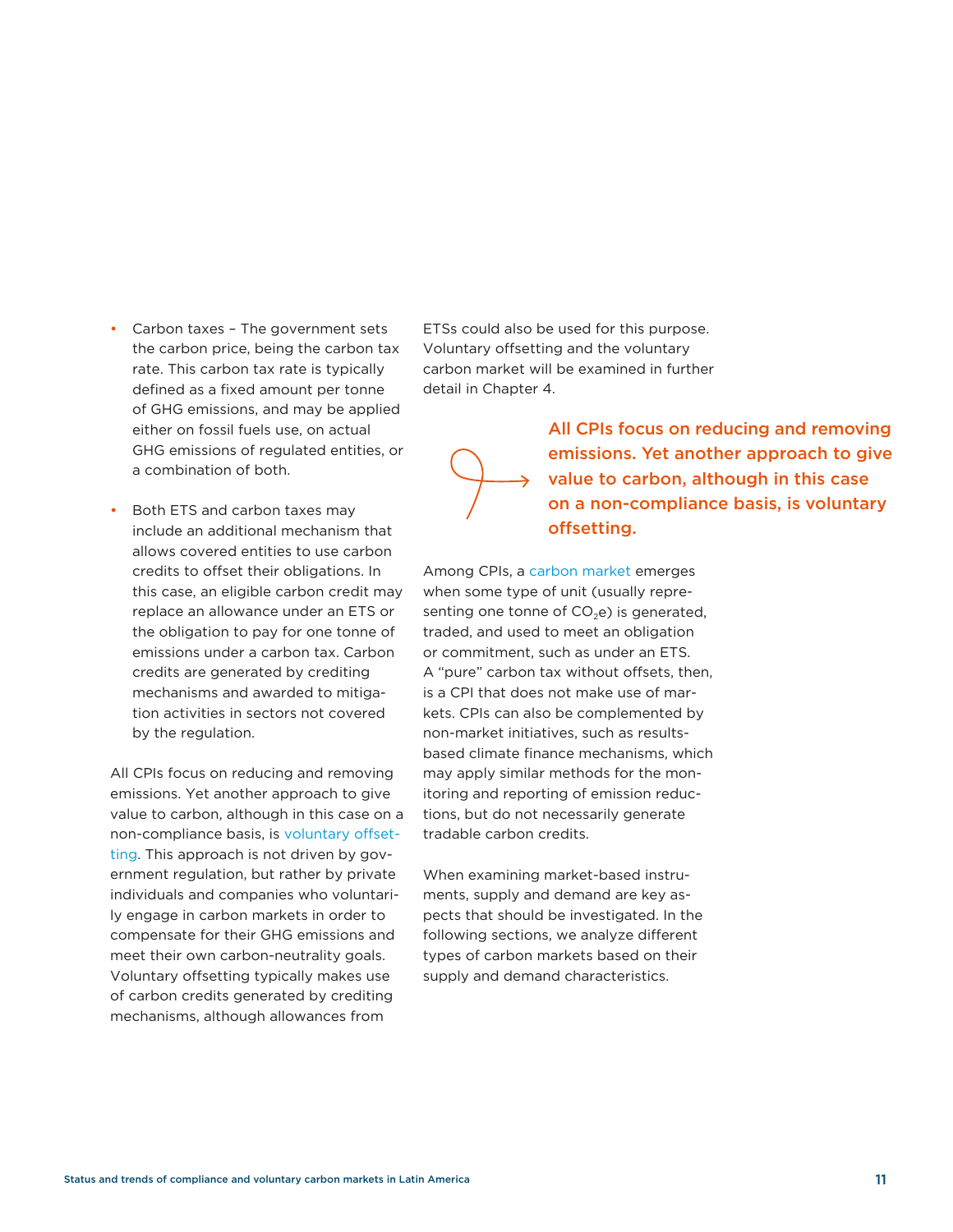## <span id="page-11-0"></span>The demand side of carbon markets

Figure 01 the carbon price signal is coming from, and whether the demand stems from complia typology of carbon market demand: Demand: Demand stems from private entities and governments, who were not g<br>and a stems from private entities and governments, who were also and governments, who were also also and gover ance obligations or voluntary commitments. (See Figure 1) To understand the demand side of carbon markets, it is important to identify where

#### FIGURE 1

A typology of carbon market demand..



Demand stems from private entities and governments, who may be motivated by reasons of compliance or voluntary action. The demand may stem from entities in the same country (domestic demand) or in another country (international demand). Source: adapted from: adelphi for GIZ (2020)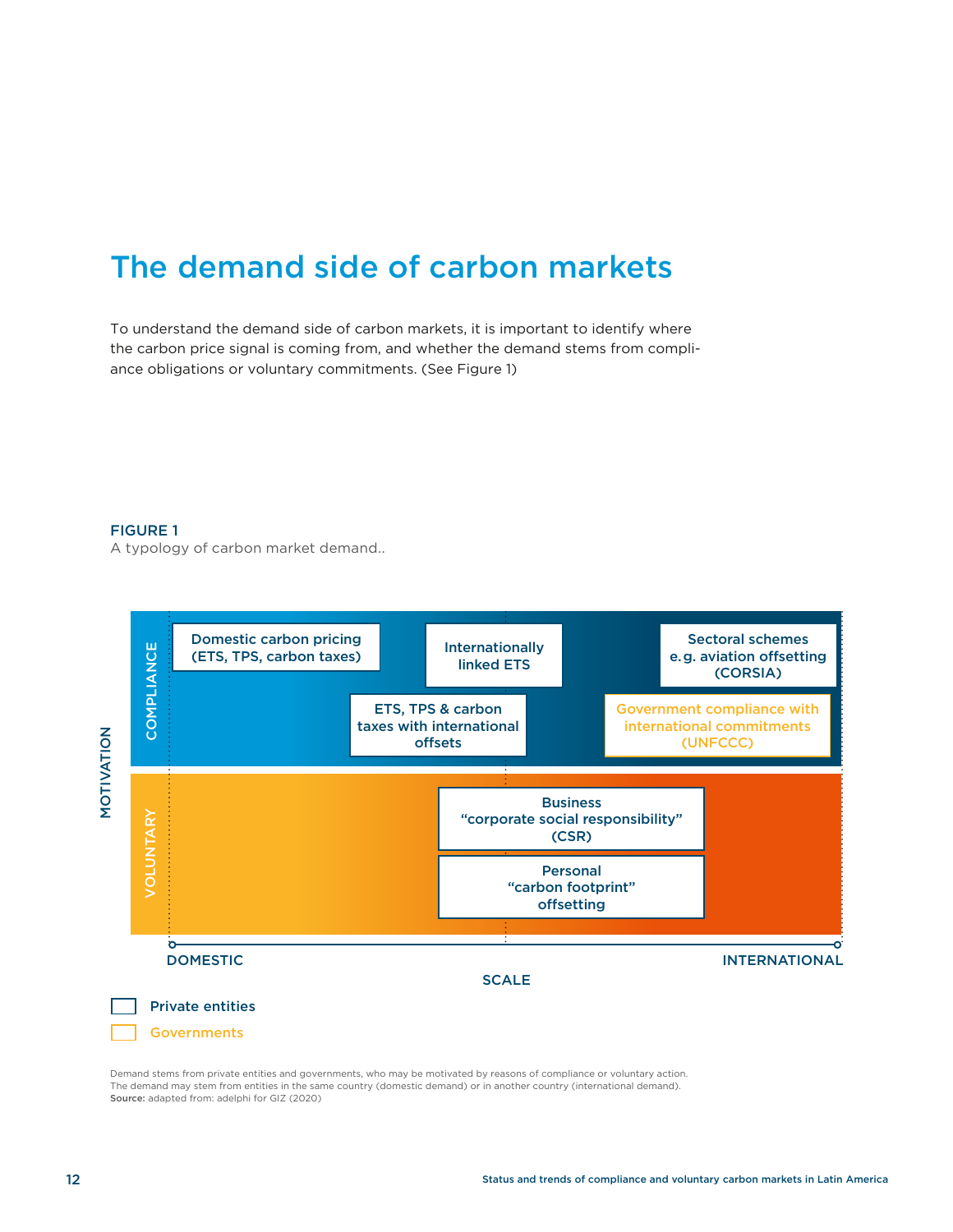#### Compliance demand:

- Domestic compliance CPIs provide the main source of demand for allowances and carbon credits. In 2020, for example, surrendered units by stationary installations amounted to nearly 1.350 MtCO<sub>2</sub>e under the EU ETS alone (European Environment Agency, 2021). By comparison, global trades in the VCM amounted to around 100 MtCO<sub>2</sub>e in the same period (Trove Research, 2021). Compliance demand is thus the key driver for unit demand worldwide.
- Outside of domestic CPIs, demand has only recently started to emerge from airline companies to meet obligations under the Carbon Offsetting and Reduction Scheme for International Aviation (CORSIA) (see Box 1).
- National governments may also potentially use international carbon markets to meet their commitments under the United Nations Framework Convention on Climate Change (UNFCCC). In the past, international carbon markets were active under the Kyoto Protocol, and there is potential for such markets to begin again under the Paris Agreement Article 6 (see Box 2). If this happens, significant future demand for eligible international units could materialize.

#### Voluntary demand:

As mentioned above, demand for carbon market units also stems from private individuals and companies<sup>2</sup> who decide to voluntarily offset their emissions to reduce their carbon footprint or meet corporate social responsibility goals, such as science-based net-zero targets.<sup>3</sup> Currently voluntary offsetting has a strong transboundary component,

#### BOX 1 Carbon markets and CORSIA

The Carbon Offsetting and Reduction Scheme for International Aviation (CORSIA) is a global measure adopted by Parties to the International Civil Aviation Organization

(ICAO). Its aim is to offset CO<sub>2</sub> emissions of international flights above a sectoral emissions baseline through carbon credits and sustainable aviation fuels. CORSIA is being implemented in phases. During the pilot and first phases (covering 2021–23, and 2024–26 respectively), offsetting requirements apply only to flights between states that have elected to opt into the system. During the second phase (2027–35), airline operators are liable to offset their share of emissions above the sectoral baseline for all flights between covered ICAO Member States. In total, 88 countries are participating in CORSIA during its first year, in 2021, whereas 106 are expected to participate from 1 January 2022.

While shorter-term offsetting demand under CORSIA has decreased as a consequence of the global downturn in aviation emissions during the COVID-19 pandemic, in the longer term CORSIA is expected to be a major source of demand for international carbon credits, including from Latin America. By 2021, the ICAO Council had approved eight carbon offsetting programs as eligible for delivering credits to airlines during the pilot phase.

2 Just as private companies pursue voluntary action, government bodies may also look to purchase carbon credits to reduce their carbon footprint or achieve "green procurement" targets.

<sup>3</sup>  Beyond "end users", voluntary demand is also driven by intermediaries and market players that acquire carbon units as financial assets, often with a speculative purpose.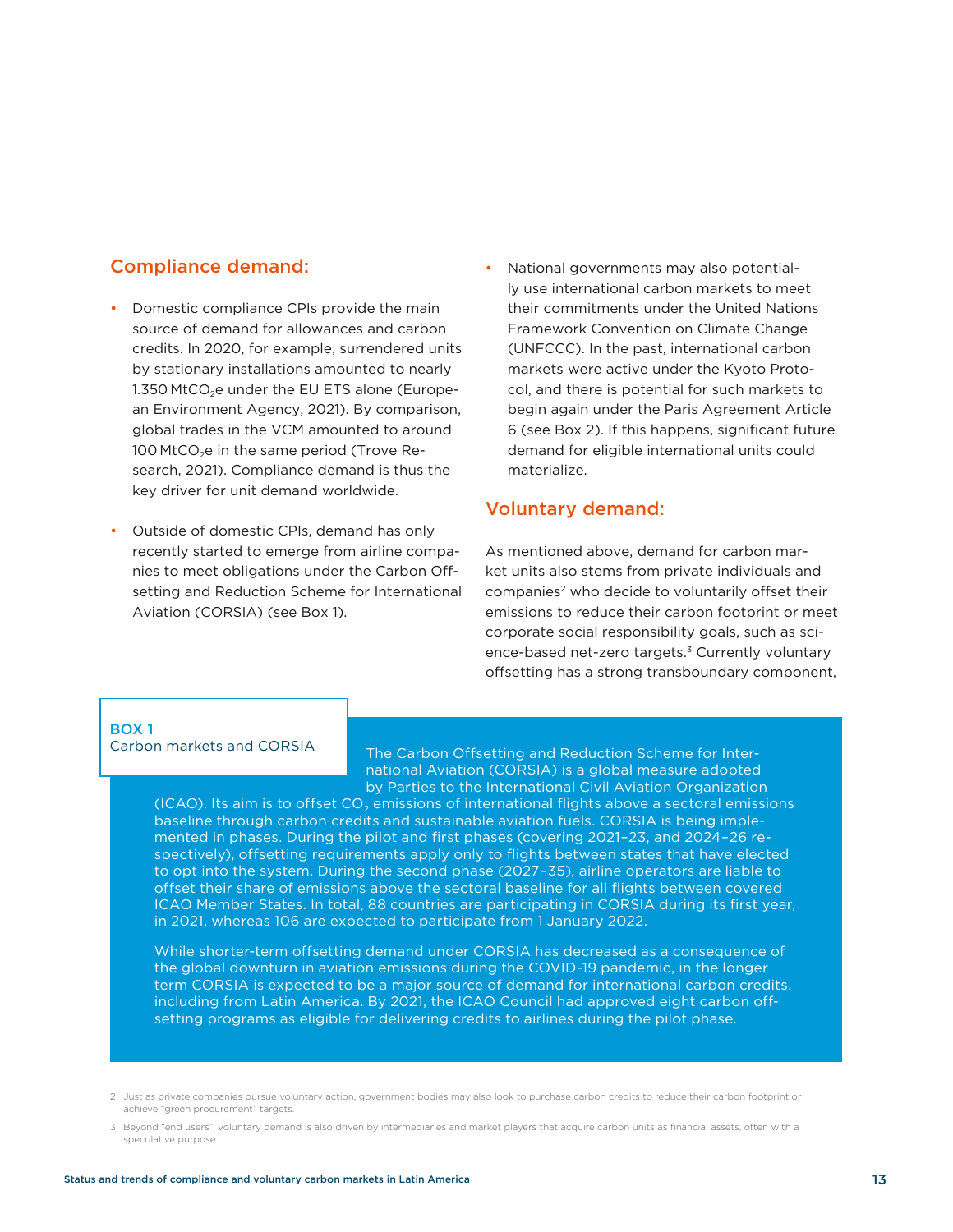as much of the current demand for carbon credits comes from multinational corporations in North America and Europe, while the majority of credit

supply has historically come from the global South. Trends for voluntary demand will be further examined in Chapter 4.

#### BOX 2

Article 6 of the Paris Agreement

The Paris Agreement recognizes the role of international cooperation through carbon markets in its Art. 6. This section of the 2015 agreement outlines provisions for countries to

voluntarily cooperate on Nationally Determined Contribution (NDC) achievement through both market-based and non-market-based approaches. The objective of Art. 6 is to "allow for higher ambition in their mitigation and adaptation actions and to promote sustainable development and environmental integrity" (Art. 6.1).

#### Art. 6 defines two main market-based provisions:

- Article 6.2 defines "cooperative approaches" among countries, involving the use of "internationally transferred mitigation outcomes" (ITMOs) toward NDCs. When implemented, Article 6.2, which is largely understood as a channel of international cooperation, will define an international accounting and reporting framework enabling several different forms of international cooperation through markets. Article 6.3 requires that the use of ITMOs toward NDCs is authorized by all parties involved.
- Article 6.4 defines a new crediting mechanism, often referred to as the "sustainable development mechanism (SDM)" that will operate under UNFCCC oversight. The SDM will generate UN-stamped international units, will "contribute to the mitigation of GHG emissions and support sustainable development", must "deliver an overall mitigation in global emissions", and will generate a share of proceeds to assist developing countries in adapting to the impacts of climate change.

If implemented, the Art. 6 framework will establish an international carbon market under the Paris Agreement by creating a new source of demand and supply for international units.

The operationalization of Art. 6 is currently still being negotiated among Parties to the Paris Agreement, and defining implementing rules has proven highly contentious. Key controversial issues include questions of environmental integrity, accounting, transition of the Kyoto Protocol mechanisms (CDM projects, credits and methodologies), adaptation finance, and the implementation of corresponding adjustments under Art. 6.4, among others.

It is important to note that the Paris Agreement does not prevent Parties commencing international cooperation under Art. 6.2 in the absence of agreed rules. Consequently, while the Art. 6 implementation guidance is still being negotiated, early mover countries and international institutions are already developing pilots and frameworks to test how such arrangements could work in practice, reducing the cost of reaching mitigation goals and channeling necessary financing. The ongoing cooperation between Switzerland and Peru is just one example in this regard (Federal Office for the Environment, 2021).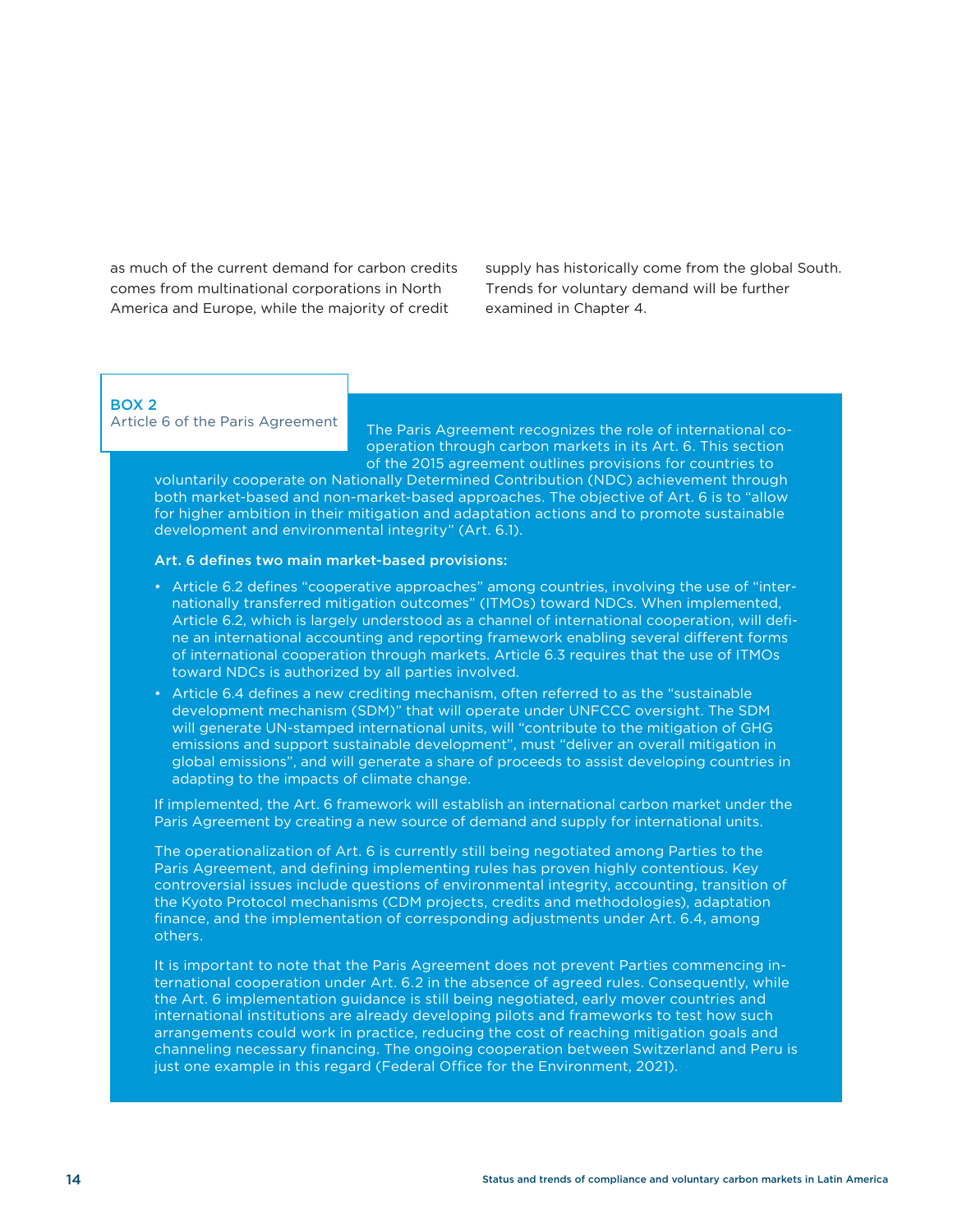## <span id="page-14-0"></span>The supply side of carbon markets

The supply side of a carbon market is made up of different types of units:

- 1. Under an ETS, carbon units (referred to as "allowances") are generated and distributed by the government, through auctioning and/or free allocation, with quantities aligned to overall targets or caps. These units can be considered "permits to emit".4
- 2. Under crediting programs, units (referred to as "carbon credits") are typically generated at the project level, in the context of particular emission reduction or removal activities taking place outside the scope of compliance instruments, and following program-specific protocols. The type of carbon credit generated depends on the program or standard through which the units are certified and issued

(see Table 1 for examples). The certification body therefore plays a central role in the supply of carbon credits. Certification programs may be established and operated domestically (e.g. the California Compliance Offsets Program), internationally (e.g. the Clean Development Mechanism under the Kyoto Protocol), or independently (such as the Gold Standard or the Verified Carbon Standard of Verra). The diverse programs, protocols, and certification standards entail a wide range of types of carbon credits.

Compliance regimes (both under domestic governments and international agreements) typically determine the eligibility criteria and quantities of carbon credits that may be used for compliance within a specific CPI.

<sup>4</sup> Like allowances under an ETS, tradable performance units (TPS-units) are generated by governments strictly within the scope of this type of system. Under a TPS, units are typically given to entities that have proven to have emitted less emissions than those allowed by their baseline and can be stored for future use or traded with entities that have emission levels above their own baselines. Unlike allowances, units under a TPS are units awarded for reduced or mitigated emissions.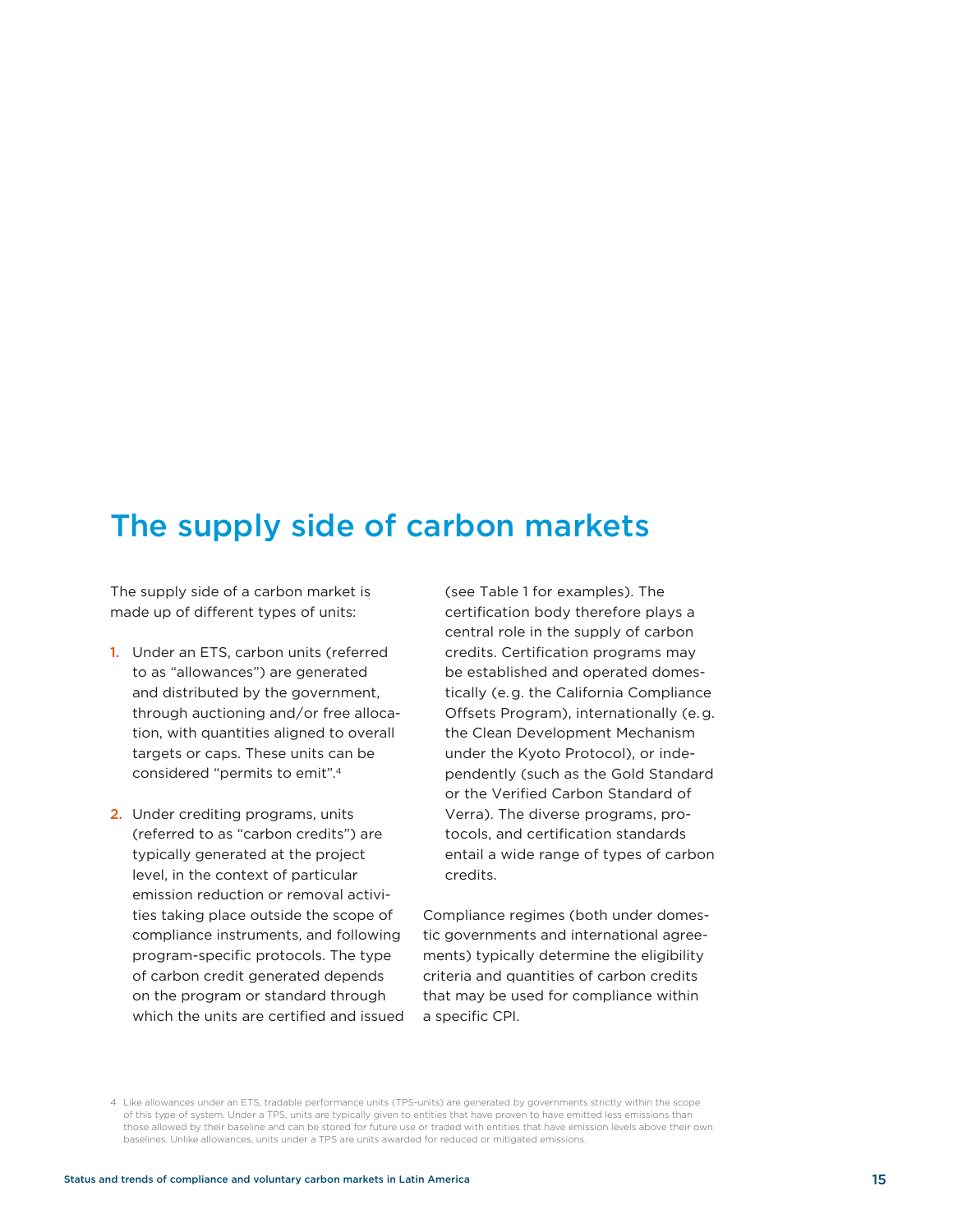Here is a non-exhaustive list of certification programs and standards, the types of credits they generate, and where they may be used:

#### TABLE 1

Certification systems, types of credits, and potential eligibility

| <b>Certification system</b>                                                         | <b>Credit type</b>                                            | <b>Where crediting</b><br>activities may take<br>place          | <b>Examples of systems</b><br>that accept the<br><b>credits</b>                                                                                                                |
|-------------------------------------------------------------------------------------|---------------------------------------------------------------|-----------------------------------------------------------------|--------------------------------------------------------------------------------------------------------------------------------------------------------------------------------|
| Clean Development<br>Mechanism (CDM) un-<br>der the Kyoto Protocol<br>of the UNFCCC | <b>Certified Emission</b><br>Reduction (CER)                  | International: non-<br>Annex I Parties to the<br>Kyoto Protocol | International compli-<br>ance under the Kyoto<br>Protocol, some domes-<br>tic ETS (e.g., EU ETS<br>until 2020, Korea ETS),<br>Mexico carbon tax, vol-<br>untary market, CORSIA |
| China Certified<br><b>Emission Reduction</b><br>Program                             | <b>CCER</b>                                                   | In China                                                        | Chinese pilots and<br>national ETS, CORSIA                                                                                                                                     |
| California Compliance<br>Offset Program                                             | California Offset Credits In California                       |                                                                 | California Cap-and-<br>Trade Program                                                                                                                                           |
| Verra Verified Carbon<br>Standard                                                   | <b>VCS</b>                                                    | International                                                   | Voluntary market,<br>Colombia carbon tax.<br><b>CORSIA</b>                                                                                                                     |
| Gold Standard (GS)                                                                  | <b>GS Voluntary Emission</b><br>Reductions (VERs), GS<br>CERs | International                                                   | Voluntary market,<br>CORSIA                                                                                                                                                    |
| Mexico's crediting<br>mechanism (under<br>development)                              | (tbd)                                                         | Mexico                                                          | Mexican ETS                                                                                                                                                                    |
| <b>Brazilian National</b><br>Agency of Petroleum,<br><b>Gas and Biofuels</b>        | Brazil's RenovaBio<br>Decarbonization Credit<br>(CBIO)        | <b>Brazil</b>                                                   | RenovaBio                                                                                                                                                                      |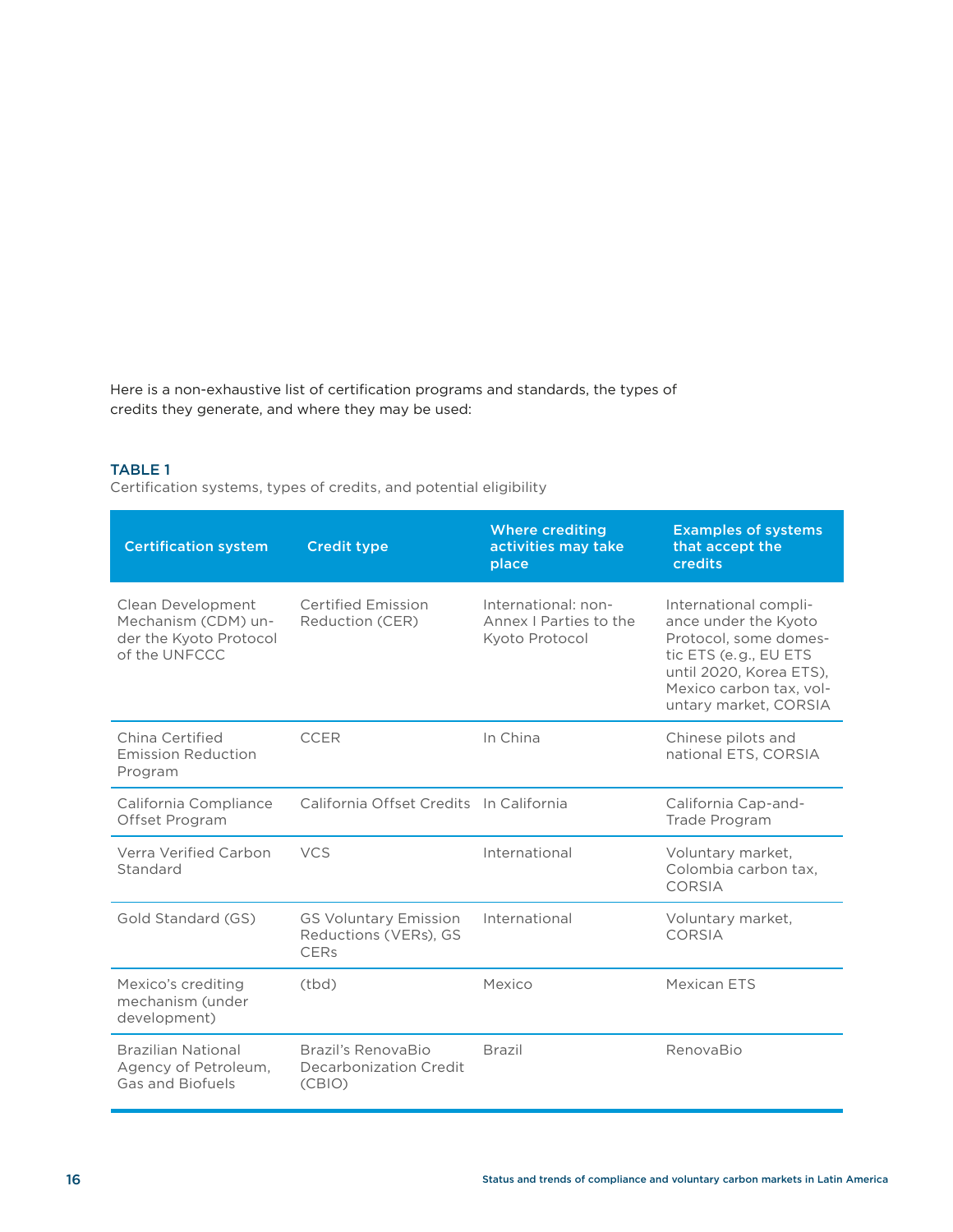## <span id="page-16-0"></span>Chapter 3

## Domestic carbon pricing instruments in Latin America – instrument choice, capacity and experiences

Several LATAM countries have already committed to achieve net-zero emissions by 2050, with others planning to soon deliver similar commitments (Energy & Climate Intelligence Unit, 2021).

In addition to national action, an increasing number of subnational jurisdictions in the region are making ambitious net-zero pledges; in fact, following Europe, LATAM has the second highest number of subnational jurisdictions with a pledge to achieve net zero emissions, with 209 cities and five regions (Data-Driven EnviroLab & NewClimate Institute, 2020). Despite this notable longer-term climate ambition, most current Nationally Determined Contributions (NDCs<sup>5</sup>) across LATAM are considered to be insufficient to achieve the Paris Agreement goals and therefore must be updated and "enhanced" over time to be aligned with long term goals (Climate Analytics & New Climate Institute, 2021).

In LATAM, governments have turned to CPIs not only to meet their climate change commitments, but also to achieve wider environmental and social objectives. A broad array of compliance and voluntary CPIs are being implemented in the region, including innovative and hybrid approaches adapted to suit domestic political context and economic circumstances. The ability to tailor and adapt policies, while building on emerging best practice, means that there is enormous potential across the region for carbon pricing to deliver climate change mitigation and finance flows.

#### Status of carbon pricing initiatives across Latin America

As of March 2021, there are 64 CPIs implemented around the world, covering 45 national and 35 subnational jurisdictions (World Bank, 2021c). Among them, four federal carbon taxes, three subnational carbon taxes and one national ETS are in place in the LATAM region. This shows that the region is leading on CPIs in comparison with other parts of the world, which is very positive.

Figure 2 presents a geographical overview of carbon pricing in LATAM, covering both domestic CPIs implemented or under development in the region as well as international cooperation initiatives under Article 6 of the Paris Agreement. Table 2 also presents where these CPIs

5 NDCs are the national pledges of post-2020 climate action that Parties to the Paris Agreement periodically present. For each Party, each successive NDC should reflect progress, as well as the highest possible ambition for the country. Collectively, NDCs determine the progress towards the Paris Agreement goals of "Holding the increase in global average temperature to well below 2°C above pre-industrial levels and pursuing efforts to limit the temperature increase to 1.5°C above pre-industrial levels" (UNFCCC).

This chapter was authored by the Secretariat of ICAP.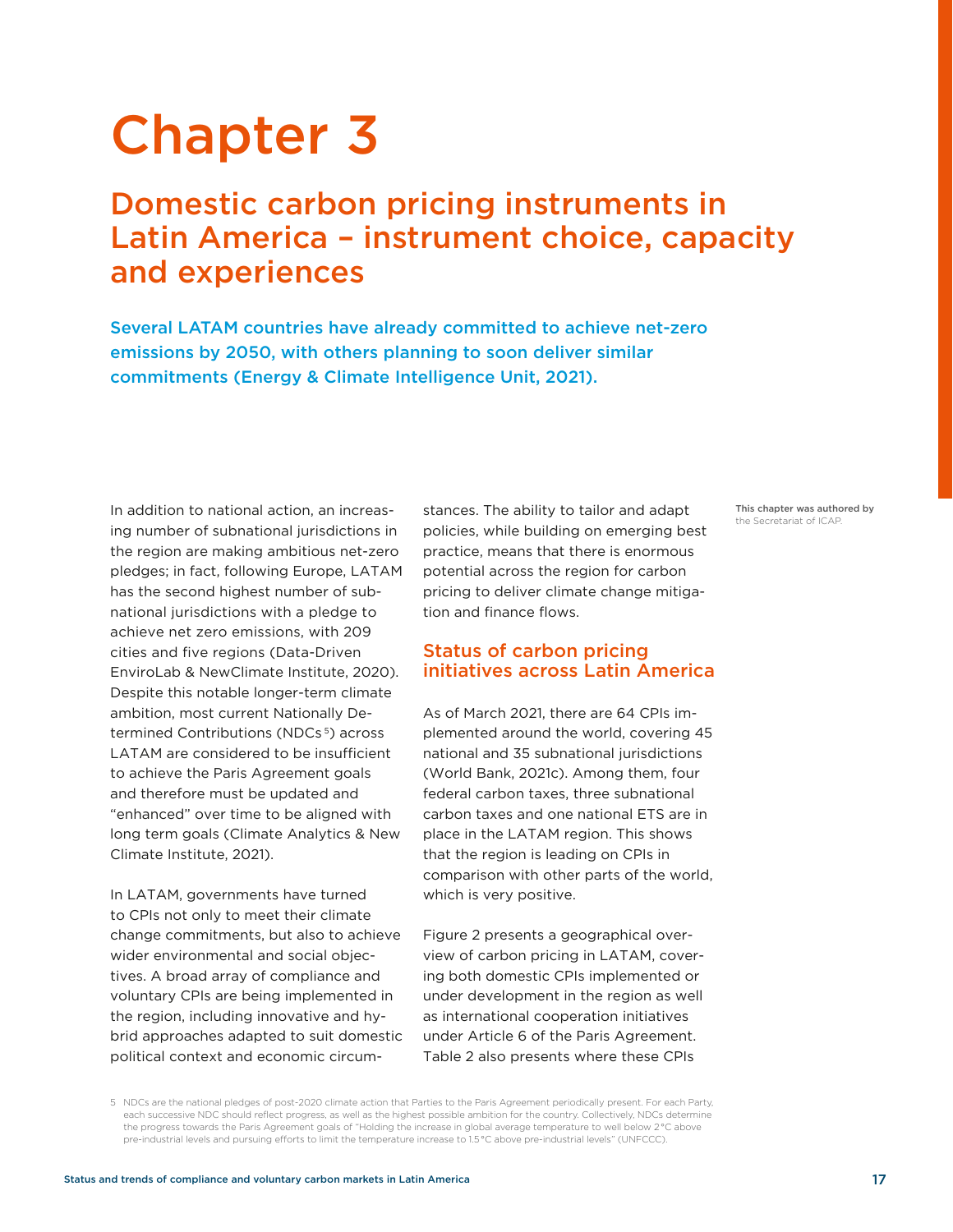have been implemented in the region. To complement information on CPI implementation, table 2 aditionally shows information on Article 6 piloting activities and results-based finance projects in the region, which shows the diversity of mechanisms in which mitigation activities are developed in Latin America.

#### FIGURE 2

Carbon market and pricing initiatives in LATAM implemented or under consideration/development

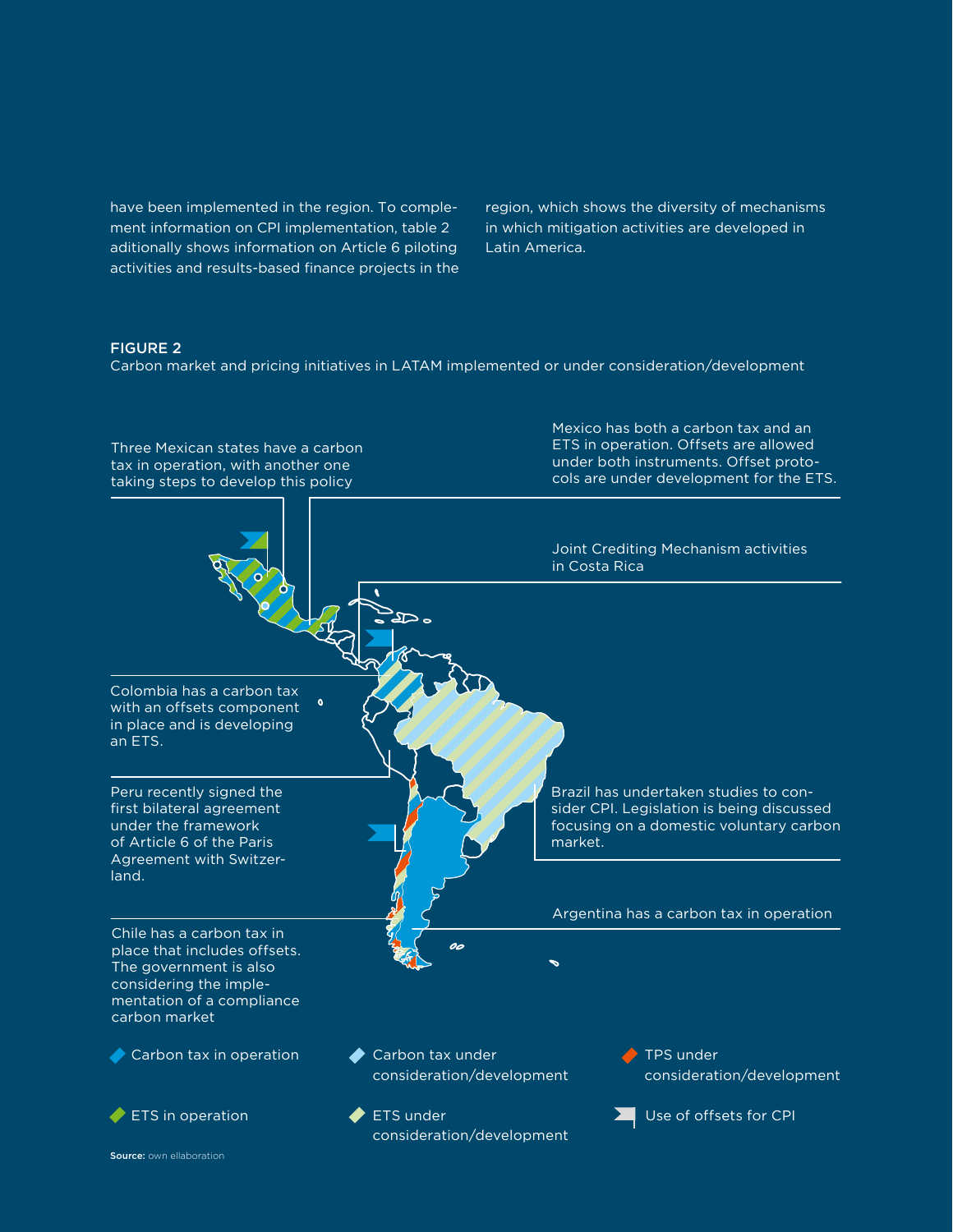#### TABLE 2

Carbon market and pricing initiatives in the LATAM region

| <b>Instrument type</b>                    | Implemented in jurisdiction                                                                                                                                                                                                                                                                                                                                                                                                                                                                                                                                                                                                                                                                                           | Integration of (other) carbon<br>market elements                                                                                                                                                                                                                                                |
|-------------------------------------------|-----------------------------------------------------------------------------------------------------------------------------------------------------------------------------------------------------------------------------------------------------------------------------------------------------------------------------------------------------------------------------------------------------------------------------------------------------------------------------------------------------------------------------------------------------------------------------------------------------------------------------------------------------------------------------------------------------------------------|-------------------------------------------------------------------------------------------------------------------------------------------------------------------------------------------------------------------------------------------------------------------------------------------------|
| Carbon taxes                              | Argentina, Chile, Colombia and<br>Mexico. In Mexico, there is a national<br>carbon tax and carbon taxes in the<br>state governments of Baja California,<br><b>Tamaulipas and Zacatecas</b>                                                                                                                                                                                                                                                                                                                                                                                                                                                                                                                            | The Mexico national carbon tax.<br>the Colombian carbon tax, and the<br>Chilean carbon tax accept offsets<br>for compliance.                                                                                                                                                                    |
| <b>Emission Trading</b><br>Systems (ETSs) | Mexico. Colombia has a mandate to<br>develop a system.                                                                                                                                                                                                                                                                                                                                                                                                                                                                                                                                                                                                                                                                | In Mexico, up to 10% of the surren-<br>der obligation of regulated entities<br>can be covered using offset credits<br>(Secretaría de Gobernación, 2019).<br>The country is currently in the<br>process of developing compliance<br>offset protocols for use under the<br>system (Lithgow, 2021) |
| Pilots under Article 6                    | Peruvian-Swiss agreement on<br>planned implementation under<br>Article 6 of the Paris Agreement<br>(Bundesministerium für Umwelt,<br>Naturschutz und nukleare Sicherheit,<br>2020); Joint Crediting Mechanism<br>activities in Mexico, Costa Rica and<br>Chile; the Chile-Canadian Program<br>to reduce emissions in the waste<br>sector; Pilot activities in Chile under<br>the Swedish Energy Agency; Pilot<br>activities of the Swiss Climate Cent<br>Foundation and of the ITMO Pur-<br>chase Program of the Swiss KLIK<br>Foundation in Mexico and Peru; the<br>Nordic Environment Finance Corpo-<br>ration (NEFCO) - Peru Agreement<br>for ITMO transfers (Climate Focus &<br>Perspectives Climate Group, 2020) | N/A                                                                                                                                                                                                                                                                                             |
| Results-based finance<br>(RBF)            | Several projects in Latin America<br>(World Bank Group & Frankfurt<br>School of Finance and Management,<br>2017)                                                                                                                                                                                                                                                                                                                                                                                                                                                                                                                                                                                                      | N/A                                                                                                                                                                                                                                                                                             |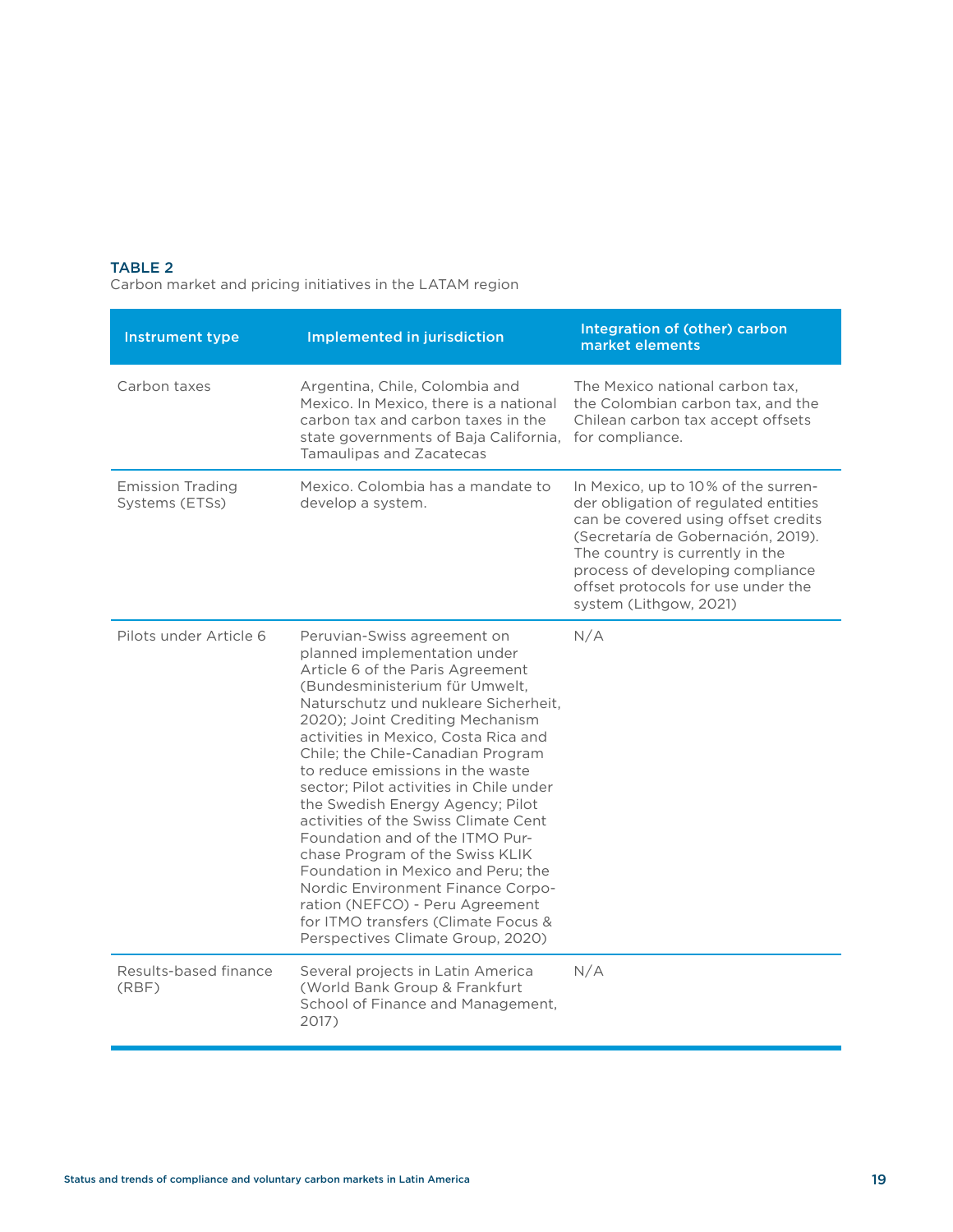#### <span id="page-19-0"></span>**Bearing on and imprementing a** 1 2 3 Deciding on and implementing a CPI

are considering it and will likely do so in the future. The process of conceptu- $\frac{1}{2}$ activities through the process already, many coun-<br>expansive and provided and provided and provided and provided and provided and provided and provided and provid tries in the region, such as Colombia LATAM region have implemented and are is delicate and will determine, to a large As shown above, several countries in the currently operating CPIs, other countries are in the process of doing so, and others alizing, developing and launching a CPI extent, its future success. Having gone

identify several key steps for the analysis and early decision on a CPI. National and .<br>a first graphical overview, which is then discussed below. best practices and examples that can typically taken these steps during the imand Chile, can offer lessons learned, benefit others. The World Bank and the International Carbon Action Partnership subnational jurisdictions in LATAM have plementation process.6 Figure 3 provides

6 Several of the steps presented here reflect two publications: the Emissions Trading in Practice: A Handbook on Design and Implementation (Partnership for Market Readiness & International Carbon Action Partnership, (2021)) and the Carbon Pricing Assessment and Decision-Making: A Guide to Adopting a Carbon Price (Partnership for Market Readiness (2021)). The order here does not indicate a strict linear progression, as some steps may occur at several points of the implementation process.

### FIGURE 3

Steps for carbon pricing implementation

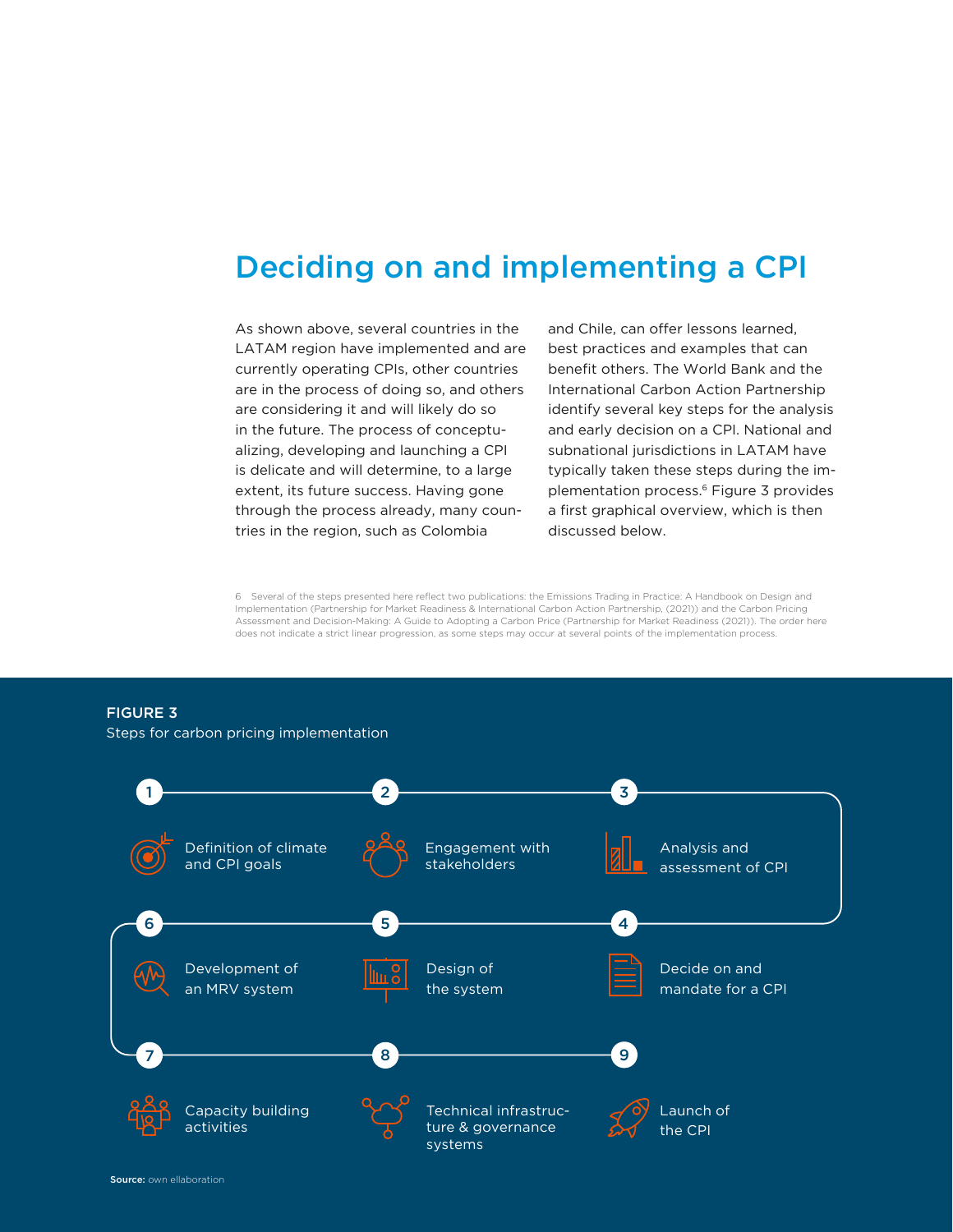

#### Clearly defined climate goals can provide grounds for jurisdictions to implement a CPI:

Climate goals guide the ambition level and direction of mitigation policies, including CPIs. Typically, national mitigation goals will be enshrined in legislation or in the country's NDC. The definition of (ambitious) climate goals provide justification for the introduction of a CPI. For example, in Mexico, initial criticism from the private sector on the possibility of implementing an ETS was addressed due to the fact that the sectoral mitigation commitments established in the General Climate Change Law ruled out the possibility of inaction (Partnership for Market Readiness & International Carbon Action Partnership, 2021).

#### Carbon pricing can achieve different environmental, social and economic goals:

Analyzing and defining the role and objectives of a CPI in the policy mix will help inform which type of CPI is best suited for the jurisdiction (see Box 3 on complementarity of CPIs in Colombia). A CPI can also be designed to achieve broader environmental, social, and economic goals. For instance, in Colombia and in Argentina, the revenues raised by the carbon taxes are earmarked. In Colombia, they flow to the "Sustainable Colombia Fund" (Ley 1819 de 2016, 2016), which is an initiative by the government to support sustainable practices and projects in areas affected by the violent conflict (Colombia Sostenible). In Argentina, revenues from most of the fossil fuels on which the tax is implemented go to the social security system, as well as transport infrastructure investments, the national housing fund, and

to the provinces, among others. In the case of Chile, although resources are not earmarked, the tax was approved as part of a wider tax reform with the objective of raising funding for education and health initiatives (World Bank Partnership for Market Readiness, 2017).



#### Early and consistent engagement with stakeholders is key for the success of the policy:

Early engagement with stakeholders allows their input to be heard and their concerns to be understood and addressed. Regulated entities and firms indirectly affected by the carbon pricing instrument are natural targets for intense engagement. Effective cross-government coordination involving other ministries as well as agencies and other bodies that will play a role in implementation, including the legislative branch, facilitates the smooth introduction and running of the instrument. Market service providers can equally be relevant as they provide crucial infrastructure and support functions to the nascent carbon market. Media, civil society, and the general public are also important, as their support is vital for the longevity of the CPI. Other jurisdictions with a CPI in place can provide valuable experience in this regard. For example, in Brazil, the Empresa de Pesquisa Energética has held workshops in 2021 in which national and international stakeholders from institutions like the International Energy Agency, research institutions, international jurisdictions with an ETS in place and representatives from industry associations have gathered to discuss the potential of implementing a CPI in the electricity sector in the country (Empresa de Pesquisa Energética, 2021)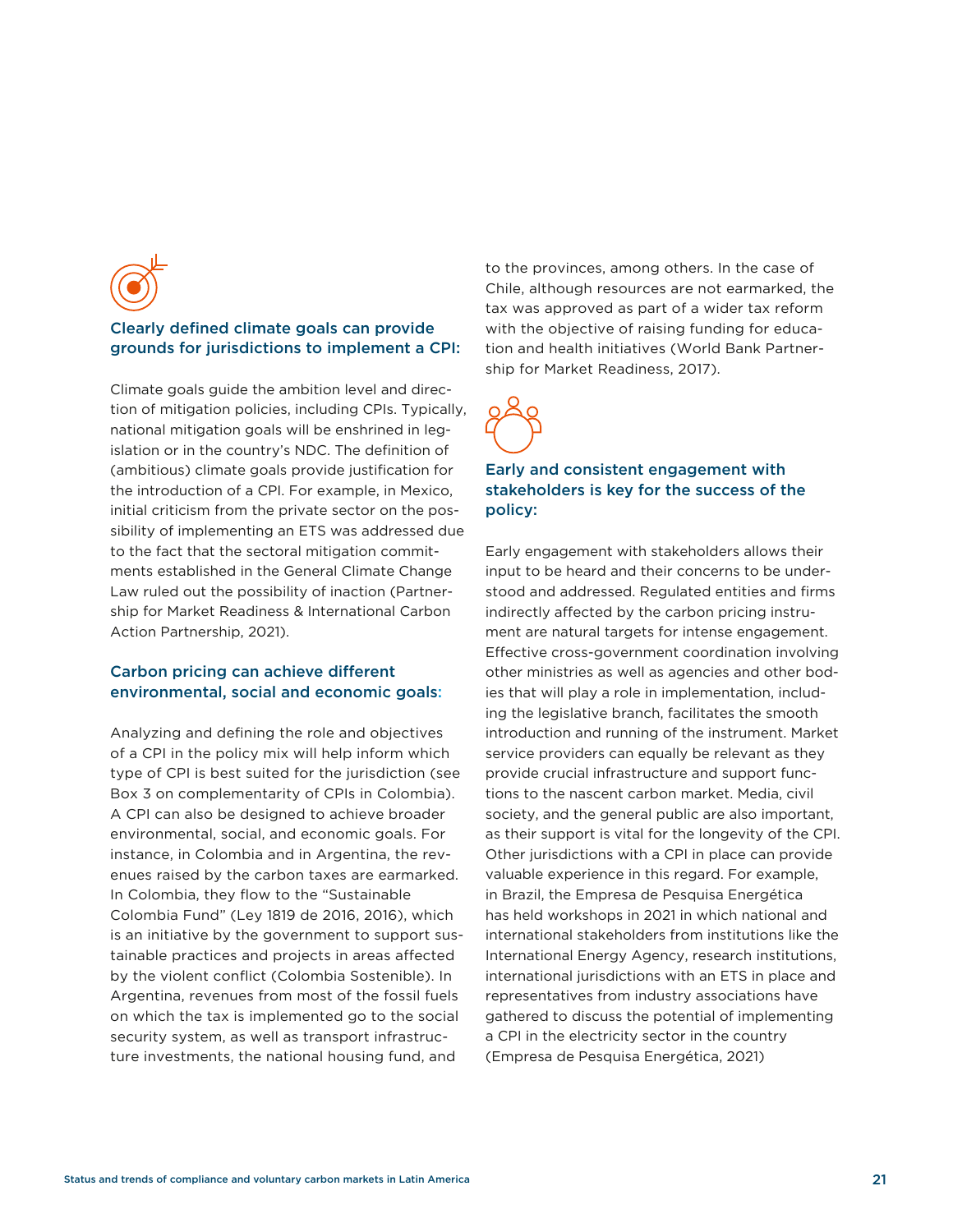Successful stakeholder engagement entails building capacities for parties to understand better the CPI, and a two-way dialogue that ensures that CPI design is rooted in the realities of the jurisdictions

(for an example, see Box 4 on Mexico). This process usually begins during planning and design, and continues throughout implementation.

#### BOX 3

Colombia – CPI complementary options to achieve mitigation and social benefits

In the context of the Colombian Strategy on Low Carbon Development (Estrategia Co-

lombiana de Desarrollo Bajo en Carbono, ECDBC), which seeks to de-link GHG emissions from economic growth, and as part of the preparation activities for the country's accession to the Organization for Economic Co-operation and Development (OECD), Colombia has done extensive work to consider the role of economic and market instruments to mitigate emissions (Ministerio de Ambiente y Desarrollo Sostenible, 2016).

The Colombian government has conducted several analyses through the National Planning Department (DNP) to estimate the costs and benefits of implementing a carbon pricing mechanism. As a result of this work, the National Carbon Tax was incorporated into the Structural Tax Reform – Law 1819 of 2016 (Natalie Rona, 2019). The carbon tax system also considers a non-causation mechanism, which allows regulated parties to reduce due payments of the tax by using offsets from recognized carbon projects (OECD, 2019). Since its design, it was decided that the revenues would be earmarked for sustainable projects such as land management in the Amazon, and this flexibility and earmarking have been seen as facilitating good political acceptance (Javier Sabogal Mogollón, 2020).

Parallel to the design of the carbon tax, and with the support of the World Bank's Partnership for Market Readiness, the Colombian government started the analysis and consideration of the role that an ETS could play in the policy mix and its potential link to international markets, as well as potential interactions with the carbon tax (Ministerio de Ambiente y Desarrollo Sostenible, 2017, 2020) and legal and institutional challenges to its implementation. This analysis facilitated the provision of input to the draft of the Climate Change Law (Ministerio de Ambiente y Desarrollo Sostenible, 2018), which was passed in 2018 (Law 1931 of 2018) and mandated the creation of an ETS. In this setting, the experience acquired by the carbon tax and its offsetting mechanism were seen as a basis for the implementation of a compliance carbon market (Ministerio de Ambiente y Desarrollo Sostenible, 2019).

In the Colombian context, the carbon tax and the ETS are seen as complementary policies (IDEAM, PNUD, MADS, DNP, CANCILLERÍA., 2018) in which lessons learned from the implementation of the tax are useful for the implementation of the ETS. Together, they seek to drive decarbonization, generate co-benefits and contribute to the long-term net zero goal of the country (Government of Colombia, 2020b; IDEAM, PNUD, MADS, DNP, CANCILLERÍA., 2018).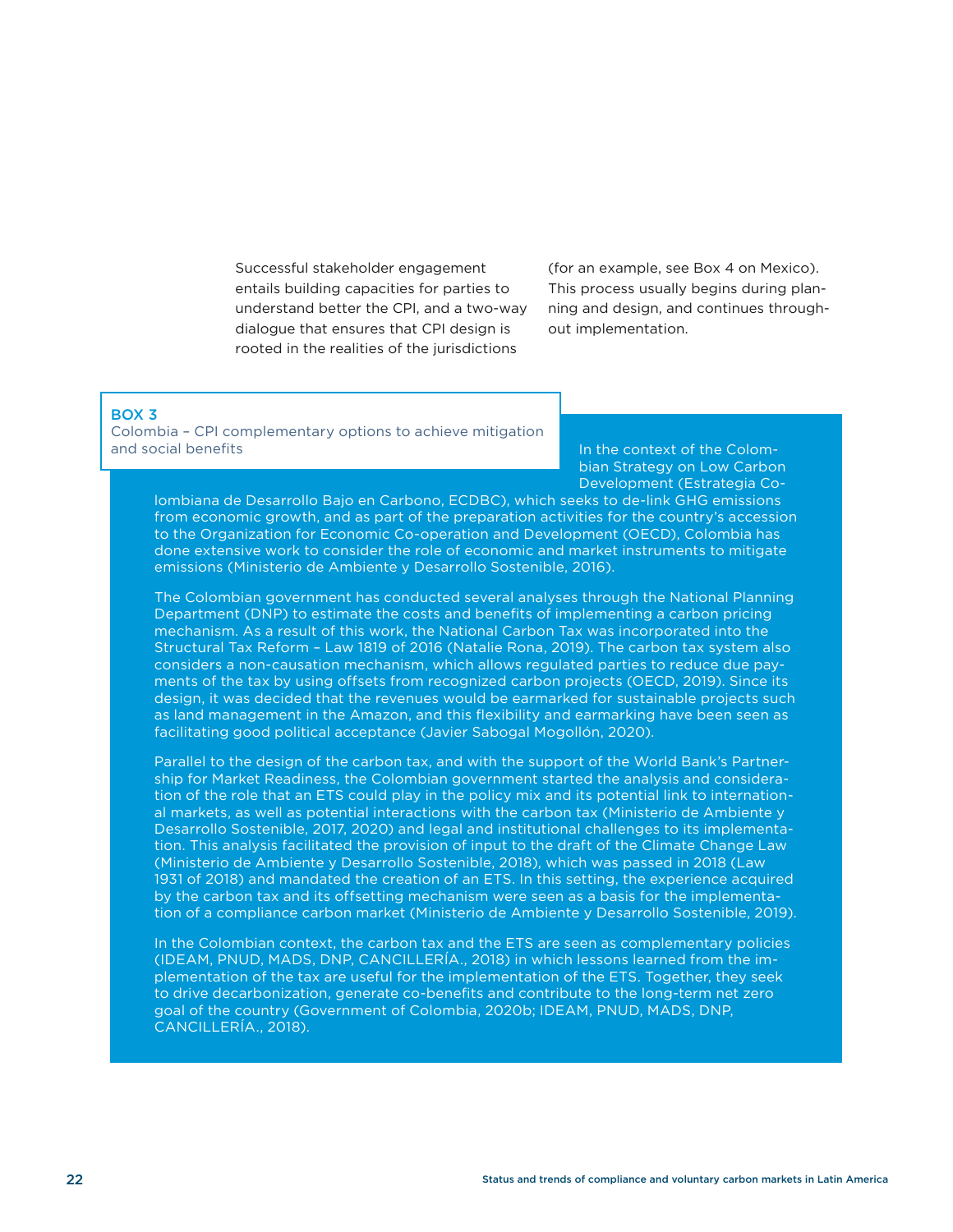#### BOX 4

Mexico – early engagement with stakeholders to build an ETS

The process of developing an ETS in Mexico started in 2015, when the Ministry of Environ-

ment and Natural Resources (SEMARNAT) began an assessment of a mandatory ETS.

In 2016, an informal dialogue process began with representatives from sectors likely to be covered, such as steel, cement and the chemical industry. Initial feedback from the private sector was rather critical. However, the existence of an international mitigation commitment by Mexico in the form of its NDC ruled out the possibility of inaction.

In 2017–18, SEMARNAT announced a simulation exercise with the support of the PMR, which facilitated a deeper understanding and capacity building among private sector stakeholders. These activities facilitated further, more technically-centered dialogues and the eventual creation of a Working Group with these actors, once a legislative reform to the Mexican General Law on Climate Change, which mandated an ETS, was approved. The dialogue within the Working Group increased the buy-in for the policy by prospective regulated entities, and allowed the regulator to hear and incorporate concerns into the draft regulations. Throughout this process, technical studies commissioned by SEMARNAT with the support of the German Agency for International Cooperation (GIZ) informed the discussions and design of the system.

This Working Group and the interaction that it facilitated with key stakeholders was so important that it led to the incorporation of a Consultative Committee into the draft ETS regulation, which also includes actors from academia and civil society. In this sense, stakeholder engagement is and will continue to be an important avenue for policymakers and other actors to find common ground and strengthen Mexico's carbon market (International Carbon Action Partnership, 2019; Partnership for Market Readiness & International Carbon Action Partnership, 2021)



#### Jurisdictions need to consider their economic and institutional context:

Potential impacts should be assessed to understand which stakeholders may be affected and to what extent, both economically and socially. Within the context of the jurisdiction, typical issues arising

include competitiveness concerns, and impacts on households and employment (see Box 5 below). These questions are intertwined with the regulatory framework and the policy interactions that a CPI could have in the jurisdiction, as well as with the characteristics of regulated entities and their context.<sup>7</sup> For example, the regulatory framework may put in question the level of government that can implement a certain CPI.

7 For further discussion on this topic, see the publication by the Partnership for Market Readiness, Carbon Pricing Assessment and Decision-Making: A Guide to Adopting a Carbon Price (Partnership for Market Readiness (2021))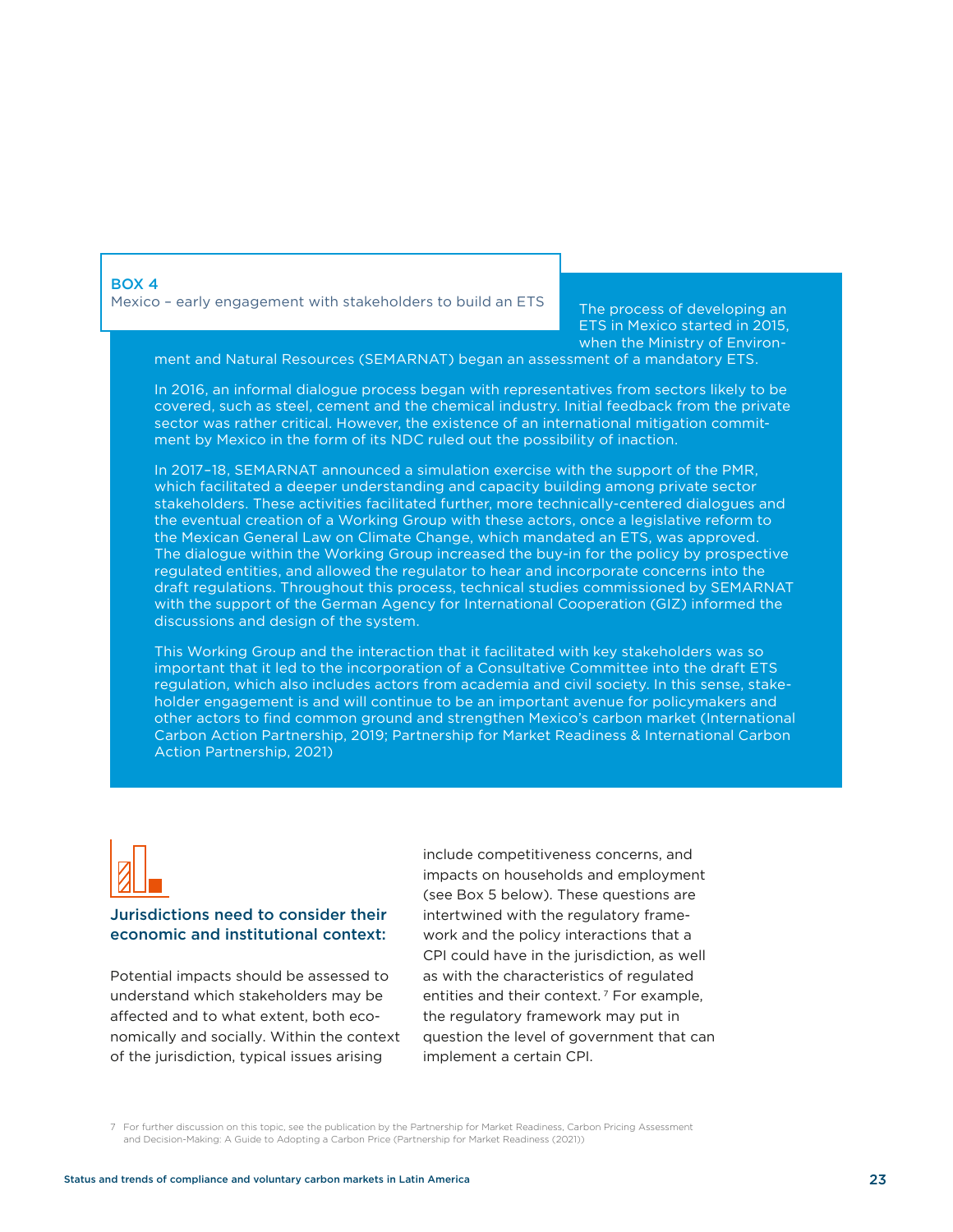#### BOX 05

Addressing social impacts of carbon pricing

Carbon pricing has potential to give rise to significant co-benefits that extend beyond the GHG mitigation impact of the policy. However,

there is also a concern that CPIs may have unwanted impacts on low-income households. Nonetheless, recent research shows that a carbon price may be progressive (i.e. have a larger relative impact on the household budgets of higher income groups) in many developing countries, given the much larger carbon footprint and related carbon price expenses of wealthier groups (Dorband et al., 2019; Ohlendorf et al., 2021).

In any case, assessing potential adverse distributive effects of carbon pricing and identifying means to address them should be a priority for policy-makers. A number of international best practices exist, centered around the use of revenue from carbon pricing. California, for instance, returns a share of carbon pricing revenue to consumers through a rebate on their electricity bills; in addition, 35% of funds in its Greenhouse Gas Reduction Fund must benefit low-income households or communities. British Columbia combined the introduction of its carbon tax with a tax credit that compensates low-income households for the impacts of the policy. Finally, revenues from Colombia's carbon tax flow into the "Sustainable Colombia Fund", an initiative by the Colombian government to support sustainable and conservation projects by women, black communities, indigenous communities, farmers and people with disabilities, in areas affected by the violent conflict.



#### Understanding policy interactions is key for CPI design:

Interactions with other climate, energy and economic policies must be understood in order to assess whether they are complementary, overlapping, or contradictory, and what measures could be taken. For example, in the case of an ETS that intends to cover the power sector, energy market reform that allows cost pass-through to consumers supports the effective functioning of the system, whereas fossil fuel subsidies are countervailing policies that need to be considered when designing the CPI. In LATAM, international cooperation with initiatives like the World Bank's Partnership for Market Readiness (PMR) and the German Corporation for International Cooperation (GIZ) have provided support to jurisdictions for the development of technical studies that assess these interactions, such as an analysis between the Chilean carbon tax and its energy and environmental policies (Carbon Counts & E2BIZ Consultores, 2016), and an analysis of interactions between the ETS and clean energy certificates in Mexico (Center for Resource Solutions, 2018). For more information on the support that international cooperation initiatives provide, see Box 6.

#### Preparing for the implementation of a CPI requires analyzing existing infrastructure and capacities and remaining gaps in the jurisdiction:

Different CPIs require different capacities and infrastructure, and currently many gaps exist. The PMR and GIZ have been actively providing key technical and capacity development support to help address these gaps. Knowledge, competencies, and institutions may need to be developed or can, in some cases, be adopted or adapted from existing systems. For instance, Chile undertook a study of the existing capacities and infrastructure for the implementation of its green taxes (which includes the carbon tax) in 2017 with the support of GIZ (Ministerio de Medio Ambiente & GIZ, 2020).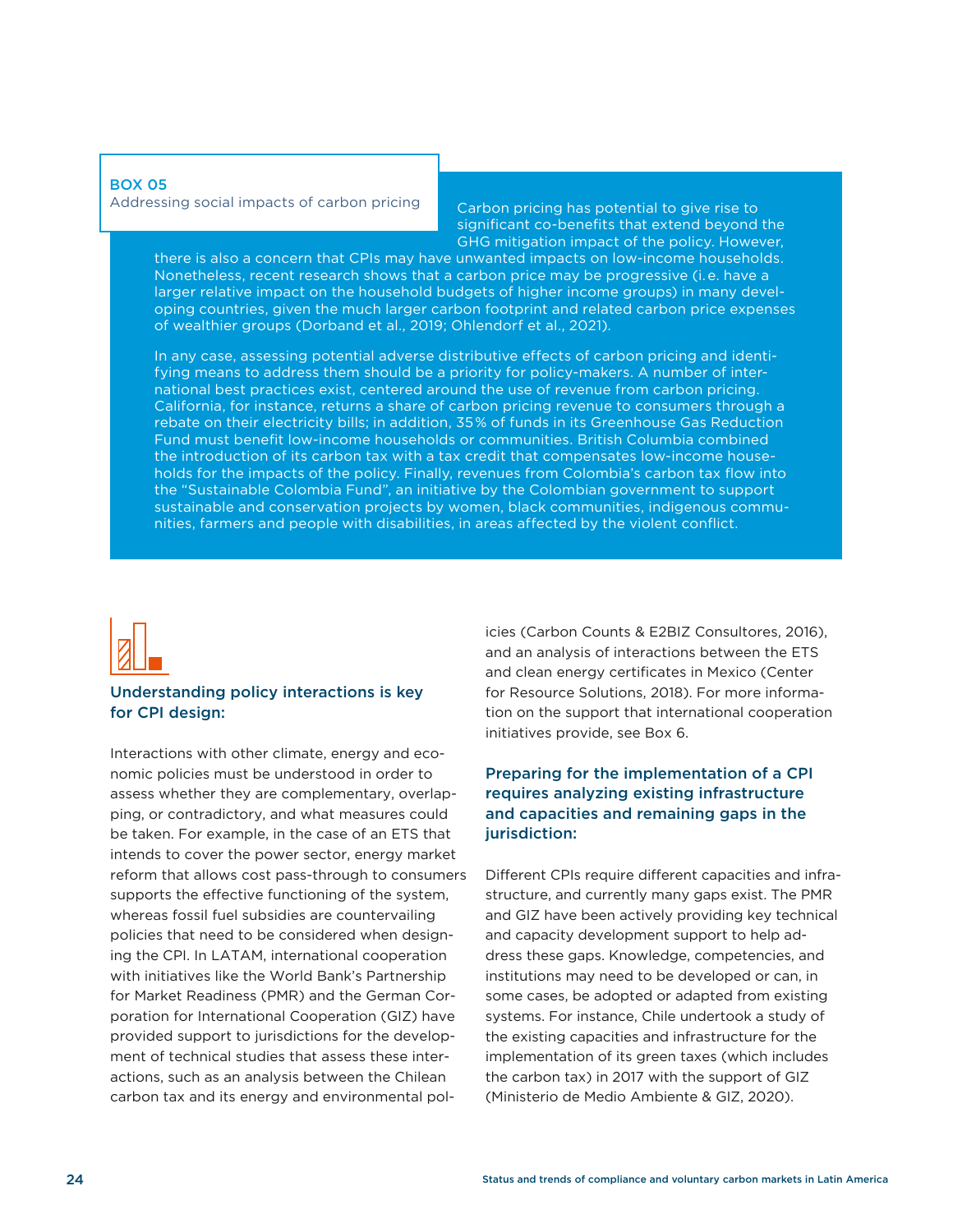Because the carbon tax is implemented downstream, the studies assessed the steps that the jurisdiction had undertaken to strengthen its MRV system for the implementation of the taxes, as well as the challenges that still existed in this regard. In a similar manner, the IDB has led the development

of studies of possible regulatory frameworks for the carbon market in Brazil (Lopes, 2015), as well as a study on potential allocation methods and risk of carbon leakage in the state of São Paulo (Gusmão, 2015).

#### BOX 6

#### International cooperation in LATAM in pursuing a CPI

In the process of planning, designing and implementing a CPI, jurisdictions in LATAM have the

support of several initiatives and platforms. These include the Carbon Pricing Leadership Coalition, launched in 2015 with the objective to place carbon pricing on the global agenda (World Bank, 2021a); the Pacific Alliance, an initiative for regional integration comprised of Chile, Colombia, Mexico and Peru established in 2011 (Alianza del Pacífico, 2021); Carbon Pricing in the Americas, which collaborates with experts and institutions to provide resources and technical support (Paris Declaration on Carbon Pricing in the Americas, 2017); the Partnership for Market Readiness, which provides support to several countries for the preparation and implementation of carbon pricing policy (Partnership for Market Readiness, 2020a); and the Latin American and Caribbean Carbon Forum, hosted by IETA, as a regional conference and exhibition for climate action connected to markets and economic instruments. In a similar manner, the Brazilian Laboratory of Financial Innovation (LAB) is a collaborative platform to share knowledge, enhance regulatory frameworks, and pilot innovative products in order to advance sustainable finance in Brazil and promote dialogue in the region. Often, these platforms and initiatives can facilitate the emergence of direct governmental cooperation activities, such as the cooperation between Québec, California and Mexico, or the cooperation between Québec and Chile, that can provide other spaces to exchange experiences and knowledge.

Furthermore, international cooperation initiatives such as the PMR and GIZ have provided key support for governments to develop technical studies around CPI planning and implementation. These include studies on interactions of carbon pricing and related policies and regulatory impact assessments of carbon pricing policy options for Brazil (Partnership for Market Readiness, 2019a, 2020b); studies on policy coherence of different CPI options, participation in international carbon markets and a study on voluntary carbon markets for Chile (Partnership for Market Readiness, 2019b; Precio al Carbono Chile, 2021); a study on ETS system design, an impact assessment of an ETS on sectoral competitiveness, a study on design options for a mandatory GHG reporting program for Colombia (World Bank, 2020); and studies on the allocation of allowances, cap setting, analysis of carbon leakage risks, interactions with other policies and a strategy on stakeholder engagement, communications and capacity in Mexico (Gobierno de México, 2021; World Bank, 2021b).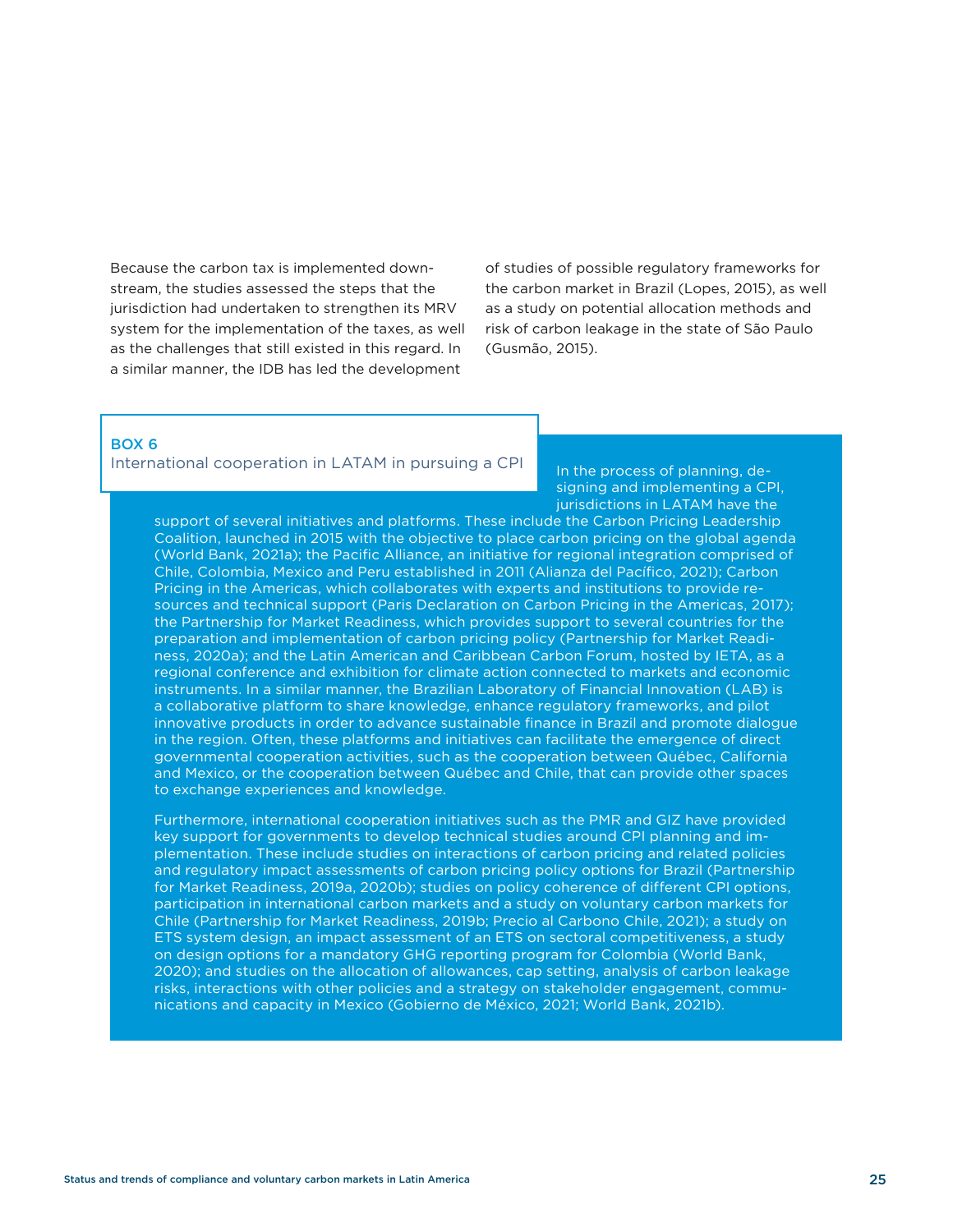

#### Modelling the impacts of the CPI on the economy can provide valuable inputs to decide on a CPI and its design:

Modelling requires extensive statistical and economic information as well as the preparation of different scenarios for CPI implementation, such as different stringency levels and potential changes to the policy over time. Although costly, it can provide very valuable information to decide on a CPI and to inform its design. Supported by the GIZ and the PMR, Mexico and Colombia have developed several studies to model different aspects of CPI design in the policy mix and in the economy. In Mexico, examples of these studies are an analysis on different options for a climate policy mix (Michael Mehling & Emil Dimantchev., 2017), and an analysis on carbon leakage (Vivid Economics, 2018). In Colombia, modelling studies have included a revision on the Colombian Computable General Equilibrium Model for Climate Change that includes different ETS scenarios (Get2C & Universidade do Minho, 2020).



#### Jurisdictions will decide on a CPI based on their analysis of suitability, policy objectives and windows of opportunity:

All the aforementioned steps will allow policymakers to decide on the CPI that is appropriate for their jurisdiction. In this process, jurisdictions will typically balance the objectives that they are trying to achieve with their specific context and starting conditions, but also the windows of opportunity that they encounter. For instance, in Argentina, Colombia, Chile and Mexico,

the respective carbon taxes were approved as part of wider tax reforms, but the objectives that they were following were not the same. In Colombia, the tax was introduced as part of a policy portfolio to meet its GHG reduction commitments (Natalie Rona, 2019). Argentina had to consider a complex macroeconomic context and the recent phase-out of fuel subsidies: the jurisdiction wanted to introduce a price signal and introduce awareness around carbon pricing without increasing energy prices, and thus replaced part of existing taxes with the carbon tax as a compensatory measure8 (Carlos Trinidad Alvarado, 2019). However, in both cases, the process of accession to the OECD played a role in the introduction of the CPI, due to the implementation of environmental taxes being a pre-requisite (Mariana Micozzi; Ministerio de Ambiente y Desarrollo Sostenible, 2016). In Chile, the wider tax reform had the objective of increasing revenues to finance health and education (World Bank Partnership for Market Readiness, 2017), whereas in Mexico the reform was part of a strategy to raise revenue in the context of decreasing oil revenues and with the objective of being compatible with reforms to liberalize the energy sector (Carlos Muñoz Piña). It is important to consider that CPI suitability, policy objectives and windows of opportunity can change over time as a result of internal and external drivers. For instance, as a result of the change in the aforementioned macroeconomic context in Argentina, and the impact of the COVID-19 pandemic, the government has recently decided to increase fuel subsidies in real terms again (Rojo, 2021). CPIs also evolve over time: in Colombia (IDEAM, PNUD, MADS, DNP, CANCILLERÍA., 2018), Mexico (Rodrigo Pizarro Gariazzo, 2021) and Chile (in terms of its technical and institutional infrastructure (GIZ et al., 2021)), carbon taxes are both seen as a first step and a complementary policy to a compliance carbon market.

8 In the case of fuel oil, the carbon tax is additional to pre-existing taxes.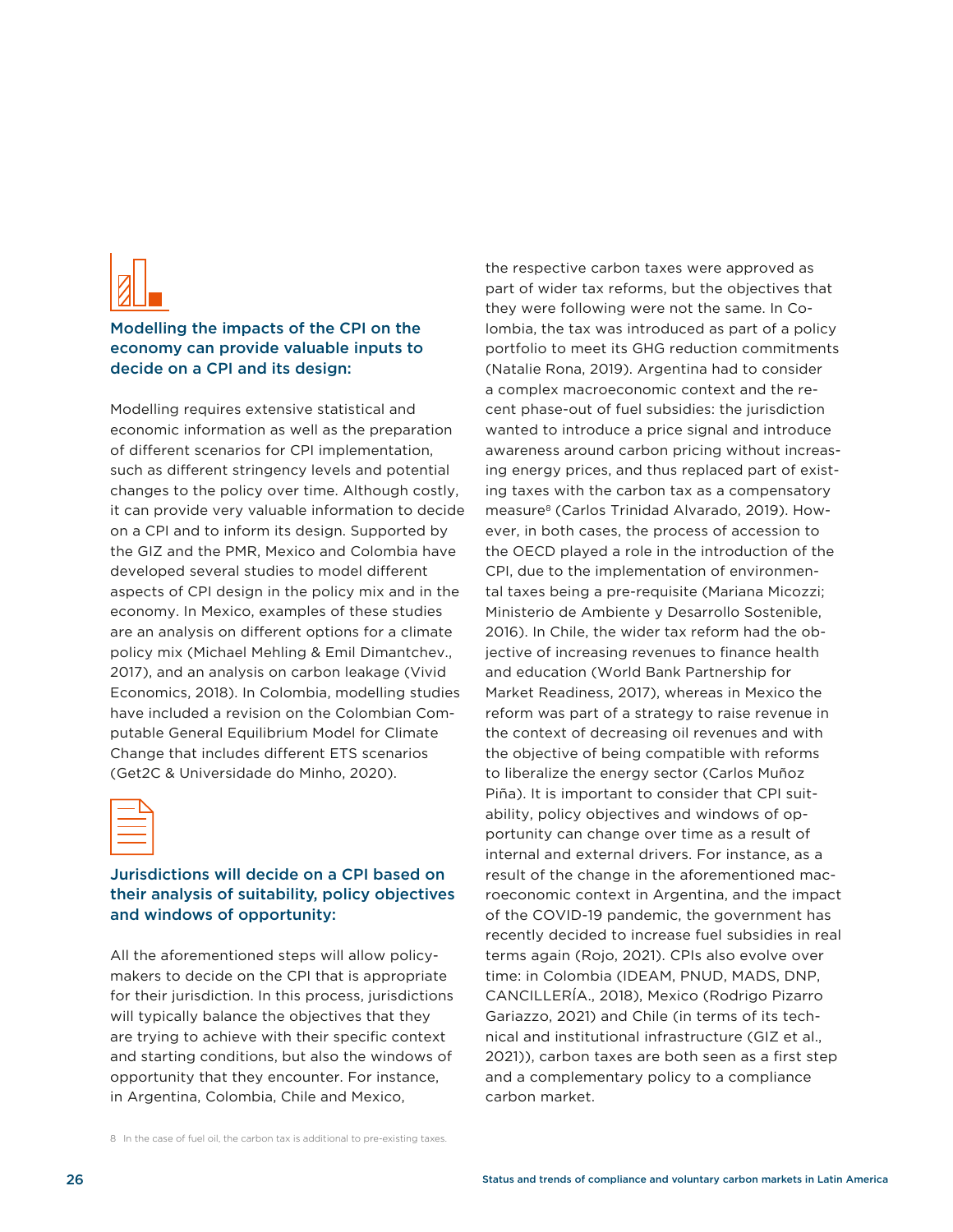#### A legal mandate provides the basis for the CPI:

Implementation process will then typically be followed by the creation of a legal or regulatory mandate, the achievement of which will typically also require extensive communication and analytical work with policymakers and legislators. During this process, the basic design elements will be crafted and set as part of the regulatory framework of the jurisdiction. In practice, this process will be conditioned by policy procedures and available windows of opportunity for policymakers, with a framework law often representing the initial legal basis, while subsequent regulations that require further analytical and communication work provide more details about the system design, institutions involved, responsibilities and other characteristics. For instance, the LATAM national carbon taxes were implemented through the corresponding tax reforms, whereas the Mexican ETS was initially mandated through the 2018 reform of the General Climate Change Law, and the Colombian ETS was mandated through Law 1931 of 2018.

typically continue to incorporate input from relevant actors and, depending on the CPI, different design elements will be considered – such as how to set the cap or baseline, the use of stability mechanisms, and offsets. When designing the system, particular care should be put to the environmental integrity of the system, which in the case of compliance carbon markets may include consideration to the cap, its trajectory, and the use of flexibility mechanisms, whereas in the use of offsets it may include adhering to the highest quality standards and solid methodologies to make sure that the offsets are additional, permanent, not otherwise claimed, not overestimated and verifiable. In Mexico, after its legal mandate was established in 2018, policymakers continued to work on the design of the ETS and published it in 2019. In Colombia, the legal mandate was established in 2018 and work on the design of the system has continued, and the pilot is expected to start in the next few years.



The design of the system will typically continue after implementation legislation is passed:

Policymakers need to design the CPI and develop implementing rules. Studies and recommendations on the CPI typically serve as a foundation. Stakeholder engagement and consultation processes

Policymakers need to design the CPI and develop implementing rules. Studies and recommendations on the CPI typically serve as a foundation. Stakeholder engagement and consultation processes typically continue to incorporate input from relevant actors.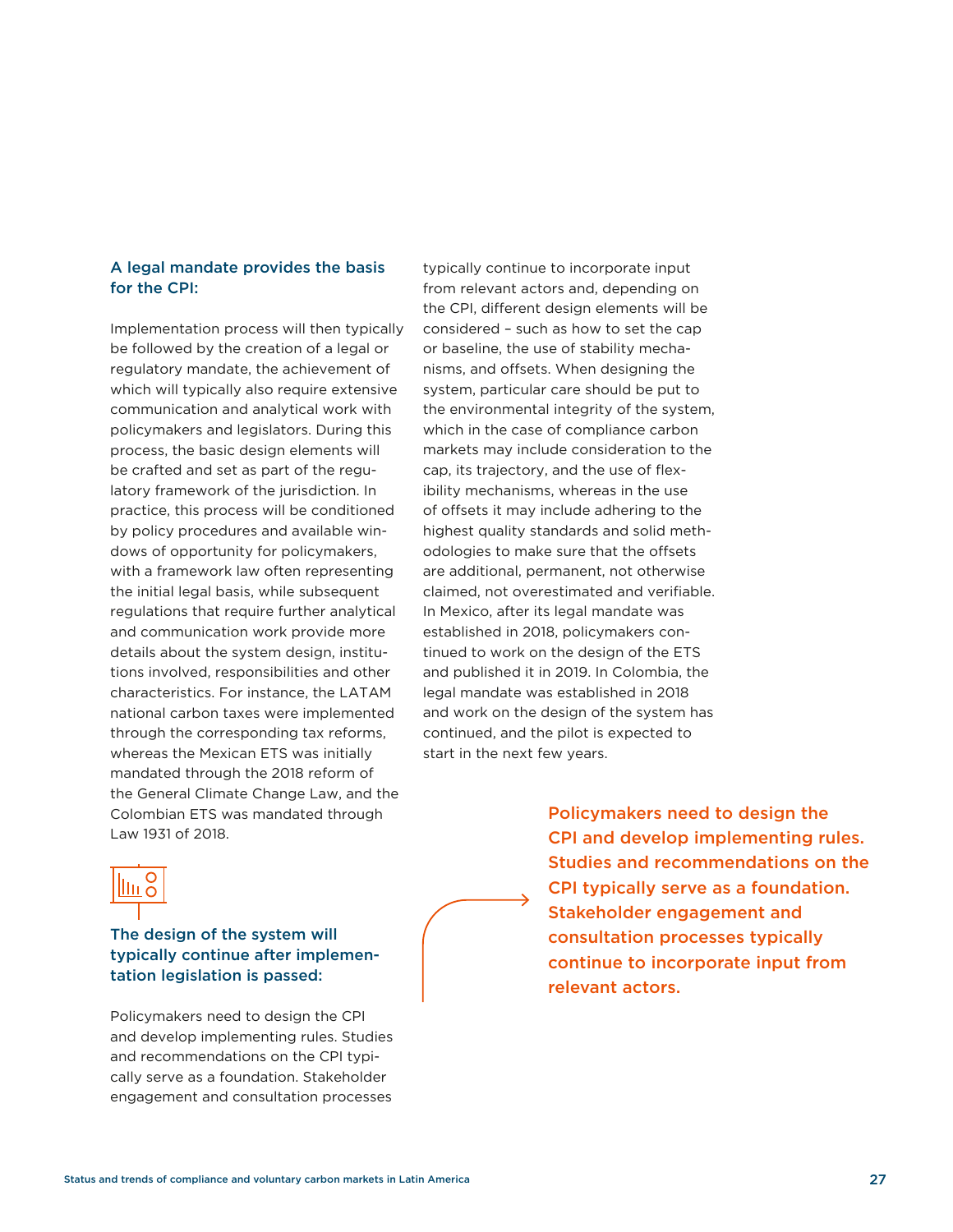#### A robust MRV system forms the backbone of a CPI with high environmental integrity:

Introduction of an MRV system for GHGs typically precedes the introduction of a CPI and ensures a solid basis of data underpinning its design, for instance on cap-setting and allocation in the case of an ETS. In Mexico, the General Climate Change Law mandated the introduction of mandatory MRV for entities that emit above  $25,000$  tCO<sub>2</sub>e per year; the resulting data was instrumental for the design of the ETS (International Carbon Action Partnership, 2019). In Chile, an MRV system was implemented for compliance under the carbon tax, and it is seen as a key infrastructure element that could allow policymakers to expand the CPI to other pricing instruments (GIZ et al., 2021).



#### Capacity building prepares stakeholders for their participation in the instrument:

Particularly when planning for an ETS, policymakers may want to implement capacity building activities for all parties to understand how the policy works, how it affects them and their responsibilities. In LATAM, and in many cases with the support of ICAP, GIZ and the PMR, different capacity building activities have been implemented to enable stakeholders to deepen their understanding of compliance carbon markets, including in-country and virtual courses, simulations, and study tours to countries that have implemented an ETS.



#### Jurisdictions planning for an ETS will require technical infrastructure and governance systems, such as a registry for allowances and an auctioning platform:

In the case of compliance carbon markets and of carbon taxes with offset provisions, jurisdictions will need a registry for transactions of allowances and/or carbon credits to be registered and eventually surrendered and, in the case of carbon credits, cancelled. If an ETS auctions off allowances to participants, an auctioning platform will also be required. Finally, rules and regulations may need to be developed for a marketplace to enable participants to trade allowances among each other.



#### Jurisdictions have different options to launch their CPI and improve them over time:

Particularly for emissions trading systems, given their complexity, they may first be launched as pilot phases, so that participants gain practical knowledge on their roles and responsibilities. Another option is gradual implementation, i.e. starting with a limited number of sectors or a higher participation threshold for participation (World Bank Partnership for Market Readiness & International Carbon Action Partnership, 2021). Both approaches have their own advantages and drawbacks. In the Mexican ETS, for example, the 2020–22 period is a test phase that will help in testing the system's design, enhance the quality of emissions data and build capacities in emissions trading (International Carbon Action Partnership, 2021). More broadly, it is common for CPIs to undergo reviews and for their design to be revised over time to incorporate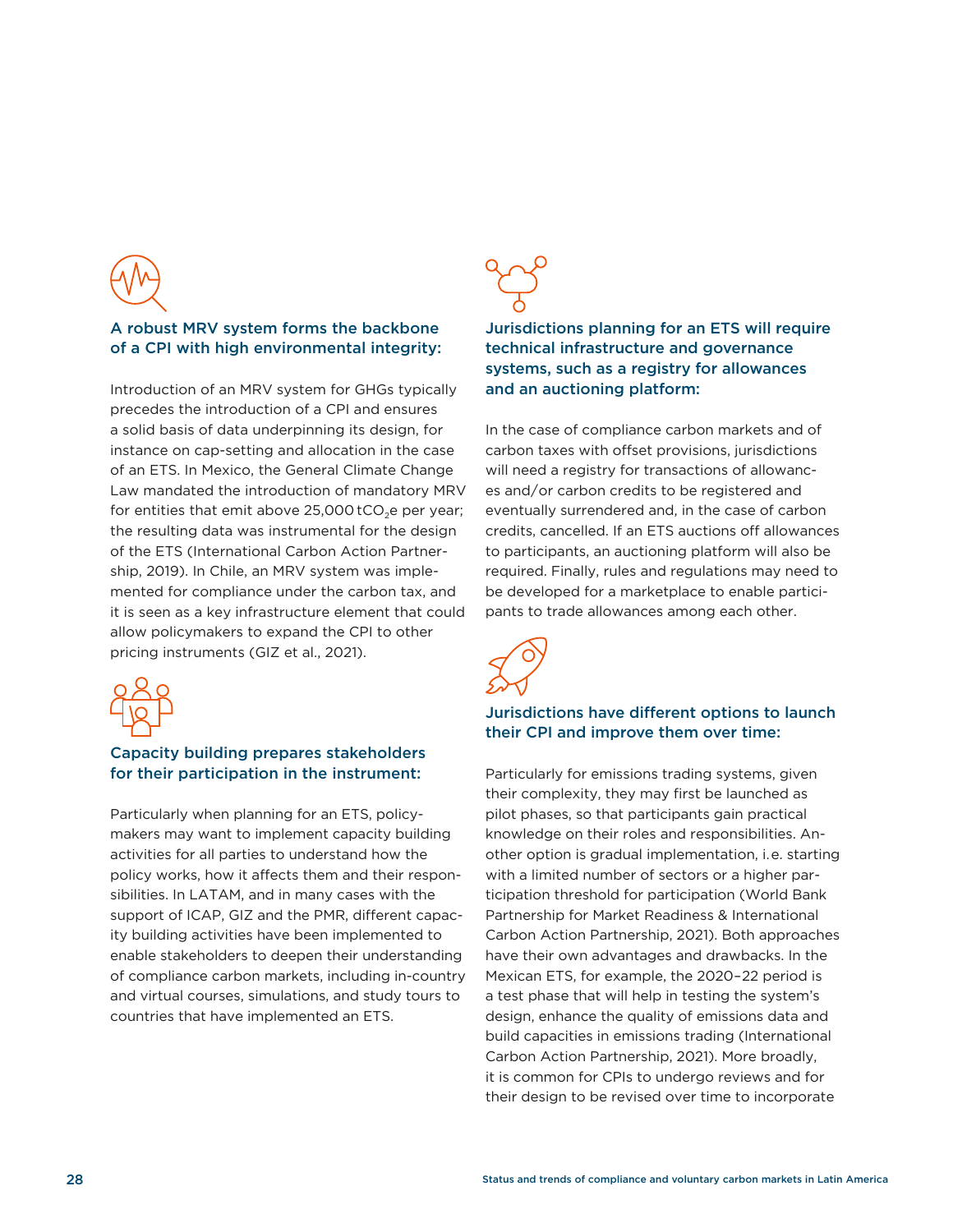lessons learned since they began or to adjust to changing circumstances. In the case of the Chilean carbon tax, a reform approved in 2020 will change the definition of the application threshold from 2023 onwards. The underlying justification was that three years of the carbon tax had enabled a better repository of data that enabled this change, which will better reflect the spirit of the "polluter pays" principle (GIZ et al., 2021).

> Particularly for emissions trading systems, given their complexity, they may first be launched as pilot phases, so that participants  $\rightarrow$  gain practical knowledge on their roles and responsibilities. Another option is gradual implementation, i. e. starting with a limited number of sectors.

The diverse roadmaps towards the implementation of a CPI in Latin America presented above are in summary form for the case of the countries that have implemented or are considering an ETS (specifically, Brazil, Chile, Colombia and Mexico). Table 3 presents a simplified version of the "key steps" presented above. The "analysis and assessment" column incorporates the definition of goals; analysis of interactions, of the local context, of existing and needed capacities; and modelling, so as to reflect the different measures that jurisdictions take to assess the suitability of an ETS. The undertakings by jurisdictions presented here are non-exhaustive but highlight relevant measures that have been taken in the process of designing and implementing a compliance carbon market.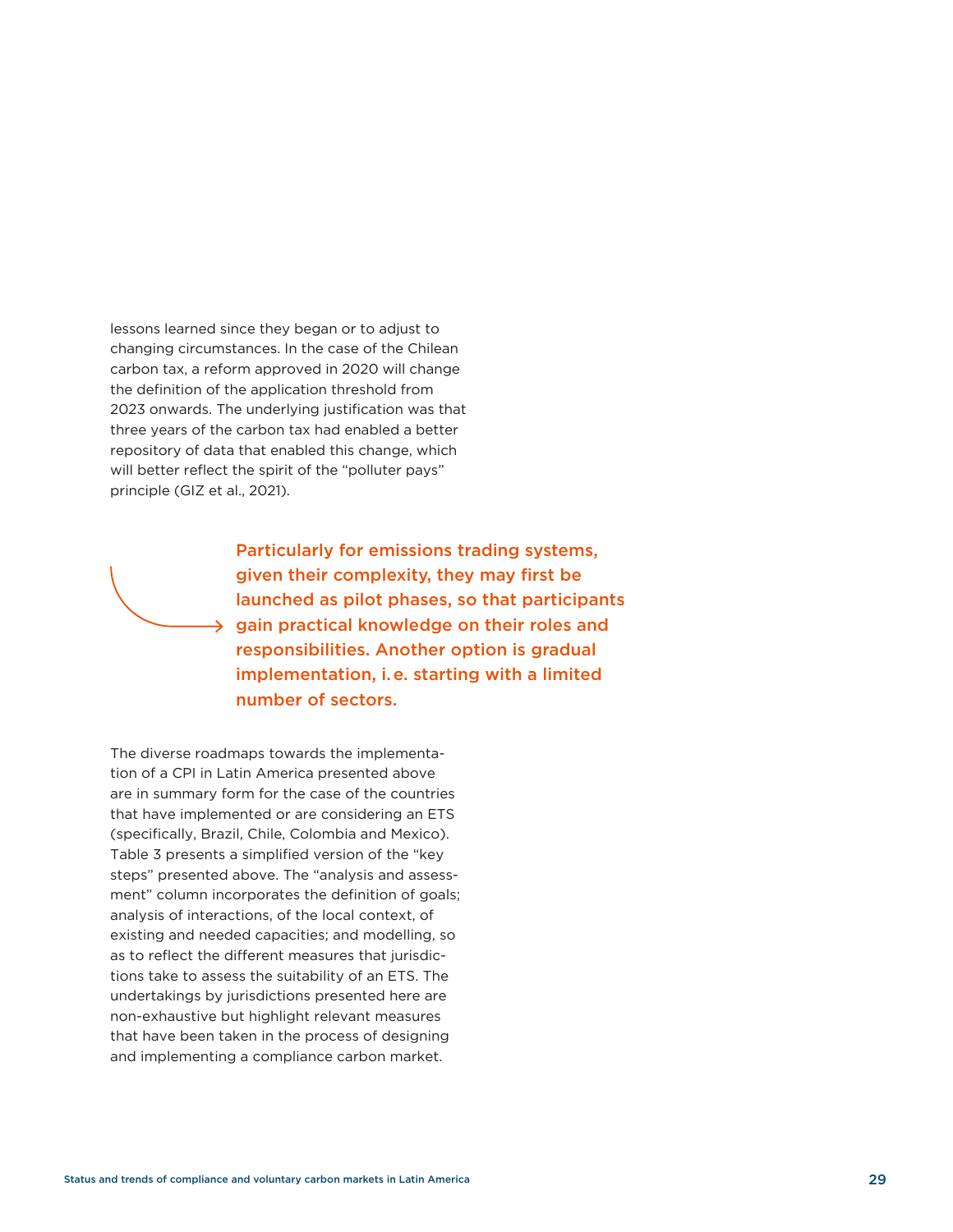#### TABLE 3

Country experiences in implementing a compliance carbon market in Latin America

| Country       | <b>Definition of climate</b><br>goals                                                                                                                                                      | <b>Analysis and assess-</b><br>ment of compliance<br>market                                                                                                                                       | <b>Engagement with</b><br><b>stakeholders</b>                                                                                                                                                 | Mandate for a compli-<br>ance carbon market                                                                                                                                                                        |
|---------------|--------------------------------------------------------------------------------------------------------------------------------------------------------------------------------------------|---------------------------------------------------------------------------------------------------------------------------------------------------------------------------------------------------|-----------------------------------------------------------------------------------------------------------------------------------------------------------------------------------------------|--------------------------------------------------------------------------------------------------------------------------------------------------------------------------------------------------------------------|
| <b>Brazil</b> | Brazil's <b>NDC</b> : GHG emis-<br>sions reduction by 37%<br>in 2025 and by 43%<br>in 2030 compared to<br>2005 levels                                                                      | With the support of the<br>World Bank's PMR, the<br>country has developed<br>several studies to in-<br>form policy design and<br>on modelling                                                     | With the support of<br>the PMR, engagement<br>activities, such as semi-<br>nars to raise awareness<br>and discuss carbon pric-<br>ing, have been imple-<br>mented                             | Although a process<br>unrelated to the one<br>supported by the PMR.<br>there is discussion<br>happening around law<br>14120 of 2021, that<br>could see the eventual<br>creation of a compli-<br>ance carbon market |
| Chile         | <b>NDC:</b> limit GHG emis-<br>sions to 1100 MtCO <sub>2</sub> e<br>between 2020-30. Peak<br>emissions by 2025.<br>95 MtCO <sub>2</sub> e emissions by<br>2030. Climate neutral<br>by 2050 | With support from PMR<br>& GIZ, several techni-<br>cal studies have been<br>developed: e.g. poli-<br>cy coherence of CPIs,<br>international carbon<br>markets, MRV systems<br>for carbon markets  | With support from PMR<br>& GIZ, implementation<br>of working group with<br>different stakeholders<br>to provide inputs on the<br>development of a com-<br>pliance carbon market               | <b>Climate Change Frame-</b><br>work Law (under dis-<br>cussion): potentially a<br>system of GHG emission<br>limits. Surplus in reduc-<br>tions could be certified<br>as a tradeable unit                          |
| Colombia      | NDC: limit emissions to<br>169.44 MtCO <sub>2</sub> e in 2030;<br>emissions decreasing<br>between 2027-30.<br>Achieve carbon neutral-<br>ity by mid-century                                | With support from PMR,<br>development of several<br>studies, such as impact<br>assessment of an ETS,<br>sectoral competitive-<br>ness, design options<br>for a mandatory GHG<br>reporting program | With support from<br>PMR, development of<br>capacity building and<br>stakeholder engage-<br>ment activities, such<br>as in-country or virtual<br>trainings on ETS and<br>simulation exercises | Law 1931 of 2018. Arti-<br>cles 29 and 30 provide<br>for the creation of a<br>compliance carbon<br>market, which may be<br>integrated with the car-<br>bon tax                                                     |
| Mexico        | <b>NDC:</b> By 2030: Uncon-<br>ditional commitment:<br>-22% (GHGs); -51%<br>(black carbon) com-<br>pared to BAU. Condi-<br>tional: -36% (GHGs);<br>-70% (black carbon)                     | With the support of GIZ<br>& PMR, development of<br>several studies on de-<br>sign elements, options<br>and interactions, as well<br>as communication and<br>stakeholder engage-<br>ment          | Stakeholder engage-<br>ment processes started<br>early on in the planning<br>process and has con-<br>tinued throughout the<br>planning and implemen-<br>tation process                        | General Law on Climate<br>Change (2018 reform),<br>in its Article 94                                                                                                                                               |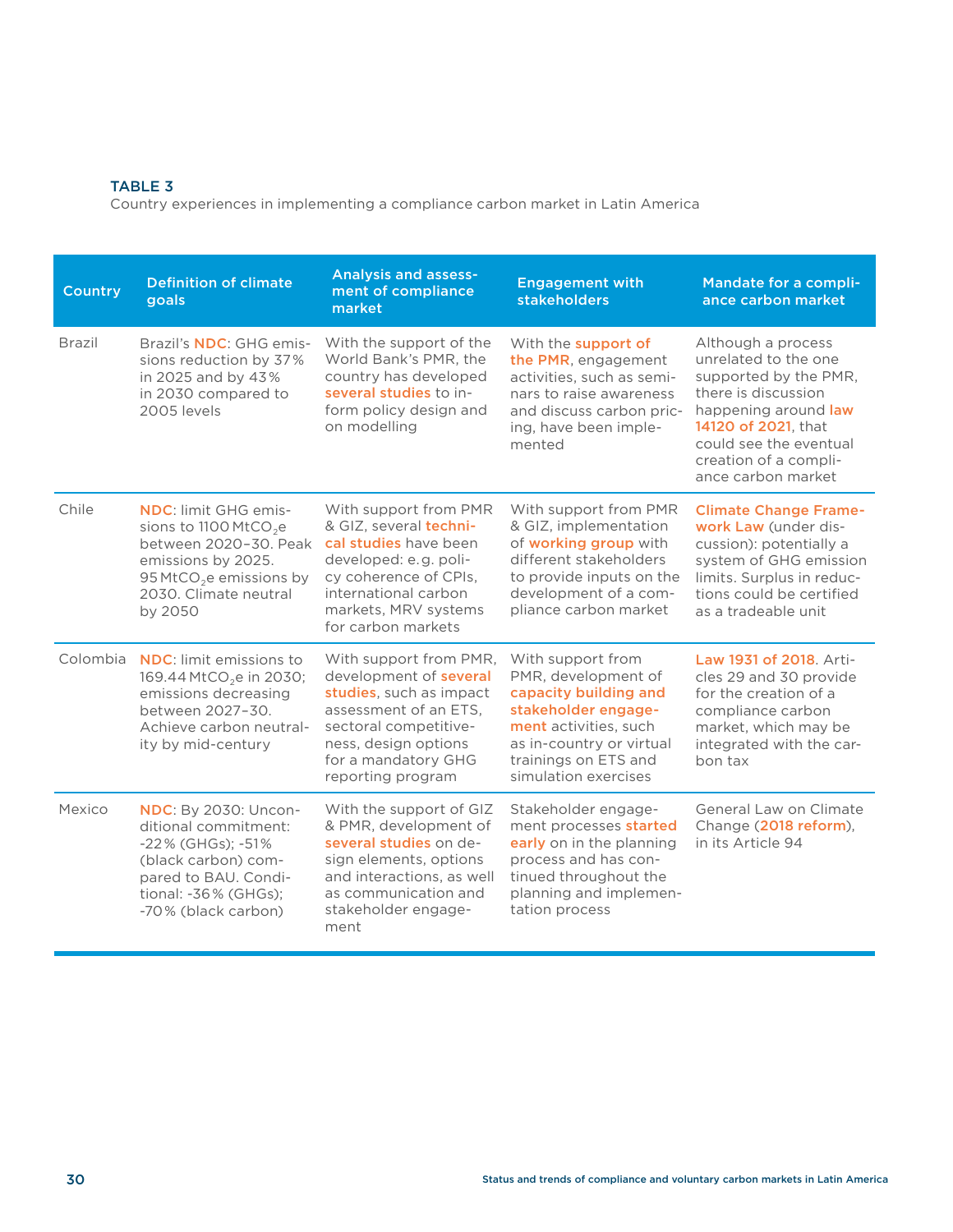#### TABLE 3

Country experiences in implementing a compliance carbon market in Latin America

| <b>Country</b> | Design of the<br>system                                                                                                                                                                                                                  | <b>MRV</b> system<br>development                                                                                                                                                                           | <b>Capacity building</b><br>activities                                                                                                                                                                  | <b>Technical</b><br>infrastructure &<br>governance                                                                                                                                                                                       | <b>Launch the</b><br>compliance<br>market                                                        |
|----------------|------------------------------------------------------------------------------------------------------------------------------------------------------------------------------------------------------------------------------------------|------------------------------------------------------------------------------------------------------------------------------------------------------------------------------------------------------------|---------------------------------------------------------------------------------------------------------------------------------------------------------------------------------------------------------|------------------------------------------------------------------------------------------------------------------------------------------------------------------------------------------------------------------------------------------|--------------------------------------------------------------------------------------------------|
| <b>Brazil</b>  | Although a process<br>unrelated to the one<br>supported by the<br>PMR, there is dis-<br>cussion happening<br>around law 14120 of<br>2021, that could see<br>an eventual creation<br>of a compliance car-<br>bon market in this<br>sector | Not currently                                                                                                                                                                                              | Although not a<br>government activity,<br>the Sustainability<br>Studies Center of<br>the Getulio Vargas<br>Foundation imple-<br>ments yearly volun-<br>tary ETS simulations<br>for companies            | Not currently                                                                                                                                                                                                                            | Not currently                                                                                    |
| Chile          | Discussions around<br><b>CC Framework Law</b><br>and dialogue fora<br>with stakeholders                                                                                                                                                  | MRV system specific<br>for GHG emissions<br>for the implemen-<br>tation of its carbon<br>tax. Environment<br>Superintendent<br>in charge of MRV<br>development and<br>methodologies                        | With PMR support,<br>implementation of<br>technical seminars,<br>domestic trainings<br>and a study tour to<br>Sacramento, Califor-<br>nia, with the Califor-<br>nia Air Resources<br>Board              | Not currently (MRV<br>exists for the car-<br>bon tax)                                                                                                                                                                                    | Not currently                                                                                    |
| Colombia       | Currently being<br>studied and devel-<br>oped by the govern-<br>ment                                                                                                                                                                     | Currently being<br>studied and devel-<br>oped by the govern-<br>ment                                                                                                                                       | With support from<br>PMR, development<br>of capacity building<br>and stakeholder en-<br>gagement activities,<br>such as in-country<br>or virtual trainings<br>on ETS and simula-<br>tion exercises      | Currently being<br>studied and devel-<br>oped by the gov-<br>ernment                                                                                                                                                                     | Pilot phase<br>expected to<br>take place<br>before the<br>middle of the<br>decade <sup>(i)</sup> |
| Mexico         | Implementing regu-<br>lation sets design el-<br>ements, such as the<br>scope, thresholds,<br>responsibilities, flex-<br>ibility mechanisms,<br>etc. Other rules<br>include the system's<br>cap and allocation                            | The National Emis-<br>sions Registry<br>(RENE) was created<br>in 2012. Reporting<br>to RENE occurs in<br>parallel to reporting<br>to the ETS. Verifi-<br>cation for the ETS<br>has to happen every<br>year | With support from<br>PMR and GIZ, imple-<br>mentation of several<br>capacity building<br>activities, such as<br>carbon market simu-<br>lations, in-country<br>and virtual trainings,<br>and study tours | MRV system in-<br>frastructure and<br>registry are already<br>developed, while<br>offset protocols<br>are under develop-<br>ment, governance<br>structure estab-<br>lished by regula-<br>tion. Auctioning<br>platform to be<br>developed | Pilot phase<br>until the end<br>of 2022.<br>Operational<br>phase from<br>2023.                   |

(i) Presentation by government official during regional carbon pricing panel, Mexico Carbon Forum (2021[\)](https://www.mexicocarbon.com/) <https://www.mexicocarbon.com/>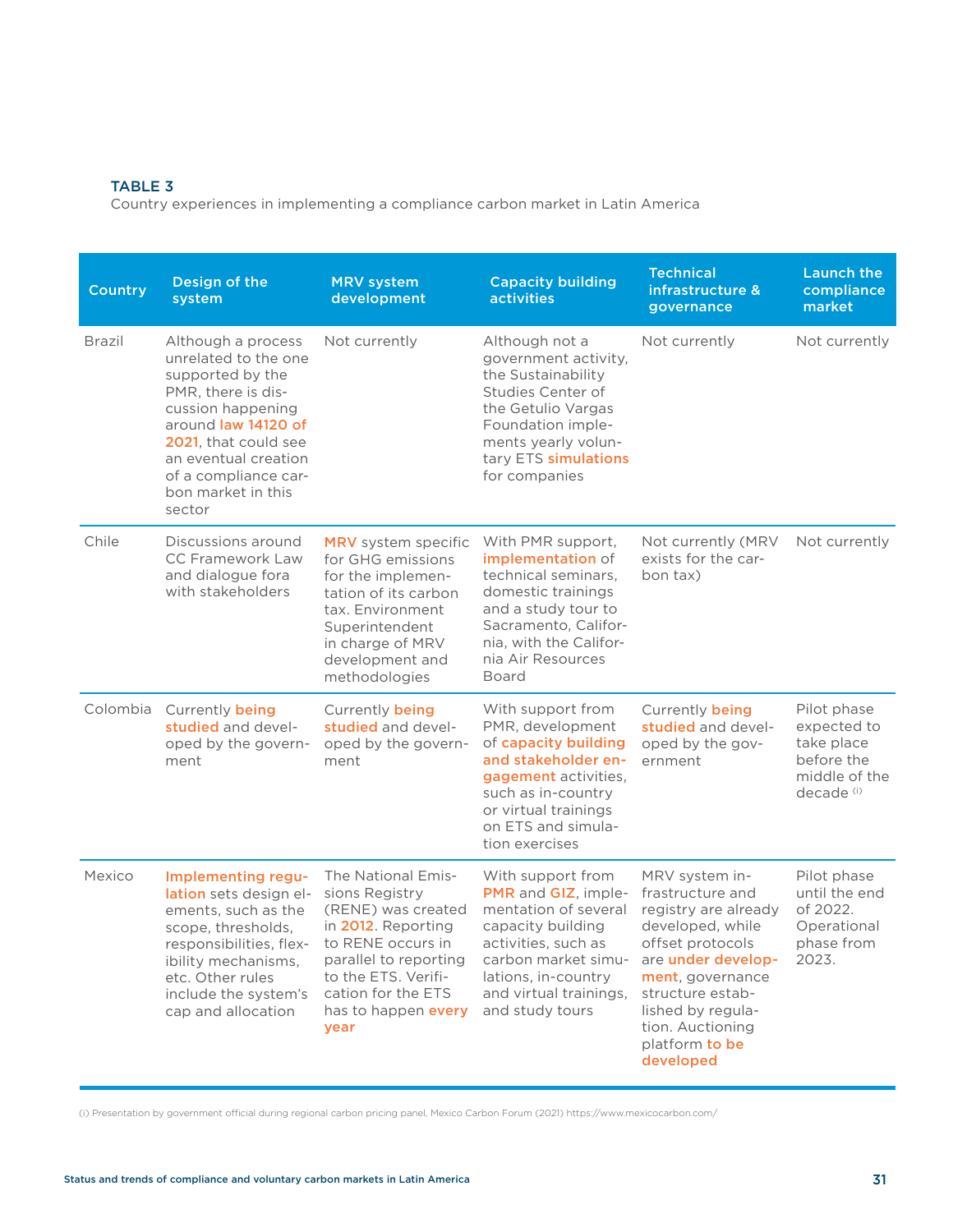### <span id="page-31-0"></span>Future prospects for carbon pricing initiatives across Latin America

Colombia, Chile and Mexico have been leading the way in testing and implementing various forms of CPIs, including carbon taxes, emission trading systems and hybrid carbon tax systems that allow for the use of carbon credits towards compliance. These CPIs work in tandem with other policies to achieve their mitigation goals (World Bank, 2020).

The potential for near-term expansion of CPIs across LATAM is high, despite some recent political and socio-economic challenges and program delays. In Chile, the legislative discussion around the Framework Law on Climate Change continues, and with it the potential of another compliance carbon market to begin in the region. In Colombia, the current internal analysis around the design of the ETS and the expected launch of the system in its pilot phase by 2023 or 2024 will be another hallmark of CPI implementation in Latin America. In Mexico, the operational phase of its ETS is expected by 2023 and will benefit from the experience of the pilot years, which are currently helping stakeholders build capacities and test system design, to strengthen it in the future.

Multiple initiatives in the Latin American region provide support to countries in their implementation of CPIs and generate valuable experiences that inform policy needs. Whereas the World Bank's Partnership for Market Readiness provided technical assistance to 23 countries to design and deploy carbon pricing instruments, including Argentina, Brazil, Chile, Colombia, Costa Rica, Peru and Mexico, its successor Partnership for Market Implementation will support countries to develop and implement CPIs, help them participate in the operationalization of Article 6, and help policymakers identify best practices and share lessons learned (Partnership for Market Implementation). Furthermore, the Carbon Pricing in the Americas Declaration of 2017 has created a forum of exchange between jurisdictions in the Americas and of cooperation with other institutions to regularly discuss carbon pricing status, design and implementation.

In this context, jurisdictions in LATAM will continue to benefit from domestic and regional exchange activities that foster cooperation and allow them to continue to strengthen their CPIs. For those that expand the scope of their CPI, or that are seeking to implement a new one, stakeholder engagement and capacity building activities will likely play a key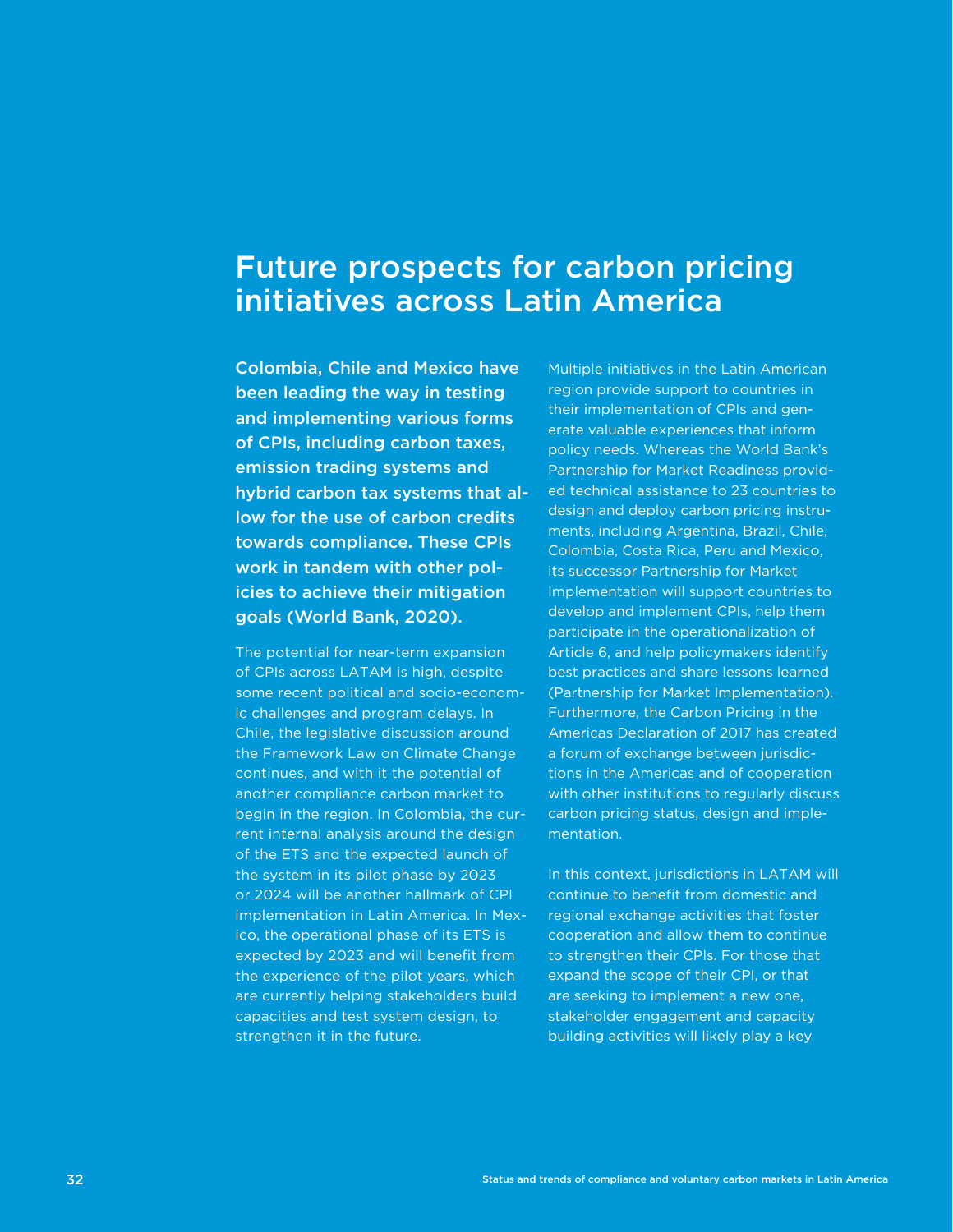role. Previous experiences of stakeholder engagement, such as the working groups in Mexico and Chile, and capacity building activities, such as study tours to countries with mature CPIs, carbon market simulations, and in-country or virtual courses, such as those financed by GIZ and PMR and implemented by ICAP, constitute an important source of institutional knowledge and can serve as a reference point for future activities.

The momentum towards CPI design and implementation in Latin America may also receive an external push in the future, with signals coming from the United States, Canada and the European Union on the possibility of implementing some type of border carbon adjustment instrument (World Bank, 2021). In the case of the European Carbon Border Adjustment Mechanism (CBAM), a carbon price would be set on imported goods equivalent to the price that the producer of those goods would have had to pay had they been produced in the European Union (European Commission, 2021), which could impact Latin American countries such as Brazil, Chile and Colombia, as these are important exporters of iron and steel, fertilizers and cement products which could potentially be covered by the CBAM (Kardish et al., 2021).

This chapter focused on compliance CPIs in the region. Yet there are other marketbased options to drive mitigation and help achieve climate goals outside of compliance policy. Voluntary carbon markets have grown in recent years and open other possibilities for individuals, organizations and governments, to achieve real, verified, permanent and additional emission reductions. Chapter 4 examines the history, the functioning, drivers, and trends of the voluntary carbon market, with a particular emphasis on the LATAM region.



The momentum towards CPI design and implementation in Latin America may also receive an external push in the future, with signals coming from the United States, Canada and the European Union on the possibility of implementing some type of border carbon adjustment instrument.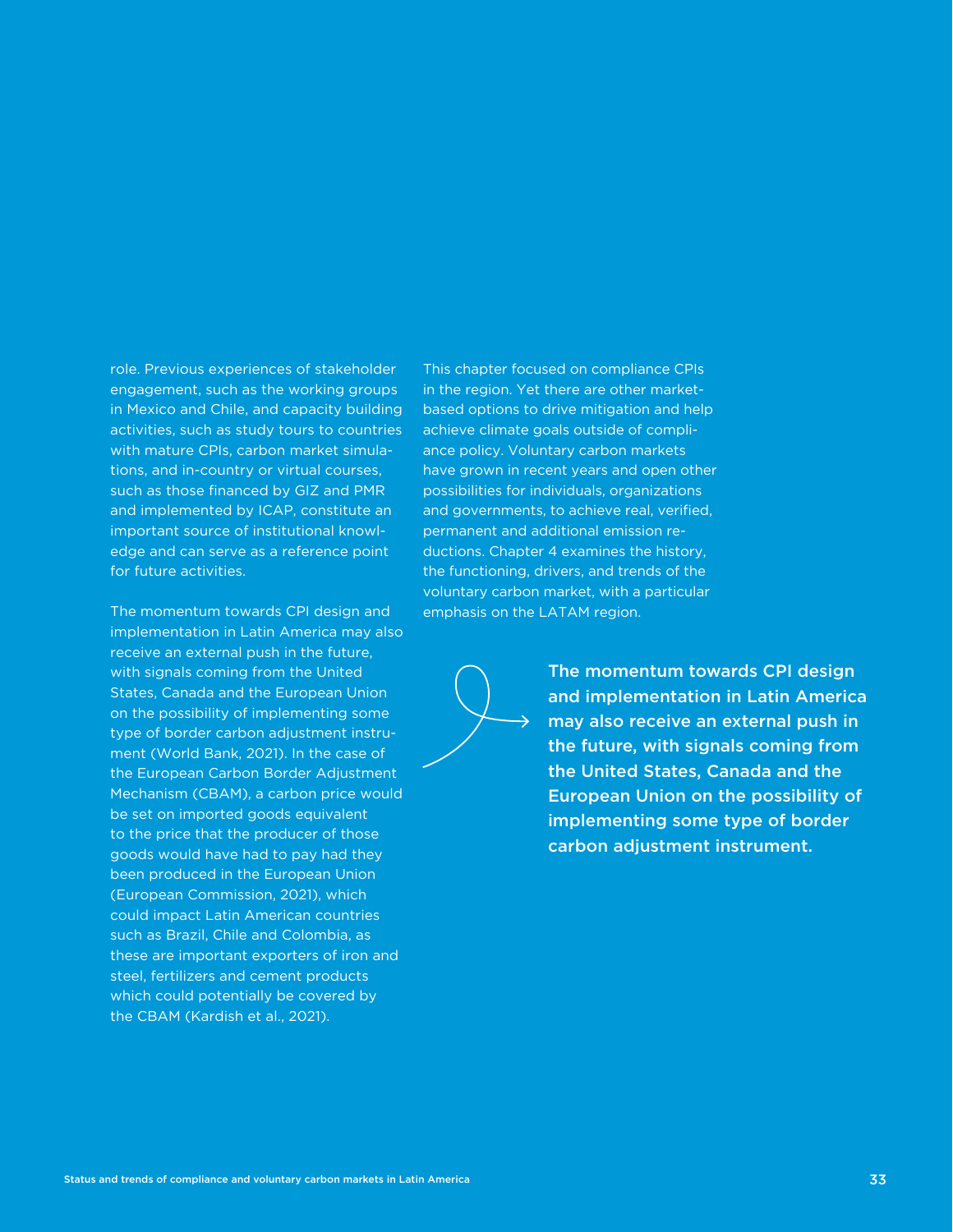## <span id="page-33-0"></span>Chapter 4

## Voluntary Carbon Markets

The voluntary carbon market (VCM) drives finance to projects which deliver independently verified mitigation action. Similar to the compliance market, a VCM credit is an instrument representing the reduction, avoidance or sequestration (biological or technological) of one tonne of  $CO<sub>2</sub>e$ .

This chapter was authored by IETA and the International Carbon Reduction and Offset Alliance (ICROA) In contrast to compliance markets, carbon reductions enabled by the VCM are achieved independently from government mandates and legal requirements. The VCM allows corporations and other nonstate actors to achieve climate goals and net zero commitments by complementing internal decarbonization with the purchase of verifiable carbon credits.

Demand for carbon credits in the VCM has grown substantially in recent years, driven by various considerations including corporate social responsibility, response to investor demand, market differentiation, and reputational or supply chain risks. A newer trend and driver for demand, including across LATAM, is compliance or pre-compliance use of credits under innovative "hybrid" carbon pricing instruments, where selected programs and protocols that generate credits are being adopted or adapted to meet regulated carbon tax compliance obligations.

Despite the growing popularity and widening implementation, current multilateral international negotiations and

governmental carbon pricing schemes are insufficient to fully address climate change and the challenge of global decarbonization. Particularly over the coming decades, the VCM holds a large potential to play an instrumental role in accelerating the global transition to net zero emissions by helping to close the emissions and finance gap, and drive technology innovation in support of the Paris Agreement goals.

#### A bit of history

In its early days, the VCM was characterized by pioneering new approaches for fighting climate change. A good example of this are the Reducing Emissions from Deforestation and Forest Degradation (REDD) projects in Belize and Bolivia in 1996, which started the creation of Multilateral Development Funds such as the Forest Investment Program, the Climate Investment Funds, and the Forest Carbon Partnership Facility, among others. Over time, the VCM has evolved and matured into an important tool to tackle climate change by driving resources to projects which deliver carbon reductions on a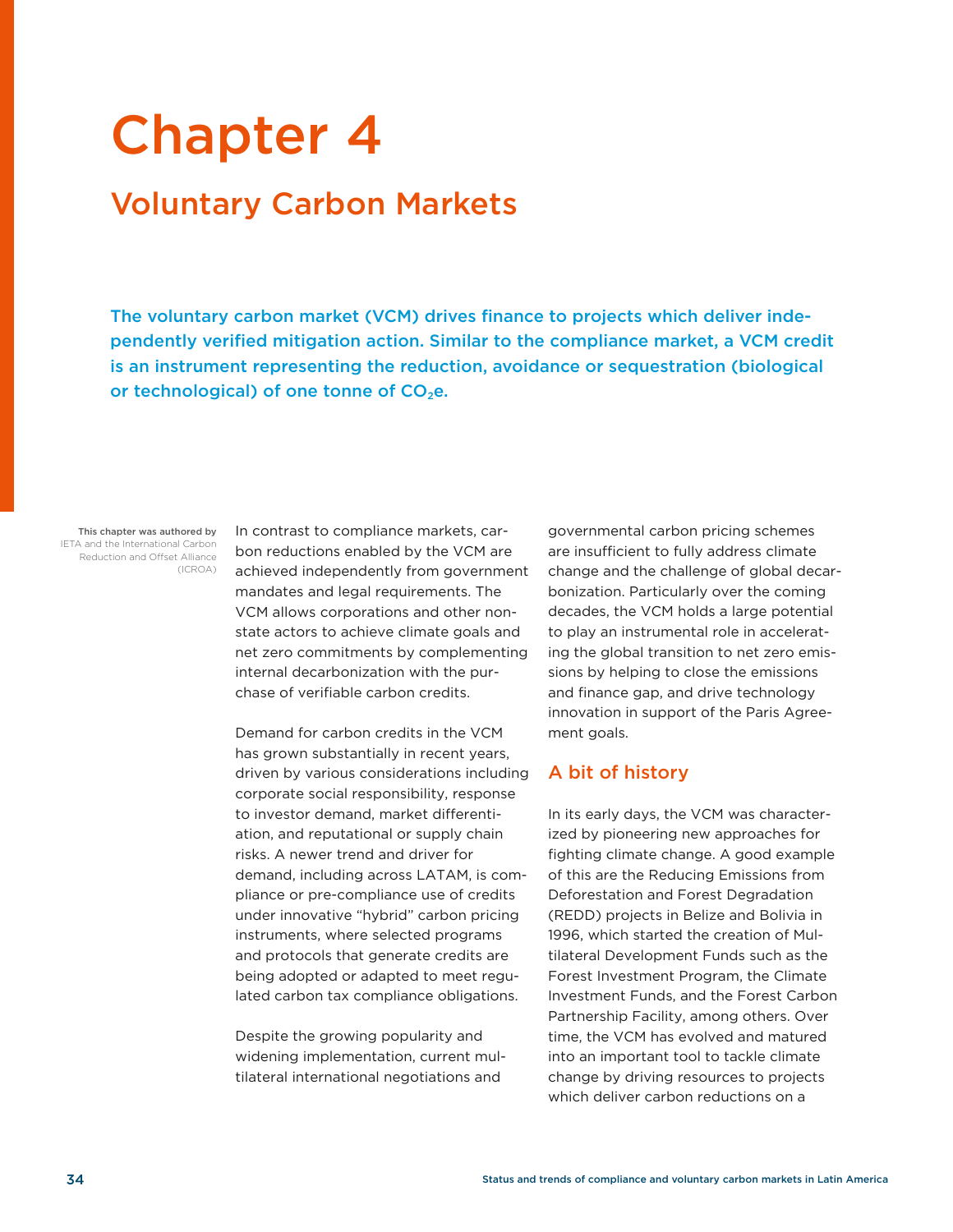global scale. This interactive graphic<sup>9</sup> sheds light on the market's evolution.

#### Voluntary Carbon Market **Trends**

Voluntary climate action is growing strongly across the private sector. In 2020 and even more so the first half of 2021, there has been record demand for voluntary carbon credits and record issuances. Globally, corporates are showing appetite to support the goals of the Paris Agreement by committing to carbon neutrality and net zero strategies, often supported by (i) targets for internal decarbonization (e.g., Science Based Targets<sup>10</sup>) combined with (ii) the use of carbon credits from the VCM to complement their effort outside of their value chain. Although still small compared to compliance carbon markets, the VCM is poised to grow significantly through 2030.

#### Market Value

According to Ecosystem Marketplace's State of the Voluntary Carbon Market(Donofrio et al., 2021) in the first eight months of 2021, the VCM has already posted a near 60% increase in value from last year. This comes after 2020 which was already a banner year for the VCM, continuing 2019's strong growth trajectory despite the emergence of COVID-19, making 2021's performance all the more striking. 2021 is on track for an annual market value record of \$1 Billion+ for the first time, as all-time market value hits \$6.7 Billion, with traded credits from projects located in 80 countries.

#### VCM Global Demand

Over 500 million voluntary carbon credits certified under the VCM's four main independent standards<sup>11</sup> have been retired for voluntary uses over the last decade. This retirement occurs when a buyer permanently sets aside a credit in a designated registry, effectively taking the unit's unique serial number out of circulation. Retiring offsets through a registry ensures that they cannot be resold, which is an especially critical feature if the buyer's intent is to claim the associated emissions reduction against a voluntary carbon reduction or neutrality target.

Retirements of carbon credits – the key indicator for demand in VCM – have more than doubled since 2017, after a period of relative stability, and reached a record 95 MtCO<sub>2</sub>e in 2020. This trend continues with retirements for the first eight months of 2021 (92.4 MtCO<sub>2</sub>e) already higher than the level for all 2019 (70.1 MtCO<sub>2</sub>e).<sup>12</sup>

<sup>9</sup> https://voluntarycarbonmarket.org/docs/VCM-Interactive-PDF-Version-1-With-Introduction.ndf

<sup>10</sup> The Science-based Target initiative (SBTi) provides companies with a clearly-defined path to reduce emissions in line with the Paris Agreement goals. Includes corporate voluntary signatories committed to meet individual SBTi targets. As of September 2021, 899 companies have committed to SBTi targets. More information is available on the initiative is available at [https://science](https://sciencebasedtargets.org)[basedtargets.org](https://sciencebasedtargets.org)

<sup>11</sup> American Carbon Registry (ACR), Climate Action Reserve (CAR), Gold Standard and Verra.

<sup>12</sup> Trove Intelligence.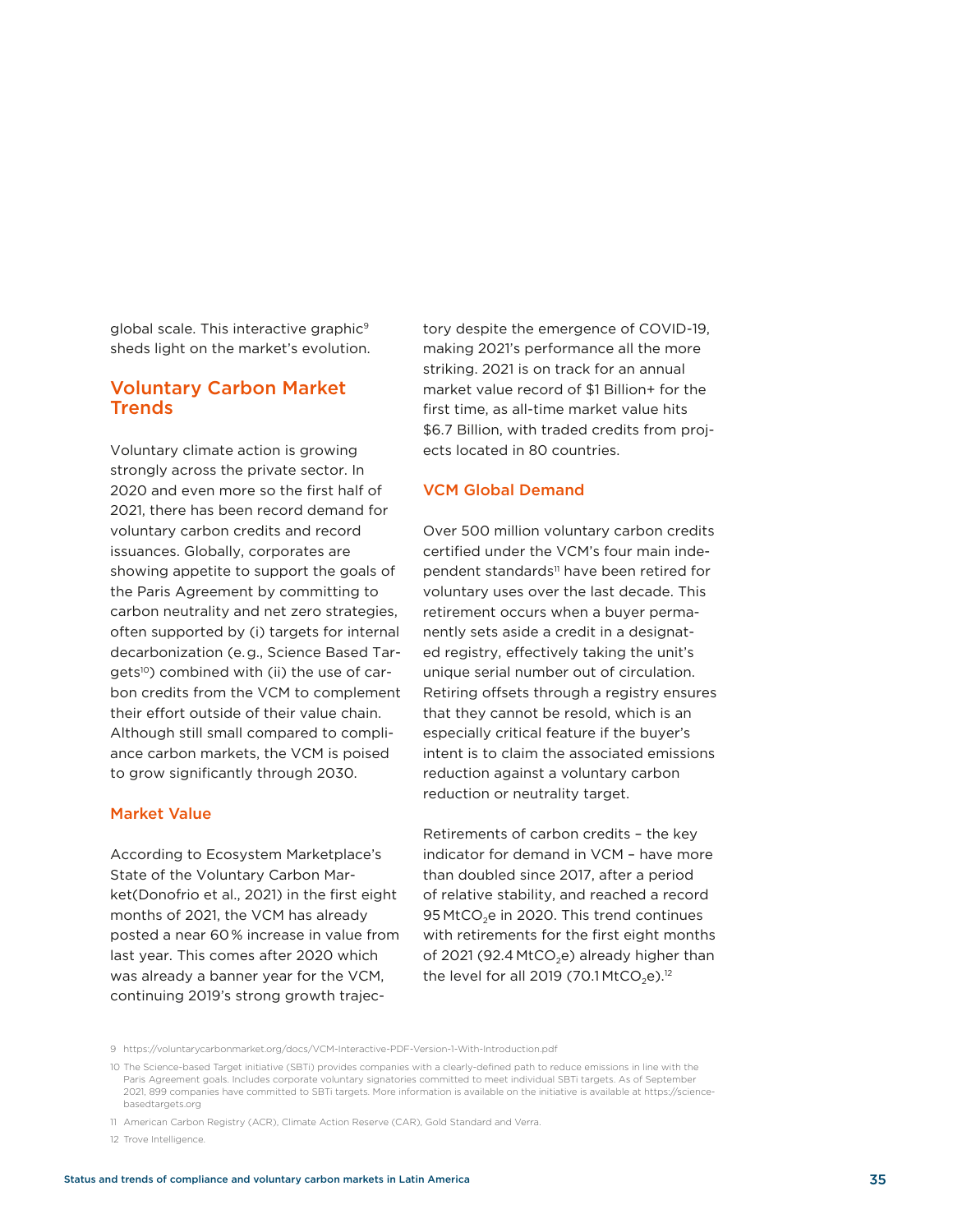Ecosystem Marketplace reported that, in January 2021, retirements surpassed issuances for the first time since 2017; an increase primarily driven by forestry project retirements. REDD+<sup>13</sup> and renewable energy credits currently represent over 70% of voluntary retirements. In terms of certification, REDD+ credits certified by Verra currently represent over 70% of all credits retired in LATAM, followed by Gold Standard at about 15%. In terms of geographical distribution, the Asia Pacific region provided 45% of credit retirement in 2020, and 55% in the first eight months of 2021 (See Figure 4).

However, according to Trove Research, the estimated demand for credits, particularly across forestry and Nature-Based Solutions (NBS), in the LAC region will significantly increase.

Now, while the potential eligibility and generation of credits in the energy sector are estimated to shrink over the coming years as crediting opportunities are becoming business-as-usual and/or covered by domestic regulations, project types poised for significant and lasting growth and eligibility, and which are capable of generating low-cost near-term supply with co-benefits, are across NBS, removals (nature and geo-engineered) and waste.

#### FIGURE 4

Discrete Retired Credits Split by Region (tCO<sub>2</sub>e)



Source: Trove intelligence. 2021 data through 31 August. Data drawn from Verra, Gold Standard, ACR and CAR.

13 "Reducing Emissions from Deforestation and Forest Degradation", with the "+" signifying the role of conservation, sustainable management of forests and enhancement of forest carbon stocks.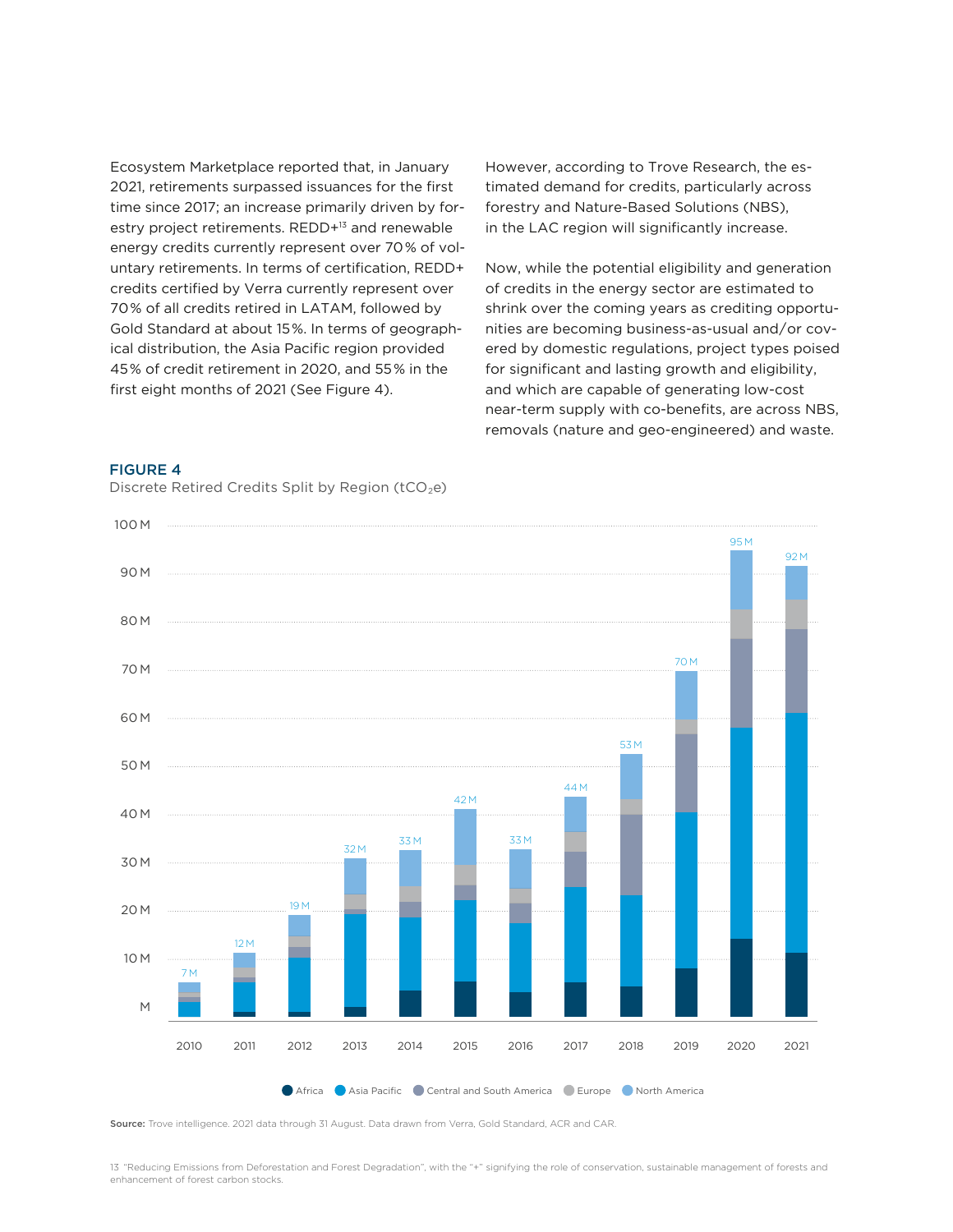#### FIGURE 5

Discrete Retired Credits Split by Project type (tCO<sub>2</sub>e)



Source: Trove intelligence. 2021 data through 31 August. Data drawn from Verra, Gold Standard, ACR and CAR.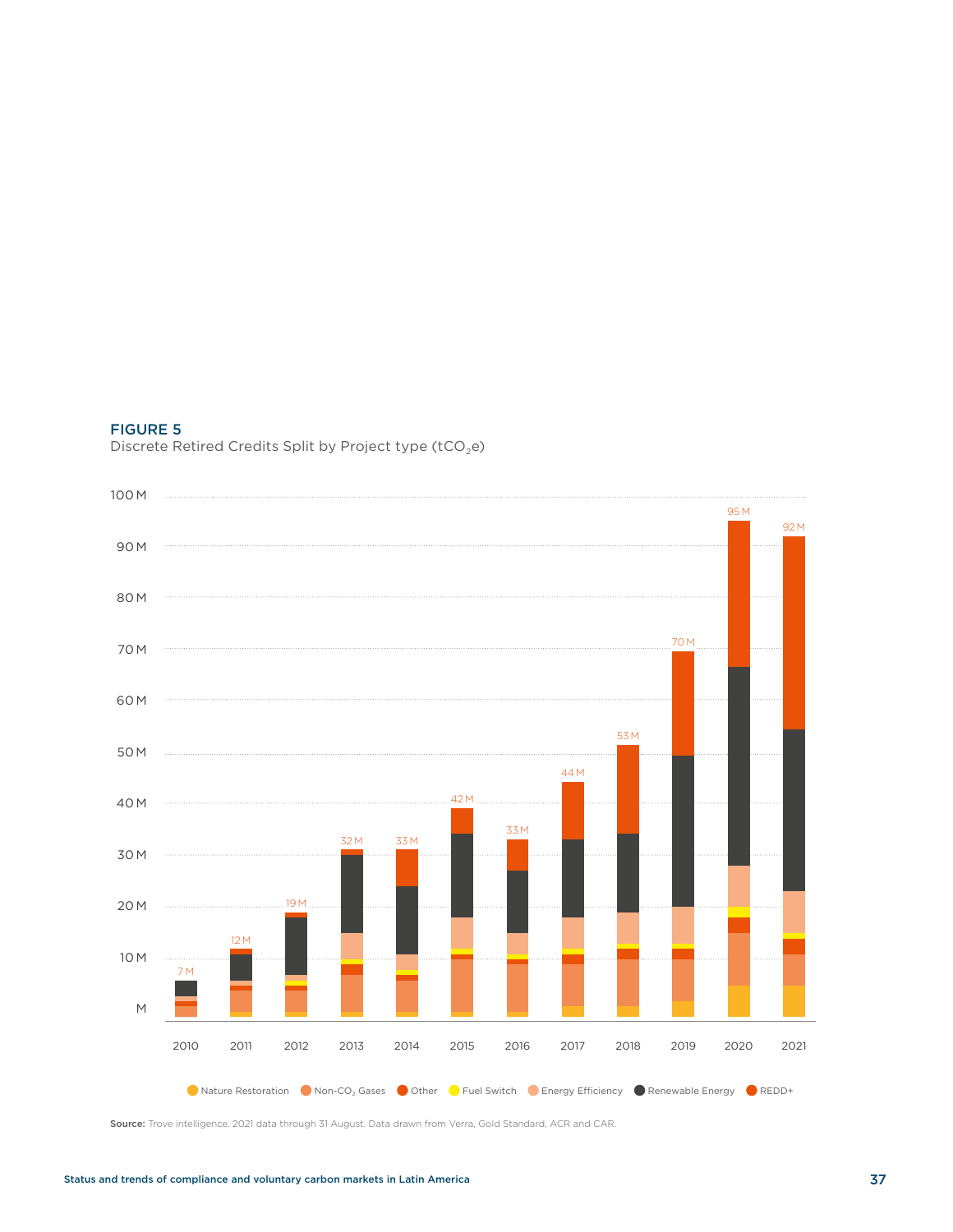**2021 Ecosystem Marketplace data (Donofrio et al., 2021) shows that the most active buyers in the market are the energy, consumer goods, finance, and insurance sectors.**

It's not just companies who are buying carbon credits as a small piece of their corporate net-zero strategy. There's an increase in speculators purchasing credits. Although prices are still in the \$3–5 range on average, some asset classes are attracting higher prices given the co-benefits they deliver, and the combined value of those deals is becoming a serious source of finance for green projects around the world.

#### FIGURE 6

Volumes and Prices by Buyer Sector, 2021 through August

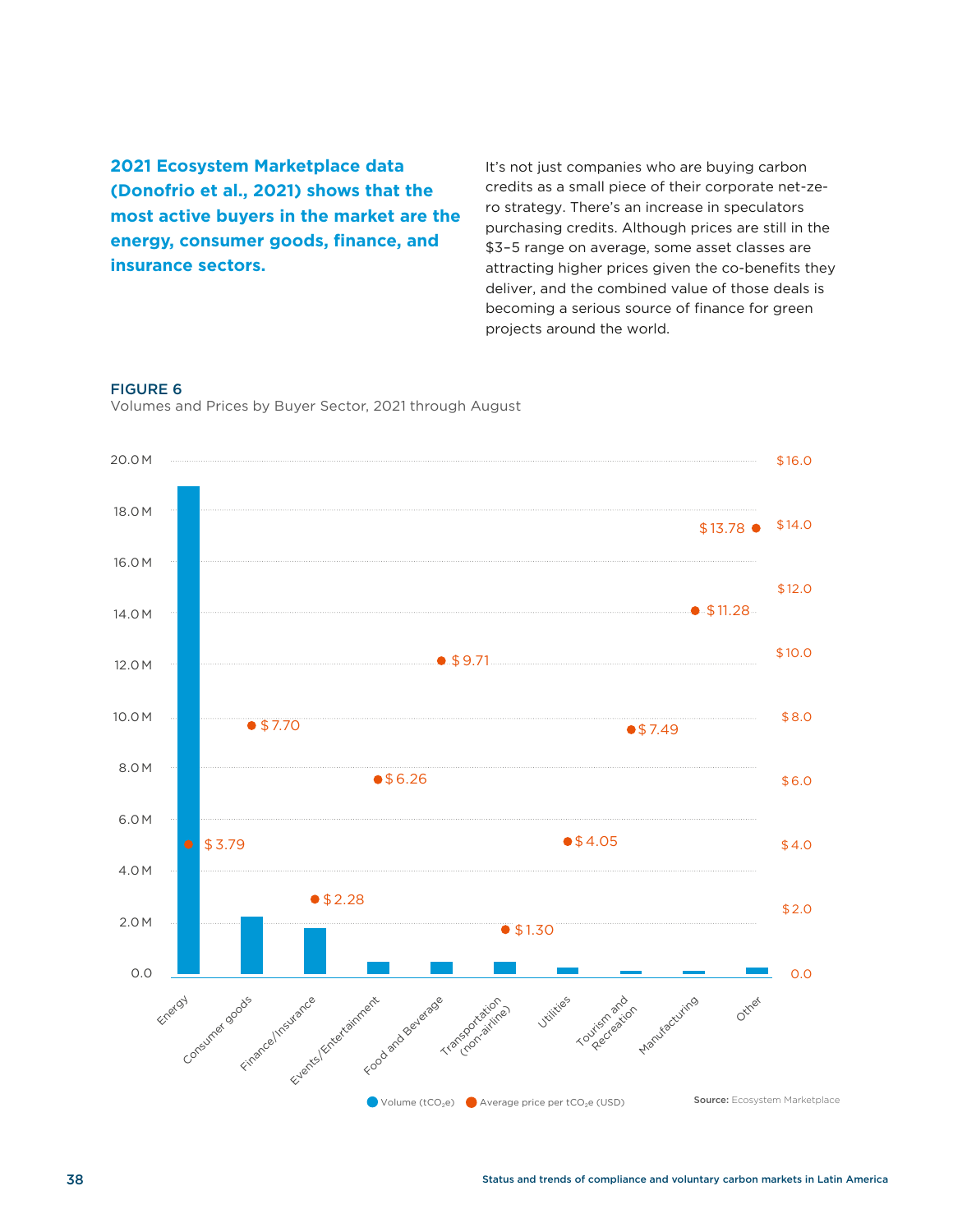#### BOX 7 TSVCM overview & objectives

The work and broad attention being paid to the TSVCM and its recent output is making a notable difference across a broad range of VCM market participants and observers.

The initiative aims to dramatically scale the VCM through 2030 by enhancing transparency, liquidity and standardization while ensuring a sufficient supply of high-quality carbon credits that meet a set of Core Carbon Principles.

The role and operationalization of the TSVCM umbrella Governance Structure and initial VCM piloting/complementary market and product launches through 2022 will be important developments to watch.

Links to reading and resources: <www.iif.com/TSVCM>

# The strong interest in the VCM from the financial sector globally is a newer development and a growing trend to watch.

This trend might be signaling a potential speculative interest coming from this sector already in 2019. With the 2020 launch of the Taskforce on Scaling Voluntary Carbon Markets (TSVCM) (see Box 7), the growing involvement of the financial sector in the VCM has become more obvious, prefiguring a desire to commoditize parts of the market for pre-compliance investments and hedges.

A 2021 publication from Ecosystem Marketplace (Donofrio et al., 2021) reported that 63% of voluntary credit buyers in 2019 were European, up from 48% in 2016. European-based companies were the largest buyer region in 2019 with

23.5 million carbon credits purchased, followed by North American buyers with 12.2 million. The data also shows that more recent vintages<sup>14</sup> dominate the European and North American buyer preferences.

#### VCM Global Supply

VCM credit issuances are at an all-time high and continuing to increase rapidly through 2021. According to a recent Climate Focus report (Climate Focus, 2021), issuance of carbon credits more than doubled in the first half of 2021, when compared to the same timeframe in 2020, and could reach over  $400$  MtCO<sub>2</sub>e. More credits have been issued during the first eight months of 2021 alone than in all of 2019 (See Figure 7 below). Worldwide, carbon credit issuances leapt to 104 MtCO<sub>2</sub>e in Q2 2021, a 33% increase on Q1 which had already set a record.



<sup>14</sup> The vintage of a credit is the year in which the emission reduction or removal occurred, irrespective of the date the credit was issued.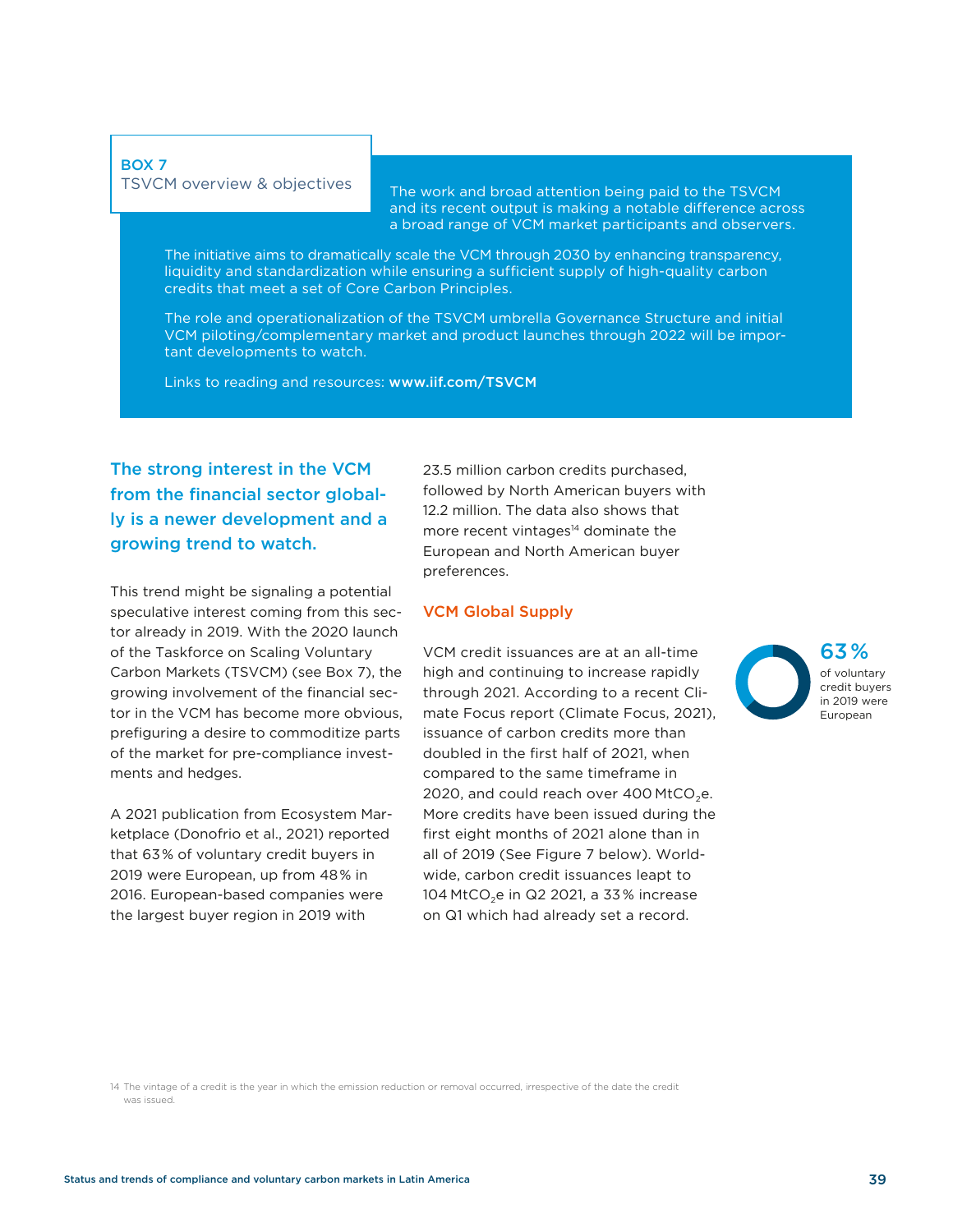#### FIGURE 7

Discrete Issued Credits Split by Region ( $tCO<sub>2</sub>e$ )



Source: Trove intelligence. 2021 data through 31 August. Data drawn from Verra, Gold Standard, ACR and CAR.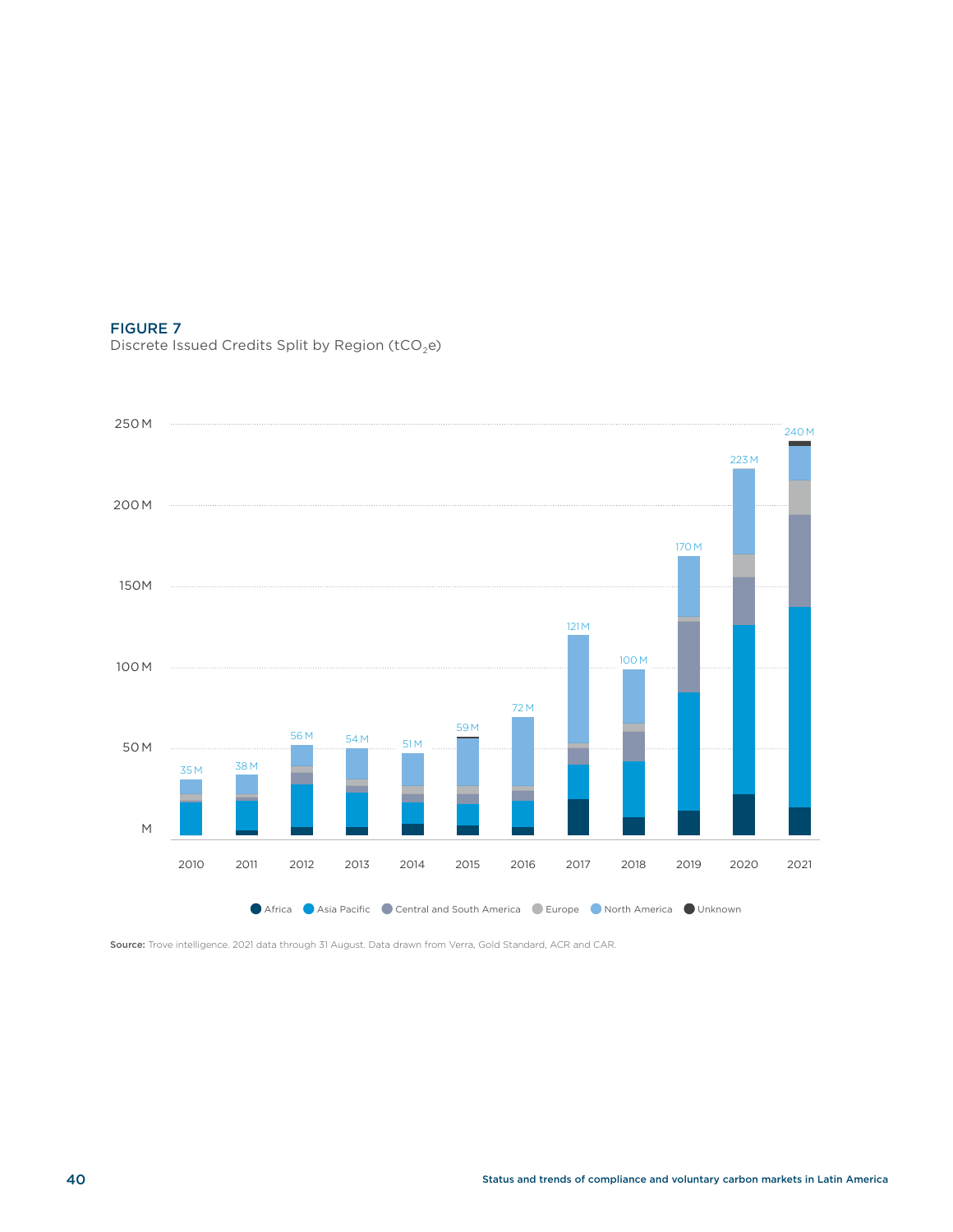#### FIGURE 8

Discrete Issued Credits Split by Project Type ( $tCO<sub>2</sub>e$ )



Source: Trove Intelligence. 2021 data through 31 August. Data drawn from Verra, Gold Standard, ACR and CAR.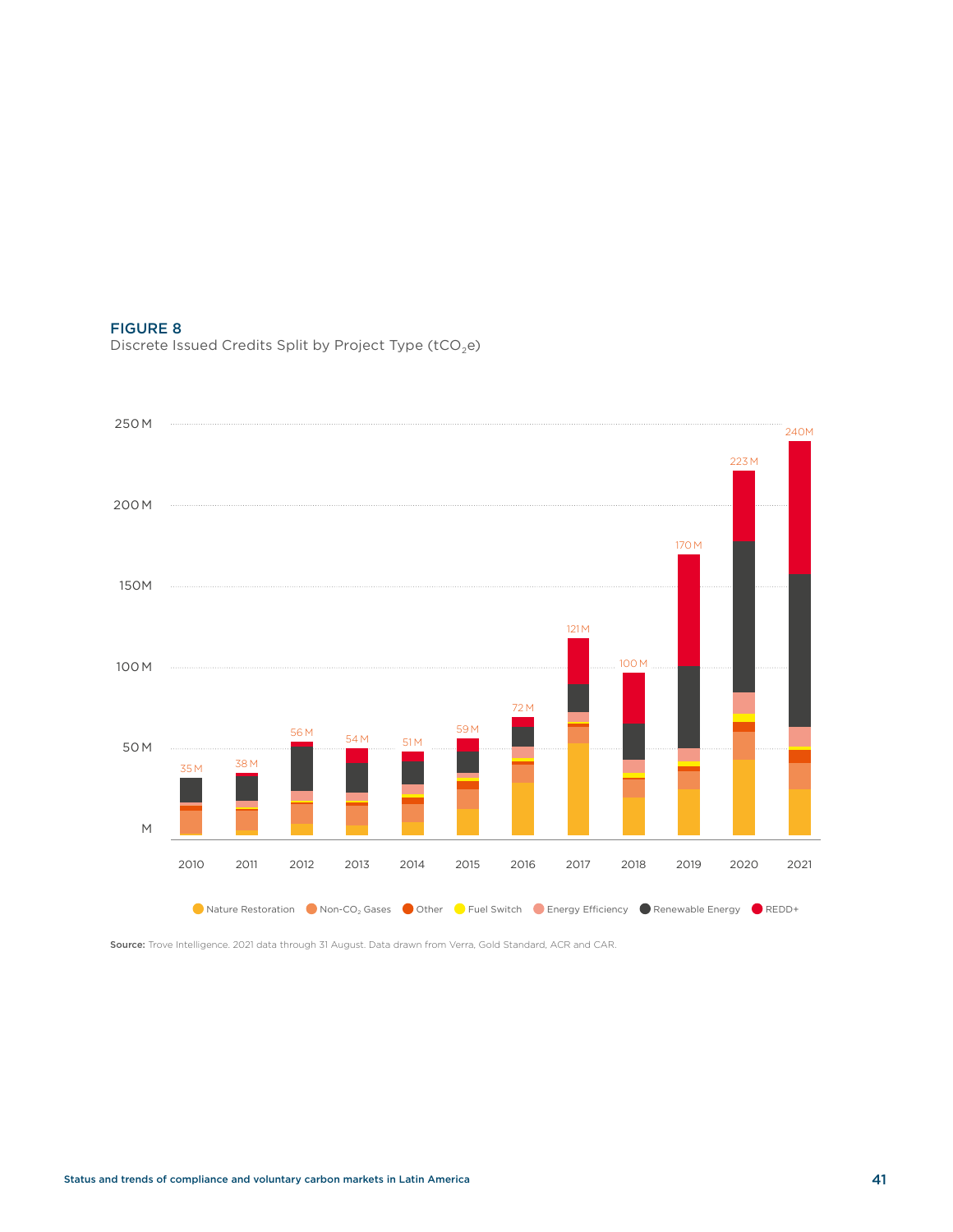## LATAM Regional Trends

The LATAM region is the world's second largest provider of voluntary credits, with slightly less than 20 % of the total global credit supply coming from the region in 2020 and 2021. Peru, Brazil and Colombia are by far the largest contributors

of credits in the region, representing more than 80% (71 MtCO<sub>2</sub>e) of all LATAM carbon credits retired to date in the VCM. Verra is the most commonly used certification program for voluntary credits in LATAM, largely due to protocol availability and importance of REDD+ projects in the region.

#### FIGURE 9A

2010-2021 Carbon Credit Issuances (MtCO<sub>2</sub>e) in Central and South America (Including Mexico) by Standard



Source: Trove Intelligence. Data drawn from Verra, Gold Standard, ACR and CAR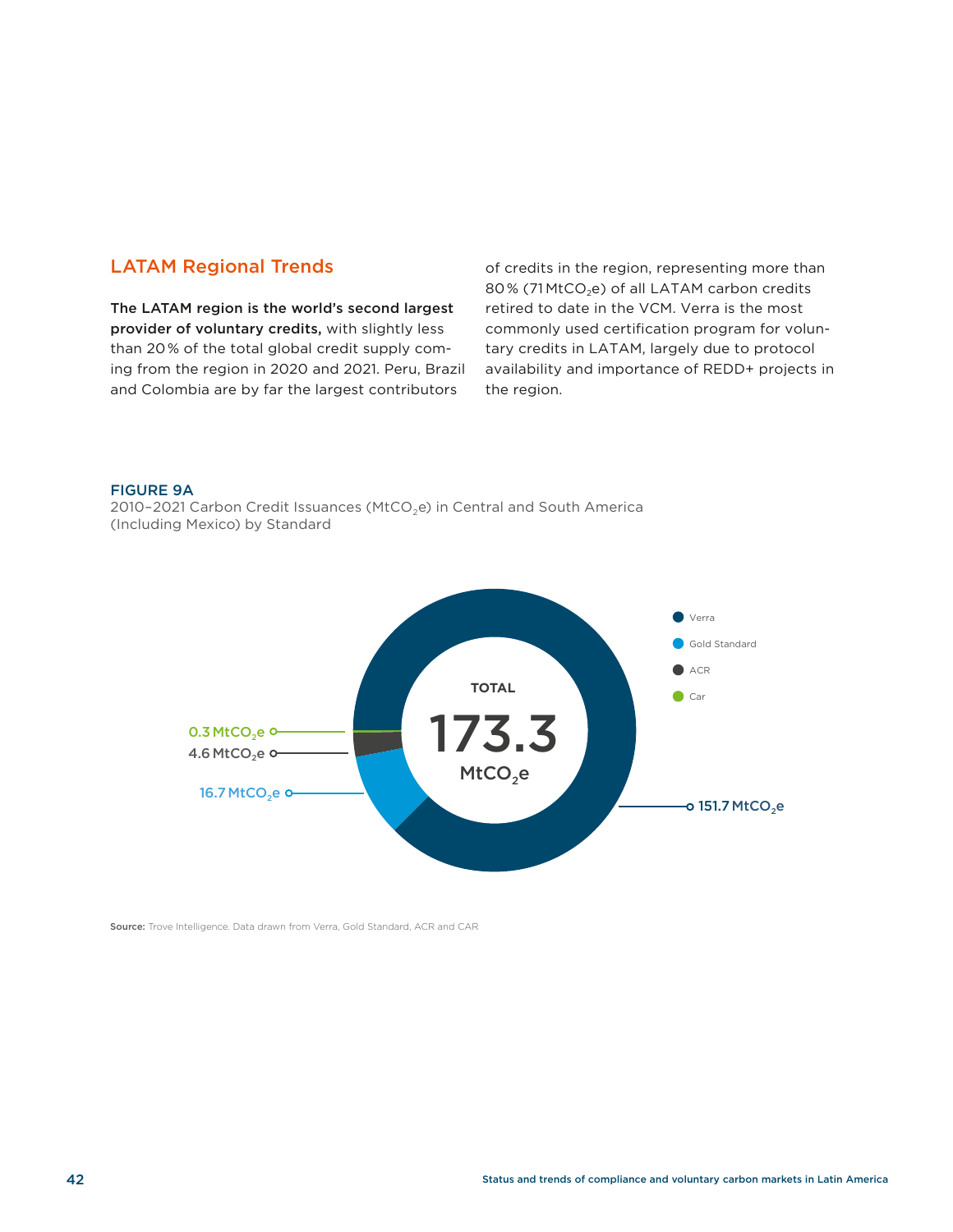

Discrete Retired Credits Split by Project type in LATAM ( $tCO<sub>2</sub>e$ )



Source: Trove Intelligence. 2021 data through 31 August. Data drawn from Verra, Gold Standard, ACR and CAR.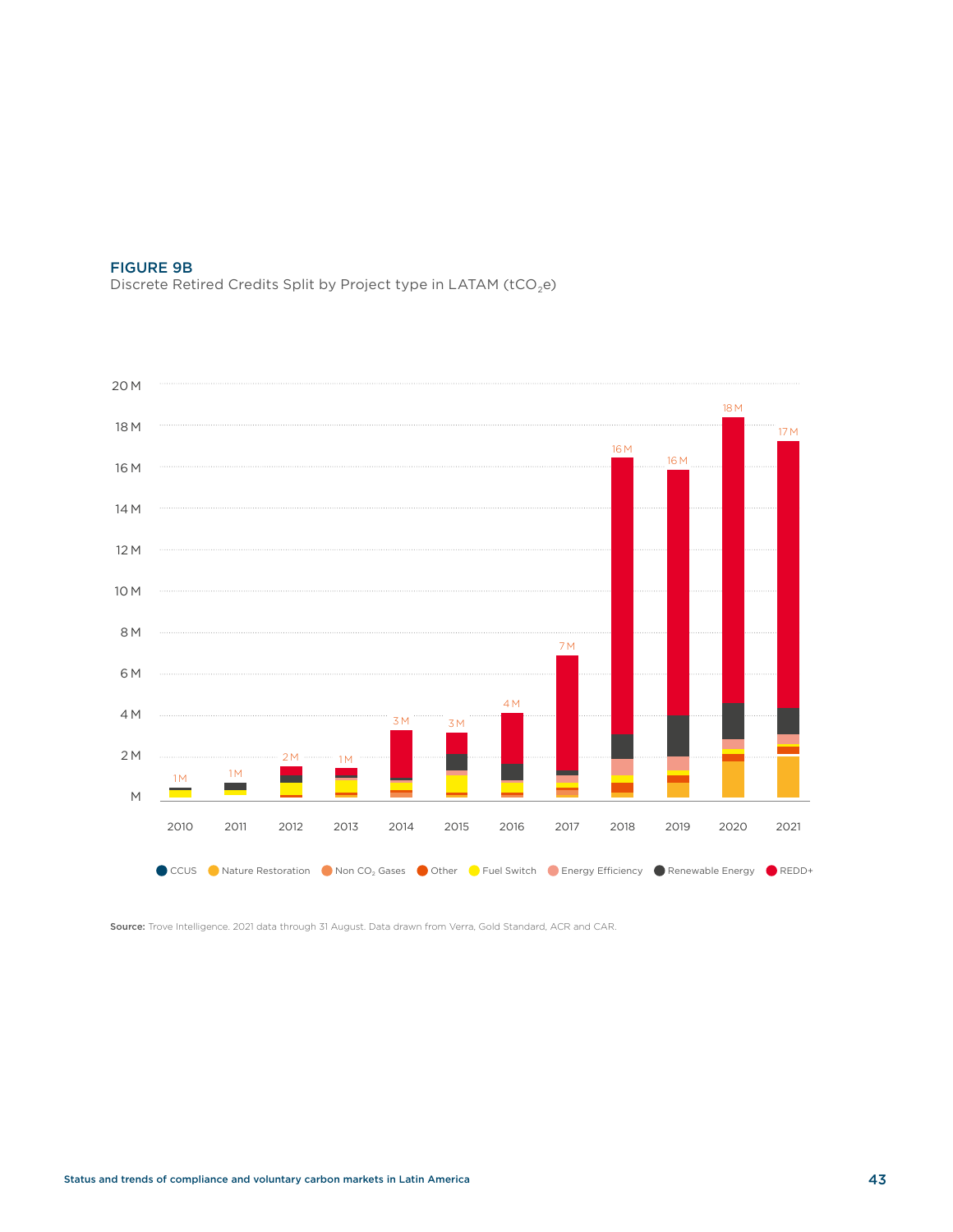# **LATAM issuances are also increasing steadily and account for almost 25 % of global issuances in Q2 2021, compared to 12 % in Q2 2020**.

Brazil and Peru both lead in terms of total issuances in LATAM to date, with 58 MtCO<sub>2</sub>e and 57 MtCO<sub>2</sub>e respectively. Colombia, Uruguay and Guatemala round out the top five.

# **In LATAM, these increasing issuances mostly come from NBS and renewable energy projects**.

Such a new volume of carbon credit issuances entering the market would represent a nearly 50% rise in total issuance of new carbon credits since the market's inception.

#### FIGURE 10:

Discrete Issued Credits Split by Project Type in LATAM (tCO<sub>2</sub>e)



Source: Trove Intelligence. 2021 data through 31 August. Data drawn from Verra, Gold Standard, ACR and CAR.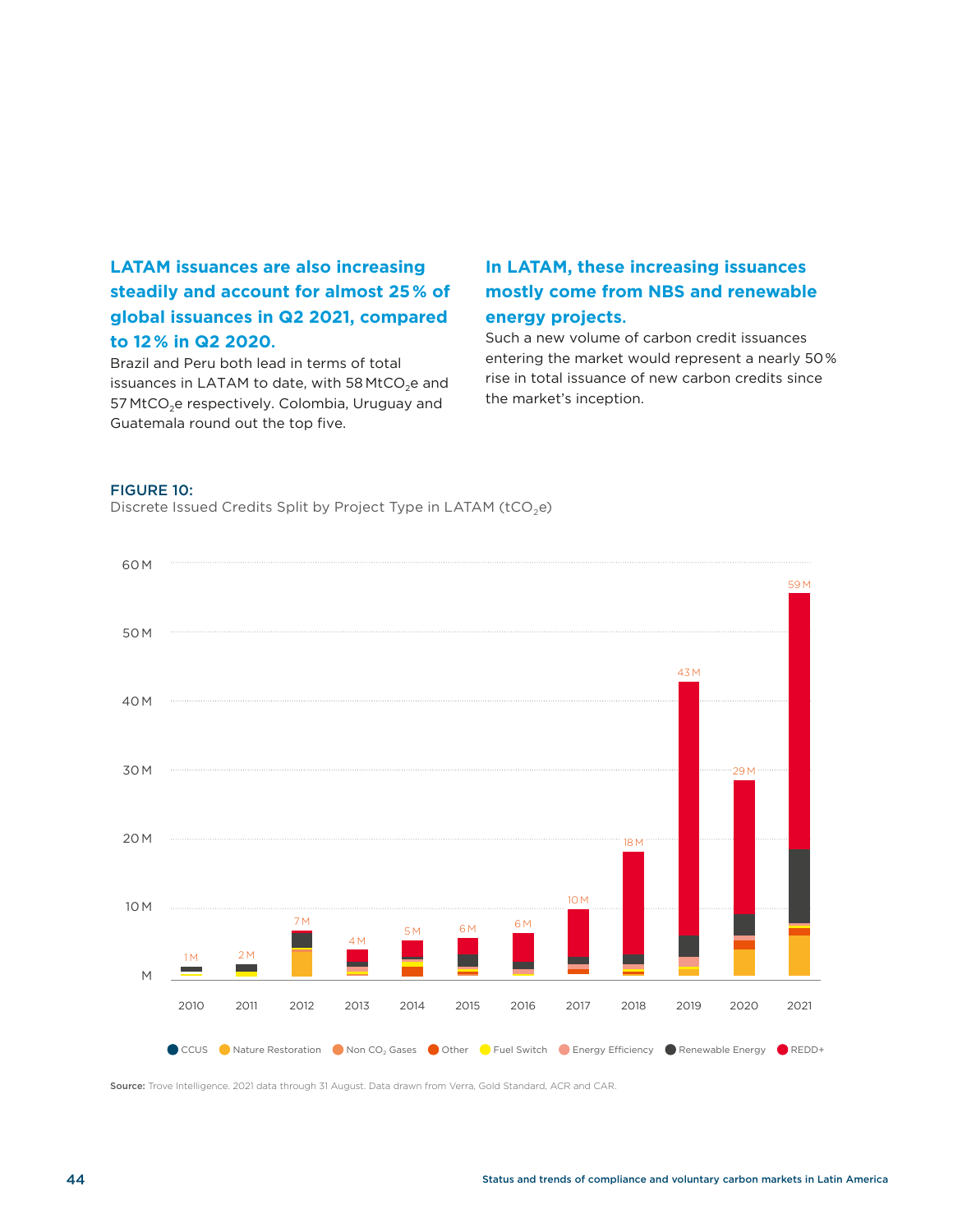#### BOX 8 Focus on Brazil

- Brazil is currently the most important carbon credit supplier in LATAM.
- 16 million carbon credits have been issued in H1 2021 alone, more than in FY 2020 (13 million).
- REDD+ is the main project type, followed by renewable energy.
- More than 90% of credits are certified by Verra.
- The largest REDD+ project in Brazil to date is the RMDLT Portel project in the Para region, with over 7 million credits issued. Other large REDD+ projects include the Pacajai and Envira Amazonia projects.
- Brazil represents 50% of the world's potential for REDD+ and restoration (Trove), reinforcing its status of making suppliers in LATAM in the next decades. It is followed by Indonesia and Colombia, both at around 10%.
- The largest issuer of renewable energy credits in Brazil is the 700MW BAESA hydro project, with over 6.5 million credits issued to date.

#### Drivers for future demand for voluntary carbon credits

In June 2021, Trove Research published a report (Trove Research, 2021) presenting a detailed analysis of the future demand and supply for voluntary carbon credits, gathering data on climate commitments from 5600 businesses in the CDP and SBTi databases to estimate their longterm carbon credit needs. Demand in the VCM currently represents about 100Mt- $CO<sub>2</sub>e/year$  or only 0.2% of the reductions needed to achieve the 1.5°C Paris temperature goal pathway in 2030, but the analysis shows that demand is likely to increase significantly, driven by private sector commitments to net-zero.

The report states that with increasing investor and consumer pressure on corporations to show climate action, VCM demand is expected to grow: 5–10-fold over the next decade; 8–20-fold by 2040; and 10–30-fold by 2050. With this anticipated demand increase, the VCM would account for approximately 5% of the emission reductions required under country NDCs in 2030 and 2% of the reductions required to meet the 1.5°C Paris goal pathway in 2030. With the understanding that forecasts depend on a host of variables, these scenarios imply that global VCM demand could potentially reach 1 billion tCO<sub>2</sub>e by 2030 and 2 billion tCO<sub>2</sub>e by the end of 2040.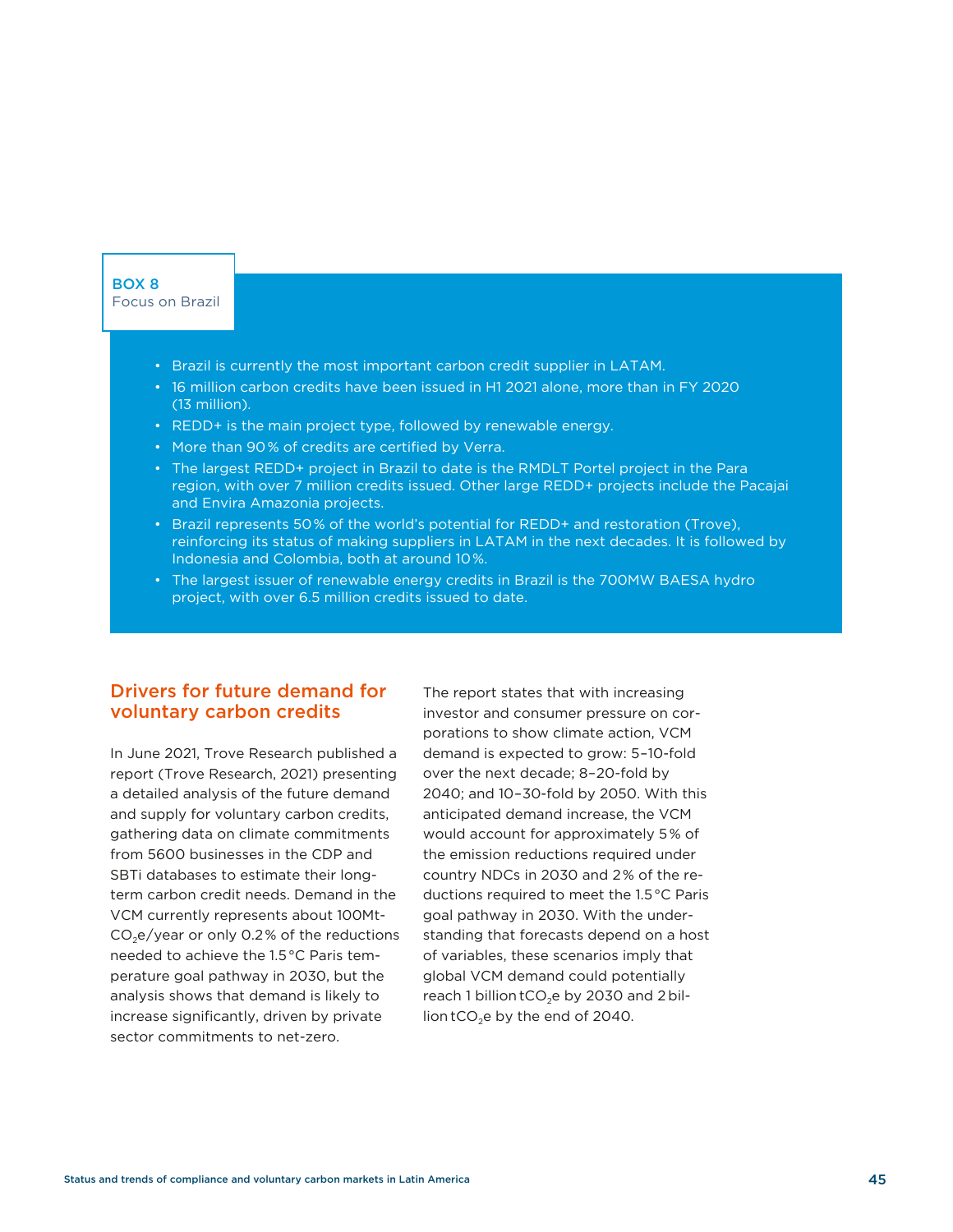#### TABLE 4

Summary of VCM demand scenarios - MtCO<sub>2</sub>e per year

|                                   | 2020                     | 2030        | 2040        | 2050            |
|-----------------------------------|--------------------------|-------------|-------------|-----------------|
| EU oil & gas scope 3              | $\overline{\phantom{0}}$ | $100 - 200$ | $200 - 410$ | $310 - 620$     |
| <b>CORSIA</b>                     | -                        | $60 - 150$  | $160 - 400$ | $270 - 640$     |
| Economy-wide scope<br>$1$ and $2$ | 90                       | $270 - 950$ | 440-1,990   | $520 - 2,340$   |
| <b>Total</b>                      | 90                       | 430-1,300   | 800-2,800   | $1,100 - 3,600$ |

Source: Trove Research, 2021

#### Price Disparities – and Higher Prices on the Horizon?



While the average market price for a carbon credit is approximately  $$3-5/tCO<sub>2</sub>e$ , prices currently range from a few cents to more than \$20 per credit (and in some instances even higher). Some argue that to ensure high environmental integrity and to incentivize mitigation options with higher abatement costs, VCM prices will need to increase significantly to move away from the current "unsustainable" low prices. According to Trove Research, if the financing of voluntary projects is to reduce emissions beyond those that would otherwise have occurred, today's average prices will need to increase to  $$20-50/tCO<sub>2</sub>e$  by 2030, and potentially  $$100/tCO<sub>2</sub>e$  if governments undertake lower cost projects first.

In other words, higher VCM demand could help play an important role in achieving this scenario, but that would require rising prices which could enable the development of more costly projects that do not yet have a business case at current price levels. This means the future VCM would need to revolve to no longer simply focus on "low hanging fruit projects", but instead prioritize and channel investment into harder-to-abate reduction and removal opportunities, while governments could focus on cheaper reductions. The VCM would therefore enable greater ambition.

Realistically, the increased demand forecasted by Trove Research (and mentioned in the previous section) will not be enough to enable the necessary greater ambition. Instead, it is likely that regulatory action, in complement to increasing VCM demand, will be necessary in addressing the current price disparities and reducing emissions beyond those that would otherwise have occurred.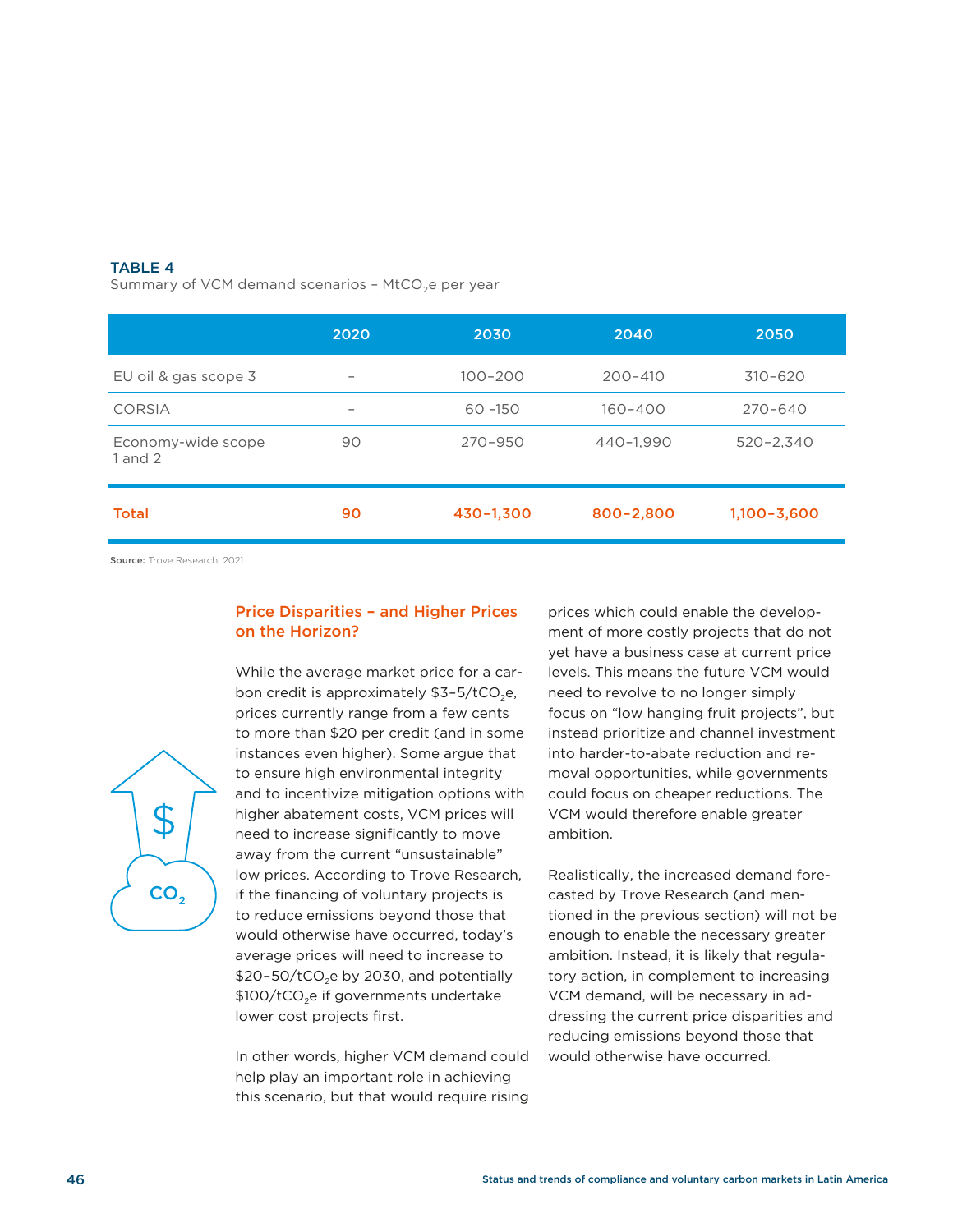#### FIGURE 11

Transacted Voluntary Carbon Market Sizes by Largest Project Types 2019 – August 2021



Source: Ecosystem Marketplace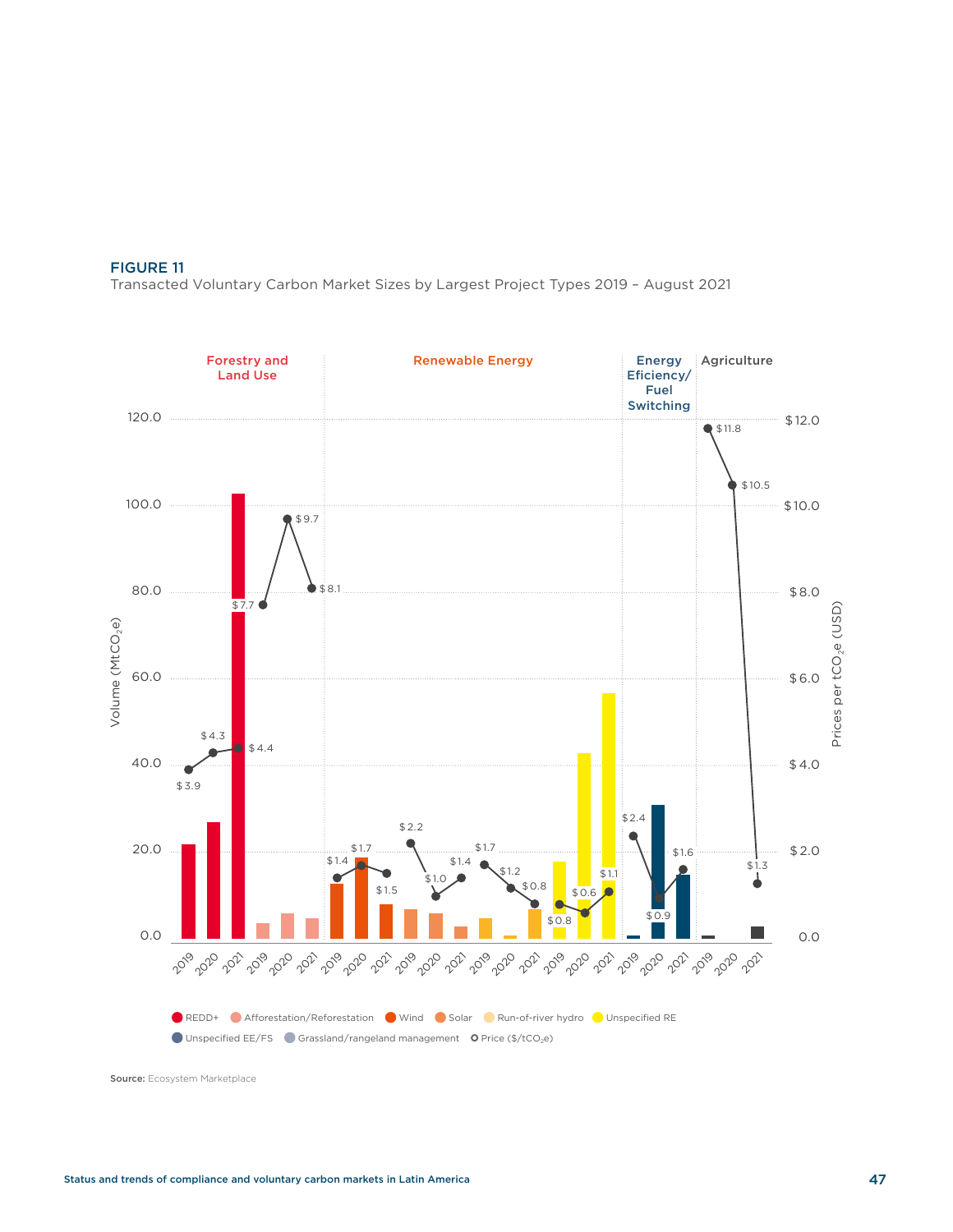#### Government-Enabled Voluntary Programs

Another growing and welcome trend across LATAM has been the emergence of government- supported voluntary climate and market initiatives, such as carbon footprinting and neutrality programs.

In 2021, for example, Colombia introduced its national Carbon Neutral Program (Ministerio de Ambiente y Desarrollo Sostenible, 2021b), a voluntary initiative that recognizes and promotes 2050 carbon neutrality efforts of public and private sector organizations. In exchange for Colombian companies and consumers calculating footprints and establishing targets, the country provides tax reduction incentives based on "levels of effort" to reduce greenhouse gas emissions while at the same time generating public revenues. Panama has recently introduced a similar "Reduce Your Footprint" (UN Climate Change News, 2020) program, aimed at both carbon and water footprinting and does not yet include target-setting or outcome-oriented tax incentives for participation.

Not only are these LATAM voluntary market programs driving private sector engagement and climate investment, but they are also becoming instrumental in building knowledge and technical capacities on carbon accounting, MRV and, more broadly, market mechanisms. As this

awareness grows, markets and VCM finance and trading opportunities evolve across LATAM, along with the foundations for business support and corporate carbon management for future compliance systems.

One recent government-enabled voluntary program is the Floresta Carbon+ program (see Box 10), which aims to create and enhance infrastructure for payment of carbon markets, carbon finance and ecosystem services.

Innovative public-private carbon finance initiatives, with support from multilateral institutions, are also expanding to support scaled-up LATAM voluntary activity.

For example, the World Bank Forest Carbon Partnership Facility (FCPF) has entered into several agreements for the verifiable GHG reductions and removals from forest carbon in LATAM, including the 2021 P-REDD+ agreement with the Dominican Republic for \$25 million<sup>15</sup>. The FCPF payments will support the Dominican Republic's vision to reduce  $5$  MtCO<sub>2</sub> from 2021 to 2025, with the funds received from FCPF being channeled to high socio-economic impact agroforestry and pastoral forestry sectors. The Dominican Republic's government aims to serve as an example to other Caribbean countries, including in terms of delivering transparency and accountability of all transactions related to FCPF payments for results.





support to reduce 5 MtCO<sub>2</sub> from 2021 to 2025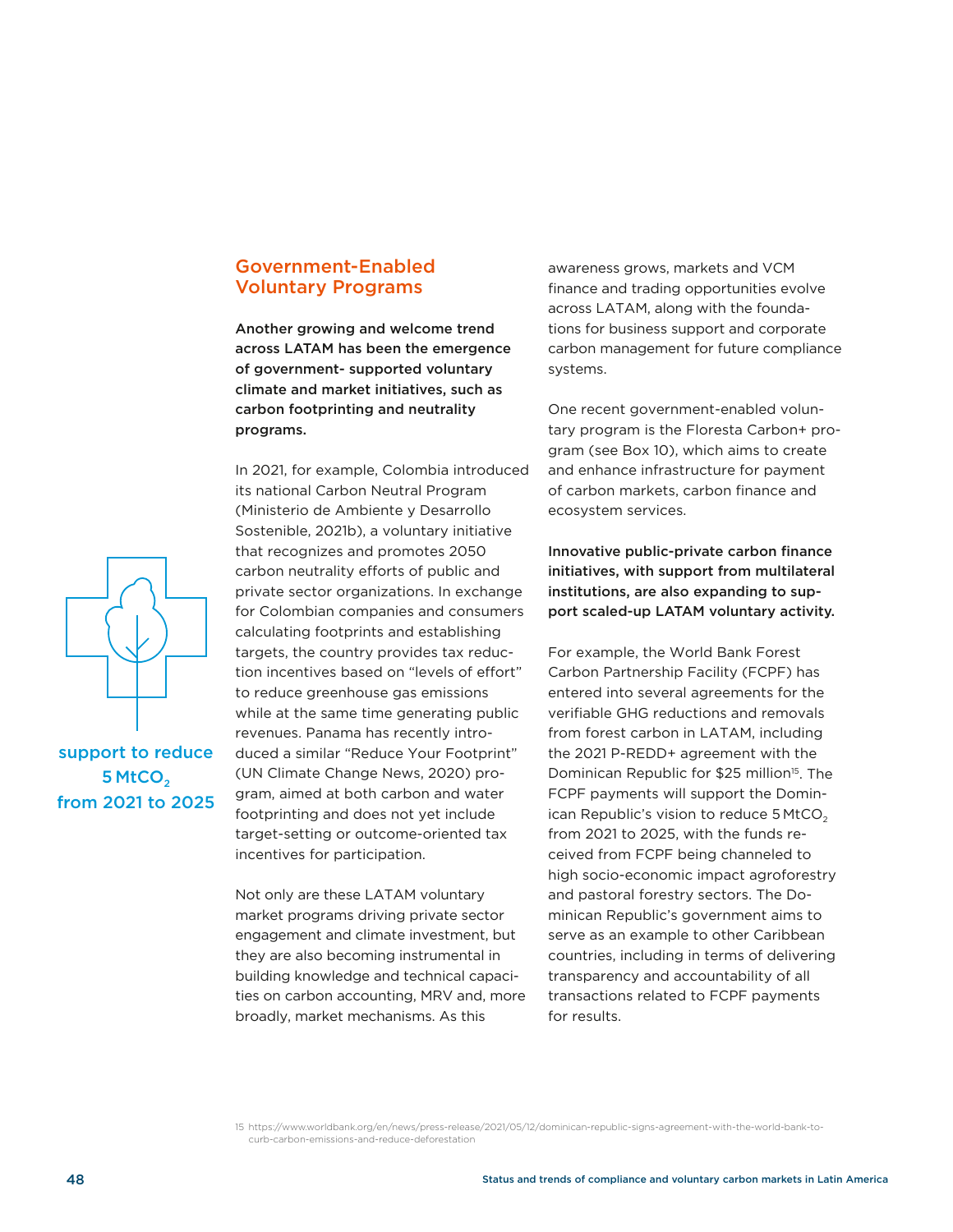#### BOX 9 Brazil Floresta Carbon+ Program

Launched in 2020, recognizes conservation of native forests in all biomes to bridge the payment/monetization of environmental benefits.

It creates a basic voluntary market structure by formalizing the conservation activity, giving credibility to projects, providing a fair and secure return on investment, incorporating forest conservation into corporate decisions, and seeding a favorable business environment to align policies of economic development, climate change, communities and biodiversity.

Forest landowner (state, individual or corporate) must conserve land for a period stipulated in contract (e.g., 30 years) and ensure permanence. Instead of landowner for sale of land/assets, they are paid for conservation of native vegetation.

Eligible project activities include REDD and restoration of native forests

Soon after launch of Floresta program, Brazil's Congress adopted a new Payment for Ecosystem Services Law. This foundational legislation may lead to other governmental approaches related to payment for ecosystem services and carbon markets.

### VCM Outlook in LATAM

Both globally and across LATAM, the VCM is poised to grow and play an instrumental role in helping to fill the massive private finance gap required to help meet Parisaligned net zero targets. This growth is not only expected to occur alongside the expansion of compliance carbon pricing mechanisms in LATAM, but could also play an important catalytic and complementary role to regional CPI design and adoption. We already see this evolving relationship and convergence occur across several LATAM countries, such as Colombia, which has chosen to adopt or adapt existing VCM programs, protocols, advanced MRV systems, platforms and market infrastructure into national legislation and compliance programs. This trend of leveraging and/or building on VCM best practices and tools is expected to continue across future LATAM compliance systems with other countries actively exploring transitional voluntary-to-compliance market policy options, including Chile and Peru.

#### The decade ahead will be a critical transition period for the VCM.

To accelerate climate action through the VCM, it will be important to send the right signals to private sector voluntary actors to grow demand, and to create market mechanisms for the development of new high-integrity supply at scale. An emerging challenge in this area is the requisite shift away from crediting opportunities in the power sector, with renewables becoming business-as-usual due to evolving policies and the increasing cost competitiveness of low-carbon technologies. Next in line project type opportunities, such as NBS and negative emissions technologies (e.g., CCUS-DAC), are potential growth markets for the supply of high-quality credits with co-benefits going forward.

This growth is not only expected to occur alongside the expansion of compliance carbon pricing mechanisms in Latin America, but could also play an important catalytic and complementary role to regional CPI design and adoption.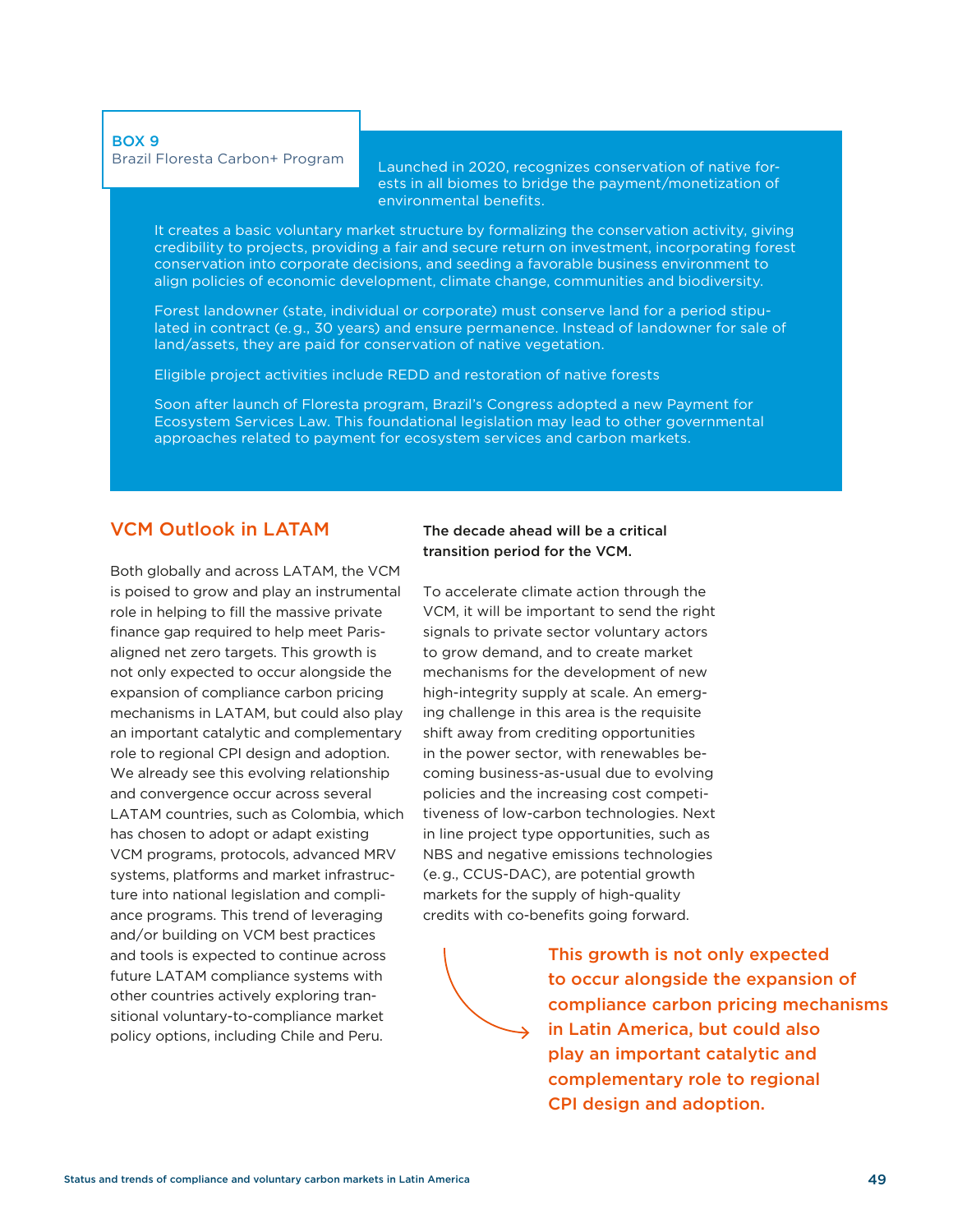#### BOX 10

Blue Carbon Cispata Project (Colombia)

In 2020, Verra released the first blue carbon conservation methodology approved under any major GHG market program.

Cispata interinstitutional mangrove preservation project, along Colombia's Caribbean coast Conservation International Colombia, designed by South Pole and four other NGOs projects, calculates not only the amount of carbon stored above-water in mangrove but also the amount stored underwater in roots and soil. This accounting method increases the amount and value of carbon that communities can claim if they protect mangrove forests.

This new carbon-measuring methodology can now be a financially viable carbon investment, which will drive the funding communities need to keep them standing benefit sharing mechanism approach:

- Usage of transparent third parties with an engaging participatory process
- Optimizing social & environmental benefits
- Active community participation

As a subset of NCS project types, "blue carbon" project and credit creation opportunities are starting to emerge in LATAM, as evidenced by the new Colombia CISPATA project (see Box 10). Given the challenges of including the land-use sector into compliance instruments, private sector initiatives to drive mitigation in NBS – across forestry, agriculture and blue carbon – are both complementary and desirable. Wide stakeholder participation, notably of governments, in the development of protocols and quality standards can secure the integrity and credibility of crediting mechanisms.

Real and perceived challenges will arise as LATAM's carbon pricing and carbon market landscapes evolve in a post-Paris era.

For instance, many unregulated LATAM companies and sectors are currently benefiting from offset generating opportunities (e.g., CER generation under the CDM). Capturing these previously uncovered GHG emissions and actors in new

LATAM compliance programs may narrow project eligibility and finance options (for both VCM and compliance purposes) and prompt pushback or political hurdles. It is therefore crucial for governments to pre-empt these challenges and support education and capacity efforts to affected participants and key stakeholders. Securing a detailed and common understanding of policy design options and trade-offs such as facility/sectoral coverage thresholds and offset design/protocol eligibility will be vital to accurately evaluate policy paths amid the evolving landscapes within the region.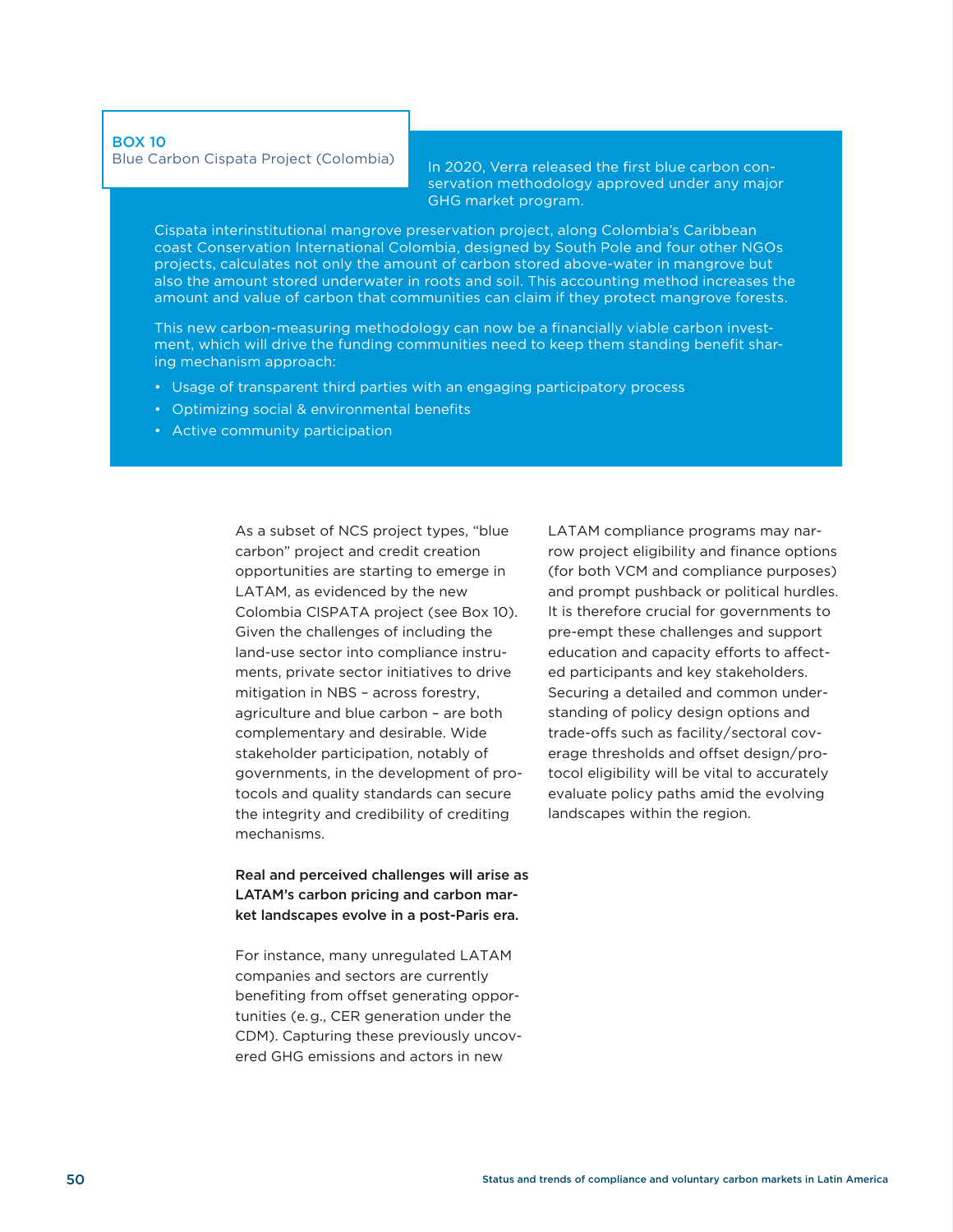#### VCM and Paris Agreement-Article 6 Considerations

The future role of the VCM in achieving increasingly stringent climate objectives will also critically depend on the alignment with internationally accredited criteria to be developed under Article 6 of the Paris Agreement. For example, will corresponding adjustments be required to preserve the integrity of VCM transactions, or would they put at risk important flows of finance that projects entirely depend on? This issue, in particular, remains top of mind to many market participants and governments, especially as Parties to the Paris Agreement have yet to adopt rules for Article 6.

Clarity on these challenges would help to increase ambition and trigger much needed private finance investments for emerging markets' low-carbon transitions. However, voluntary market efforts alone will not be enough to drive the deep decarbonization needed. Countries need to consider the key role of the VCM in the

context of their national objectives and the inherent trade-offs with NDC achievement. Environmental accounting aspects aside, markets require correcting price signals for economies to fully decarbonize. Rewarding low-carbon investment and mitigation outcomes through the voluntary market helps level the playing field across technologies, but must be complemented by an explicit price on emissions to shift away from brown production and investment in parallel. Compliance markets are an effective instrument to introduce such an economy-wide price signal at a level attuned with broader climate objectives.



Rewarding low-carbon investment and mitigation outcomes through the voluntary market helps level the playing field across technologies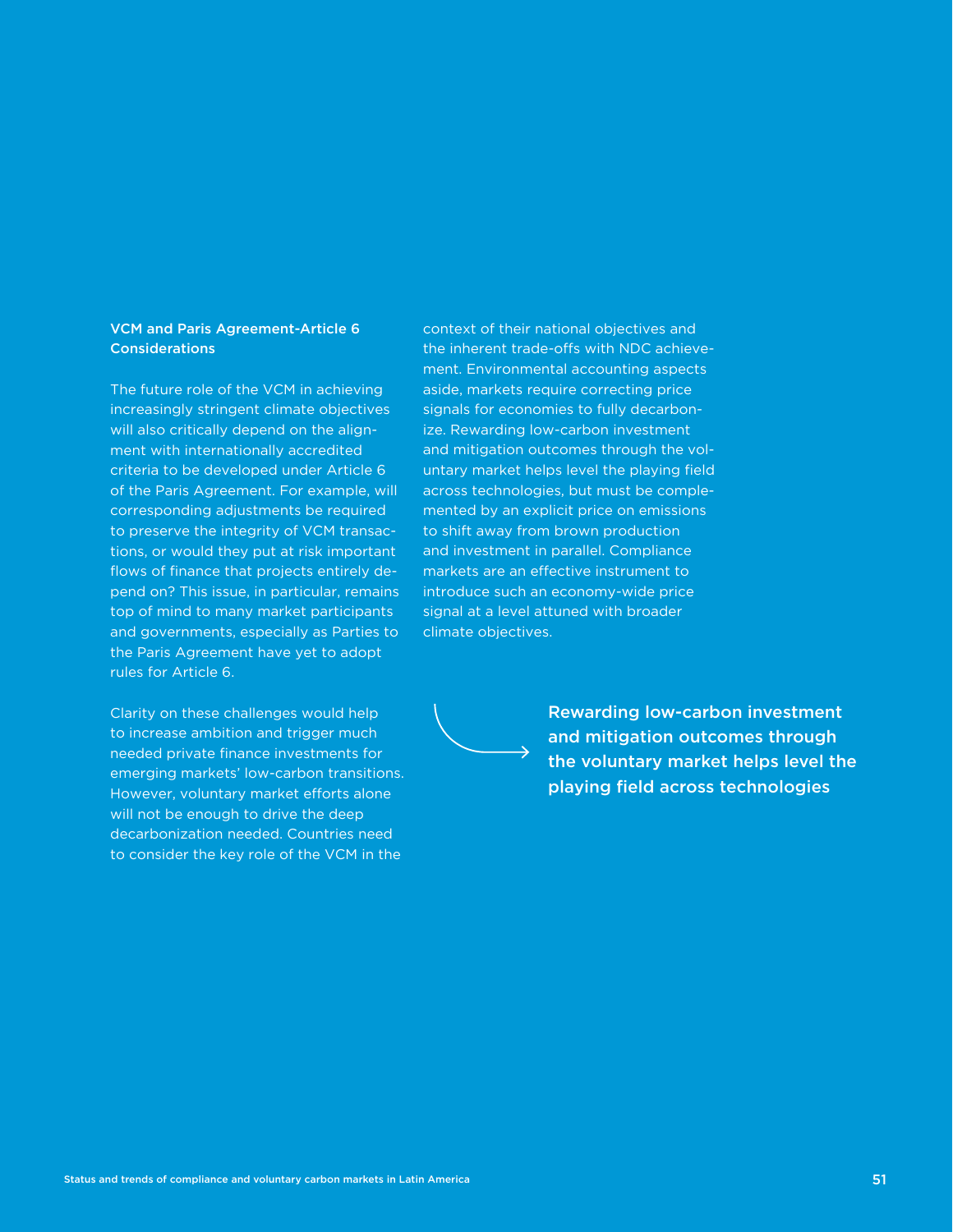# Chapter 5

# Key Messaging and Conclusions

Reaching climate neutrality by mid-century requires governments around the globe to take a long-term view of possible decarbonization pathways and enabling policies for their countries.

CPIs are proven-to-work, cost effective tools that are increasingly becoming a key instrument for countries to deliver on their NDCs and net-zero goals. Beyond climate mitigation outcomes, CPIs can also yield broader socio-economic benefits, including on public health, support for climate-friendly jobs and industries, and contributing to green fiscal reform driving economic recovery in the context of pandemic.

# **Latin America is emerging as an exciting hub of compliance and voluntary market activity and innovation**.

In the region, Colombia, Mexico, Chile and Argentina are front-runners in compliance with CPI adoption. Together with Asian economies, these pioneers are proving that carbon pricing has a real role to play in driving decarbonization efforts also in the global South. Other countries across the region are carefully watching these efforts with a view to incorporating best practice CPI design elements into new instruments.

**Design and operation of robust and fit-for-context CPIs requires sufficient capacity, both on the part of the regulator and the private sector**.

In this context, the importance of LATAM's rich history and success with CPI capacity building cannot be overstated. Development and increasing support for existing CPIs has benefited tremendously from more than a decade of extensive capacity building work across the region. These activities, enabled and delivered to both Latin American governments and non-government stakeholders by organizations such as the World Bank, GIZ, IDB, ICAP and IETA, have helped inform instrument design rooted in international best practice. Hundreds of policy makers, private sector/market participants and civil society leaders, were trained in the process. These efforts need to continue as additional jurisdictions in the region move toward CPI implementation and existing systems evolve and mature.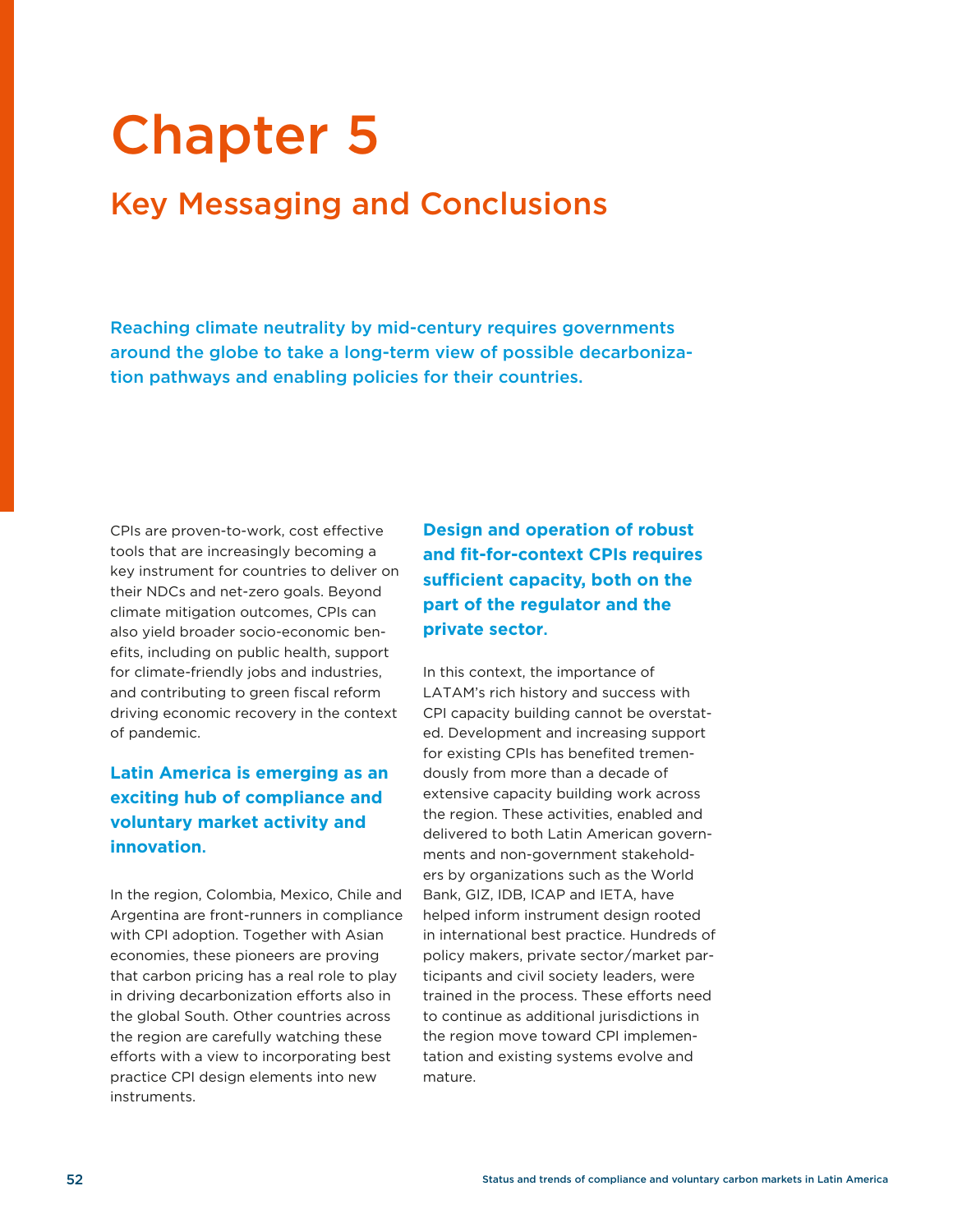# **Alongside compliance CPI growth, Latin America is witnessing significant growth in VCM project activity and investments.**

The VCM opportunities are expected to continue growing substantially over the coming decade in light of surging corporate net zero and carbon neutrality commitments alongside investor pressures on corporates and asset owners. This voluntary market evolution, combined with enhanced public scrutiny and pressure on corporates to invest in high-integrity credit supply with co-benefit creation, is accelerating foundational shifts in VCM design, oversight, governance and product innovation. It will be critical for Latin American public and private stakeholders to not only recognize but also help influence how the VCM evolves and ultimately converges in the context of Paris/compliance market growth.

# **Particularly relevant is the interplay between voluntary carbon market activities and the development of compliance carbon pricing in the region**.

Voluntary approaches can be an important stepping stone toward mandatory instruments, building capacity among the private sector and helping uncover significant abatement potentials. Moreover, governments are adopting or adapting tools and infrastructure from the VCM for use in compliance instruments in Latin America but also beyond. This trend can be expected to continue across future Latin American compliance systems.

# **Yet ultimately compliance CPIs, in concert with other policies, will be needed to drive decarbonization at scale**.

The VCM can complement these by offering flexibility to regulated entities, and by leveraging mitigation potentials in uncovered sectors that lend themselves less well to carbon pricing. Transitioning from voluntary to mandatory approaches may also involve challenges so governments are well advised to take a long-term perspective in planning for the role of carbon pricing in their decarbonization strategies. This applies not only to the relationship between domestic efforts and international cooperation under Article 6 but also to the interplay between voluntary carbon market opportunities where current uncertainties related to corresponding adjustments looms large.

**Progress toward ambitious CPIs in Latin America is sustained and can be further accelerated through enhanced regional carbon pricing and market cooperation**.

This includes the "Carbon Pricing in the Americas" Initiative, a first-of-its-kind pan-hemispheric cooperation platform, and activities under the Pacific Alliance's 2017 Cali Declaration, which promotes voluntary market cooperation and alignment across the traditional trading bloc of Colombia, Mexico, Peru, and Chile. Regional cooperation helps drive implementation of domestic CPIs that are capable of alignment and thus facilitate potential future links between the instruments. While some early examples can be observed already, cross-border cooperation through markets is expected to further expand once final guidance for Article 6 of the Paris Agreement is adopted by the UNFCCC process.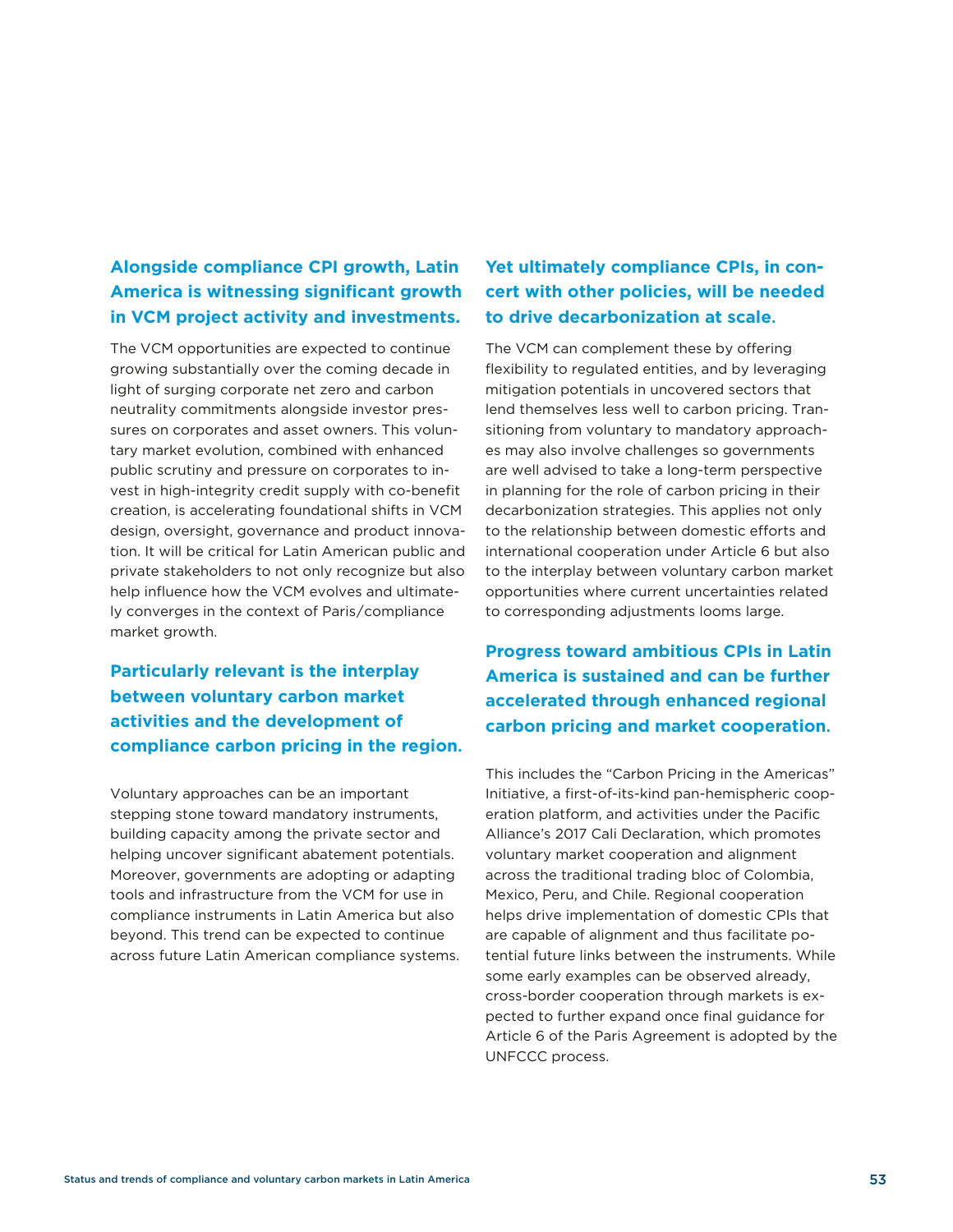# Annex

Country snapshots: NDCs, Compliance and Voluntary Carbon Markets, and Current Capacity Building Developments in selected Latin American Jurisdictions

# Brazil

NDC: GHG emissions reduction of 37% in 2025 and 43% in 2030, compared with 2005 levels (UNFCCC, 2021). Brazil has made significant progress toward achieving its targets. Emissions from land use, land use change and forestry (LULUCF) traditionally represented the largest contributor to the country's emissions profile but, due to a reduction in deforestation, the share of emissions from the LULUCF sector has decreased from 2004 to 2016 (which is the latest year for which data is available, as per the Fourth Biennial Update Report of Brazil). Furthermore, the country has made significant efforts to reduce emissions through the implementation of sectoral mitigation plans (UNFCCC, 2021).

# Compliance carbon pricing:

• The government and the World Bank have been discussing carbon pricing initiatives, but no agreement has been made as of September 2021, so there is no set date for carbon pricing mechanisms to be implemented in the country.

# Capacity building and policy analysis:

• With the support of the World Bank's PMR, the Brazilian government has studied the possible implementation of market instruments to meet Brazil's mitigation targets and reduce overall costs, such as design options, economic and regulatory impact assessments, and interactions with other policies. Furthermore, Brazil has implemented several engagement and communication activities on carbon pricing with different stakeholders (International Carbon Action Partnership, 2021).

CO<sub>2</sub>

**-43 % 2030**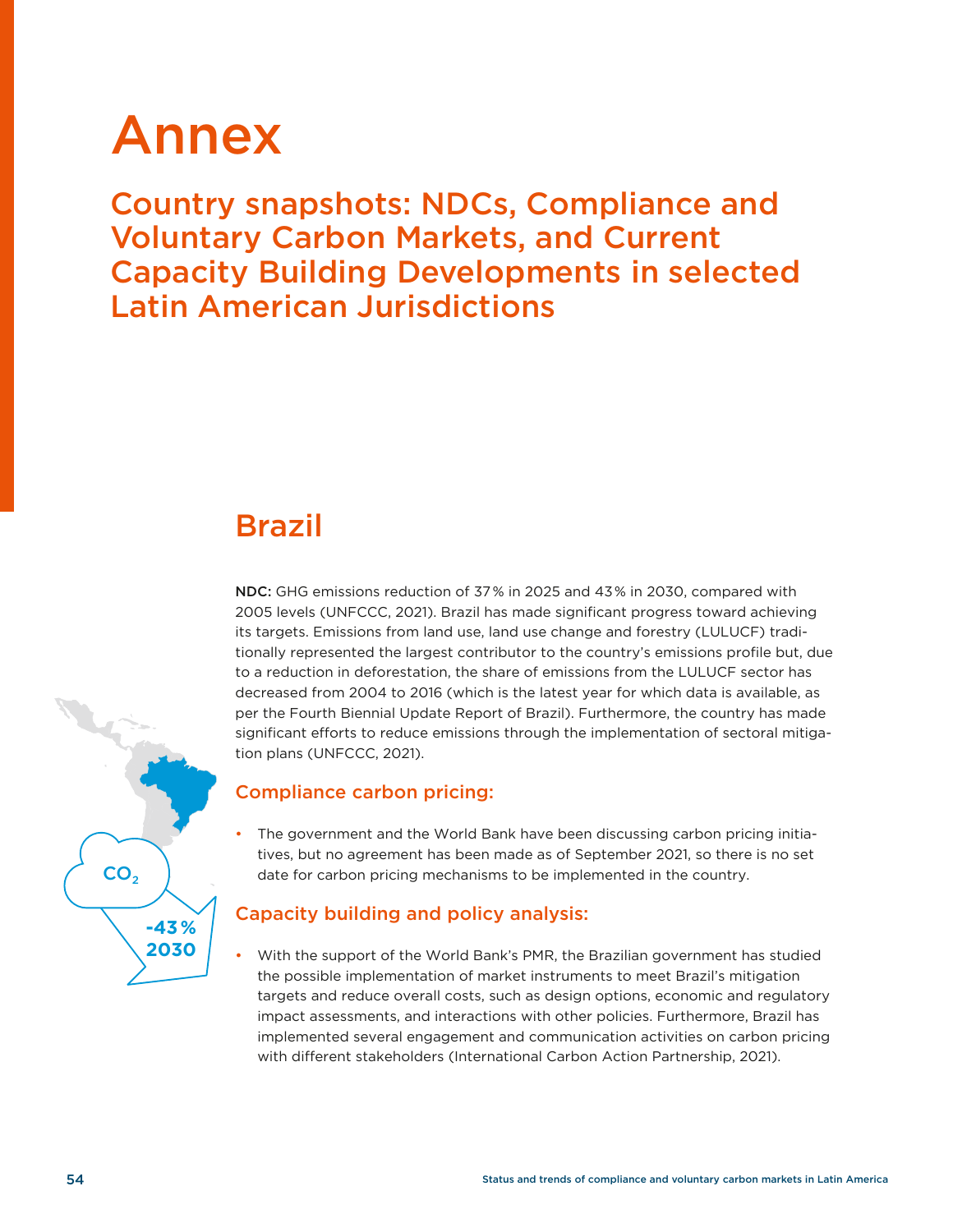## Voluntary Carbon Market:

- Brazil is currently the most important carbon credit supplier in Latin America, issuing close to 16 million carbon credits in H1 2021 alone, more than the total issuances in FY 2020 (13 million).<sup>16</sup> REDD+ is the main project type, followed by renewable energy.
- The government has dominated VCM activities in Brazil. Its role in the last few years has been to create a basic voluntary market structure by formalizing conservation initiatives, giving credibility to projects, providing a fair and secure return on investment, incorporating forest conservation into corporate politics/ESG, and seeding a favorable business environment. An example of this is their national Floresta+ program, which encourages payments for ecosystem programs and guarantees that project developers and investors receive a return for their investments (see box on the Floresta Program in Chapter 4).
- As a parallel process to the one supported by the PMR, the Chamber of Deputies (Câmara dos Deputados) in Brazil is, as of September 2021, discussing a bill (528/2021) that would regulate the VCM within the country and give the government five years to regulate the mandatory national GHG emissions offset program (Portal da Câmara dos Deputados, 2021).

# Chile

NDC: Commitment to limit GHG emissions to 1100 MtCO<sub>2</sub>e between 2020-30, to achieve peak emissions by 2025, and achieve an emissions level of 95 MtCO<sub>2</sub>e by 2030, with a climate neutrality goal for 2050 (UNFCCC, 2021).

### Compliance carbon pricing:

• Chile has had a carbon tax implemented since 2017 with a value of USD 5 per tonne of CO<sub>2</sub> (World Bank, 2021b). Unlike other carbon taxes, which are implemented based on the carbon content of fossil fuels, the Chilean tax is levied on emissions from regulated entities, for which an MRV system on emissions is used (Ministerio de Medio Ambiente & GIZ, 2020).

<sup>16</sup> [https://www.ecosystemmarketplace.com/articles/press-release-voluntary-carbon-markets-rocket-in-2021-on-track-to-break-](https://www.ecosystemmarketplace.com/articles/press-release-voluntary-carbon-markets-rocket-in-2021-on-track-to-break-1b-for-first-time/)[1b-for-first-time/](https://www.ecosystemmarketplace.com/articles/press-release-voluntary-carbon-markets-rocket-in-2021-on-track-to-break-1b-for-first-time/)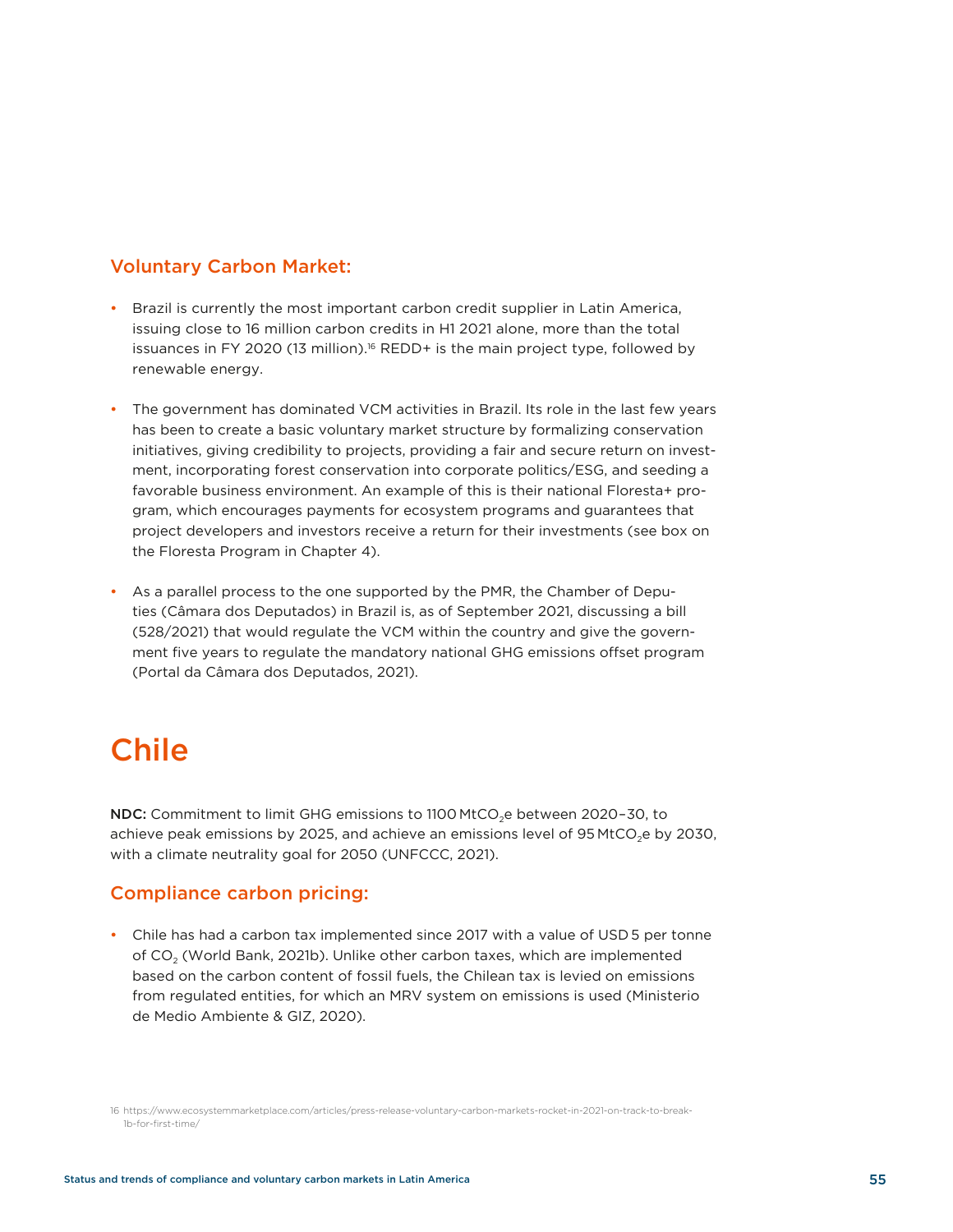# climate neutrality goal for 2050

**CC** 

- A reform approved in 2020 will change the application threshold of Chile's carbon tax to define it in terms of overall emissions (i.e., entities that emit equal or above  $25,000$  tCO<sub>2</sub>) instead of based on the technical characteristics of regulated entities (i.e., based on the thermal power of boilers and turbines) starting in 2023. This change was possible after three years of the carbon tax had built better quality emissions data (GIZ et al., 2021).
- Chile's carbon tax regime does not currently allow for offsets to be used for compliance or compensation to fully/partially meet tax obligations by regulated entities, but a reform approved in 2020, and set to come into force in 2023 (Ley 20780, 2020), would allow regulated entities to offset part or all of their regulated emissions.
- Chile's Climate Change Framework Law proposal is under legislative discussion as of September 2021. If approved as currently drafted, it would provide for a system of GHG emission limits applied to specific or groups of regulated entities. Surplus in reductions of those emission limits could be certified as a tradeable unit (International Carbon Action Partnership, 2021).

# Capacity building and policy analysis:

With the support of the World Bank's Partnership for Market Readiness (PMR) and the German Corporation for International Cooperation (GIZ), several studies, stakeholder engagement processes and capacity building activities have been generated, such as studies on policy coherence of CPIs and activities such as stakeholder dialogue to provide input on the development of a compliance carbon market. (Precio al Carbono Chile, 2021).

# Voluntary Carbon Market:

- Today, voluntary offsets trade on the Santiago Climate Exchange, a local platform for voluntary carbon offset trading established in 2009.
- Chile has large expanses of forests and natural ecosystems, and tapping potential sources of finance (such as the upcoming Chilean offset mechanism) could significantly scale up the protection of these areas via carbon offset projects, while also supporting local communities and their well-being.
- AFOLU projects have issued high numbers of VCUs. Although these AFOLU projects represent 12% of the overall number of issued VCUs, they account for 32% of all to date from Chile.
- COVID-19 slowed down the global economy and thus the issuances of VCUs in Chile.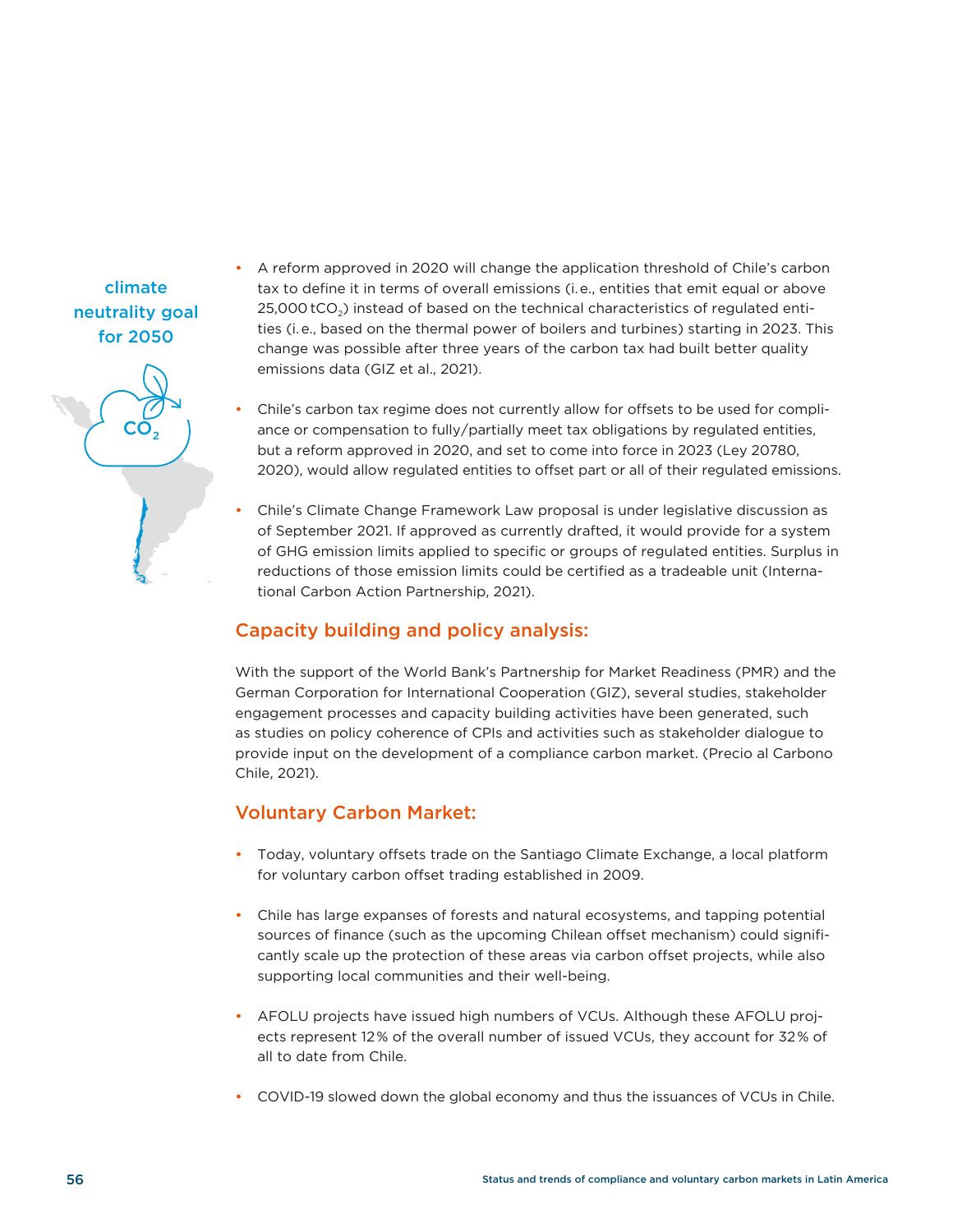• There are several protocols that have been developed and are being used in Chile. Most of them are under the AFOLU category, but these are highly criticized since international organizations see issues with local indigenous communities.

# Colombia

NDC: In its updated NDC, the country made a commitment to limit emissions to 169.44 MtCO<sub>2</sub>e in 2030 (equivalent to a 51% reduction compared to BAU levels), with emissions decreasing over 2027–30, and achieve carbon neutrality by midcentury (UNFCCC, 2021).

# **Compliance carbon pricing**:

- In 2017, Colombia implemented a national carbon tax on fossil fuels with a value of USD 5 per tonne CO<sub>2</sub> (World Bank, 2021b). The Colombian carbon tax includes an offset provision, in which entities that are certified as "carbon neutral" can partially or totally comply with their tax compliance obligation with the carbon neutrality certification (Ministerio de Ambiente y Desarrollo Sostenible).
- Revenues from Colombia's carbon tax are earmarked for the "Sustainable Colombia Fund" (Ley 1819 de 2016, 2016), an initiative by the government to support sustainable and conservation projects by women, black communities, indigenous communities, farmers and people with disabilities, in areas affected by the violent conflict (Colombia Sostenible).
- In 2018, Colombia passed Law 1931, and articles 29 and 30 provide for the creation of a "National Program of Greenhouse Gas Tradable Emission Quotas" (Programa Nacional de Cupos Transables de Emisión de Gases de Efecto Invernadero, or PNCTE). Payment of the tax may be recognized as part of the compliance obligation of regulated entities under the PNCTE. This Law includes crediting provisions: voluntary actions of non-regulated entities that generate GHG emissions reductions or removals could be issued allowances if they are verified, certified, and registered in the National Emission Reductions Registry (International Carbon Action Partnership, 2021).
- The technical design of the ETS is currently under internal revision. An ETS pilot phase is expected to start between 2023 and 2024 (International Carbon Action Partnership, 2021).

# **-51 %** emission limit until 2030

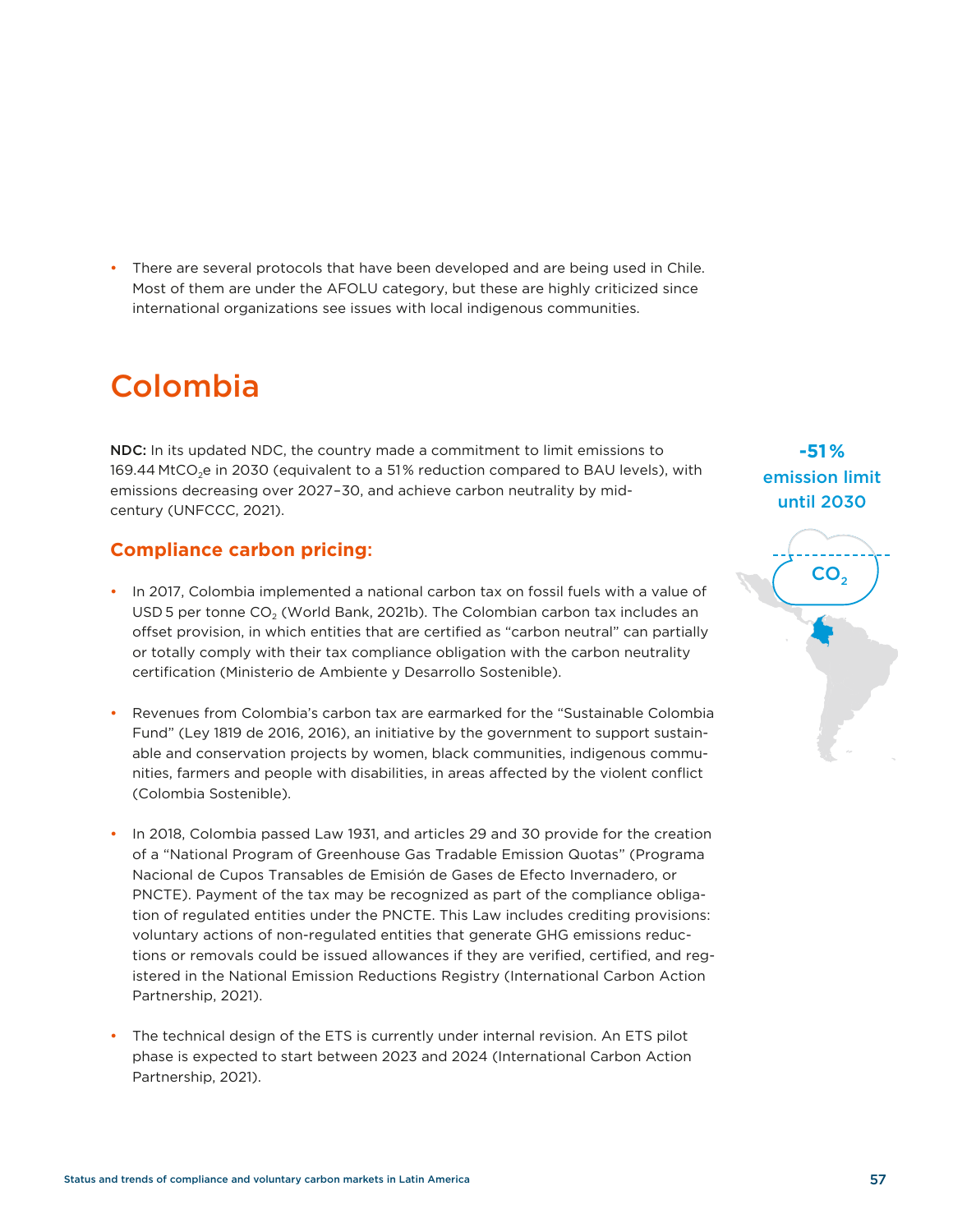# Capacity building and policy analysis:

With significant support from the PMR, Colombia has developed several ETS technical studies and developed capacity building and stakeholder engagement activities. Studies include an impact assessment of an ETS, and studies on sectoral competitiveness and design options for a mandatory GHG reporting program. Capacity building includes in-country or virtual training on ETS and simulation exercises on ETS (World Bank, 2020).

### Voluntary Carbon Market:

In 2021, Colombia introduced its voluntary program on carbon neutrality, which recognizes and promotes the efforts of public and private sector organizations in reducing GHG emissions by promoting organizational carbon neutrality commitments by 2050. In exchange for calculating footprints and establishing targets, the country provides tax reduction incentives based on "levels of effort" to reduce emissions while generating fiscal revenues.

# **Mexico**

NDC: Unconditional reduction commitment of 22% for GHG emissions and of black carbon emissions by 51% by 2030, compared to business as usual levels, and a conditional reduction of GHG emissions of 36% and black carbon emissions of 70% by 2030 (UNFCCC, 2021).

### Compliance carbon pricing:

• Mexico was the first country in Latin America to implement both a carbon tax and an emissions trading system. The national carbon tax, with a value of USD 0.40–3.20 (World Bank, 2021b), has been in operation since 2014 and applies to fossil fuels, excluding natural gas. Since 2017, Certified Emission Reductions for projects developed in Mexico under the Clean Development Mechanism can be used for carbon tax compliance, for a value equivalent to the market value of the credits (Cámara de Diputados del H. Congreso de la Unión, 2019). According to estimates by SEMARNAT (Mexico's Ministry of Environment and Natural Resources), the carbon tax has been responsible for an abatement of approximately  $1.8$  MtCO<sub>2</sub> per year (Saúl Pereyra García, 2017).The Mexican ETS pilot started in 2020. It covers direct  $CO<sub>2</sub>$  emissions from installations in the energy and industrial sectors generating at least 100,000 tCO<sub>2</sub> per year, which in sum account for around 40%



emission reduction by 2030

**GHG emissions** \*\* black carbon emission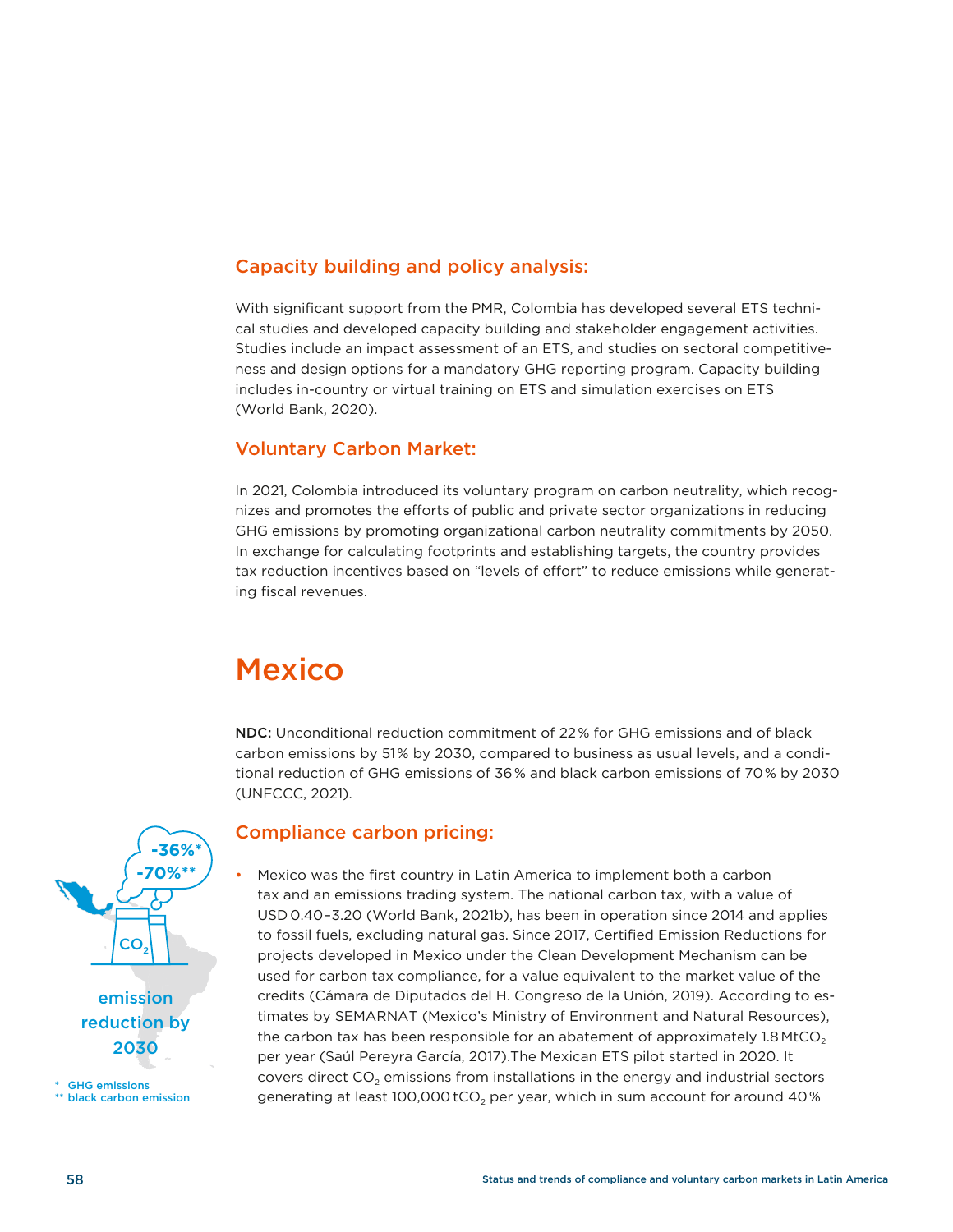of the country's emissions. It is designed to pose no economic impact on regulated entities and will help to test the system design, enhance the quality of emissions data and build capacities for regulated entities before the start of the operational phase of the ETS, planned for 2023. Several offset protocols under the ETS are currently under development, with an anticipated finalization date of late-2021. These protocols primarily will facilitate domestic offset projects in both afforestation and reforestation and improved forest management. The year 2022 will be a transition year toward the operational phase of the ETS, planned for 2023.

• Sub-National Action: Three Mexican states (Zacatecas in 2017, Baja California in 2020 and Tamaulipas in 2021) have also implemented local carbon taxes, and the state of Jalisco is considering following suit.

# Capacity building and policy analysis:

With the support of GIZ and the PMR, Mexico has developed several studies on design elements, options and interactions, as well as communication and stakeholder engagement (Government of Mexico, 2021). The country has also implemented several capacity building activities, such as carbon market simulations, in-country and virtual trainings, and study tours, with their support (IKI Alliance, 2017; World Bank, 2021a). These technical studies and capacity building activities have continued after the start of the pilot phase of the ETS (World Bank, 2021a).

# Voluntary Carbon Market:

- In November 2013, a voluntary carbon credit exchange was launched with assistance of the UN Environment Programme (UNEP) and the UK Government. The Mexico Carbon Platform, or MEXICO2, was established to trade carbon credits for voluntary purposes and for compliance with Mexico's national carbon tax.
- MEXICO2 provides carbon credits to the market that have been certified by internationally recognized methodologies and protocols.
- Mexico is also on schedule to finalize its compliance offset mechanism and is reviewing the Climate Action Reserve (CAR) forestry protocols by the end of 2021 and is now reviewing them to be used under the country's proposed ETS. The forestry protocols will facilitate domestic offset projects in afforestation, reforestation, and improved forest management. Other protocols for livestock, agriculture, and road transportation are in earlier stages but initial protocols are expected to be released for review and consultation by late 2021.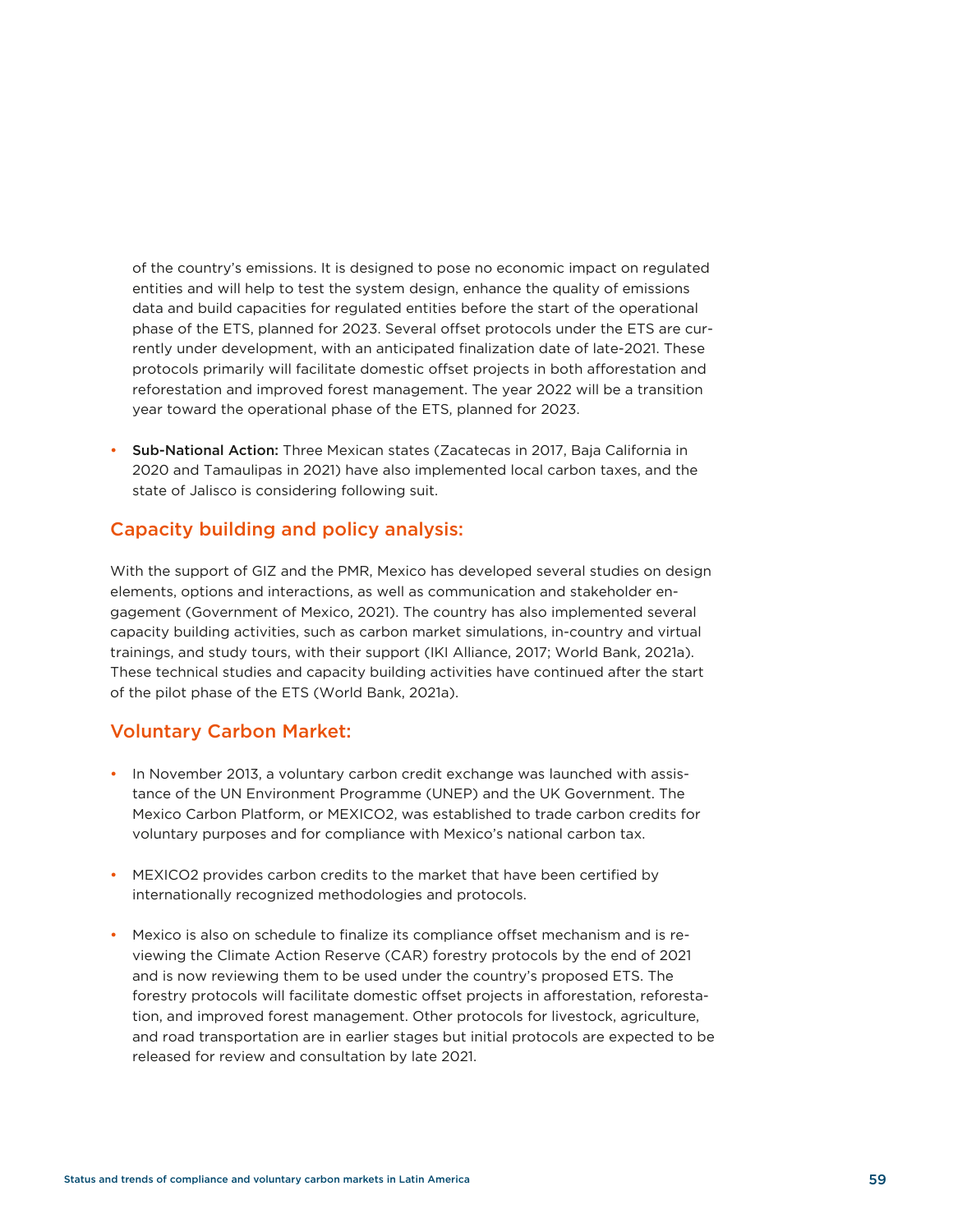• The World Bank's PMR supported the development of three other compliance protocols covering sectors not regulated under Mexico's ETS, which applies to industrial and electricity installations emitting over 100,000 tonnes of  $CO<sub>2</sub>$  annually. All four protocols are designed for use in the country's national carbon market.

# Peru

NDC: Unconditional commitment to limit its GHG emissions to 208.8 MtCO<sub>2</sub>e in 2030. Conditional commitment to limit GHG emissions to 179 MtCO<sub>2</sub>e in 2030, depending on international finance and favorable conditions (UNFCCC, 2021).

# Compliance carbon pricing:

Although Peru currently has no domestic carbon pricing policies in place, the government has developed a social cost of carbon of USD 7.17 per  $tCO<sub>2</sub>e$  as part of its evaluations for public investment projects (Ministerio de Economía y Finanzas, 2021).

# Capacity Building and Article 6 Pilot:

# emission limit to 208.8 MtCO₂e in 2030

CO.

Peru has put considerable effort into foundational carbon pricing MRV, infrastructure and national rules to participate in international carbon markets under the Paris Agreement (Lorenzo Eguren, 2020). In 2021, Peru and Switzerland signed the first bilateral "Implementing Agreement to the Paris Agreement" (Ministerio del Ambiente, 2020), to establish the legal framework for the transfers of Mitigation Outcomes (i.e., GHG reductions or removals, in the context of Article 4.13 of the Paris Agreement) between the two countries, towards achievement of their NDC or other mitigation objectives (Swiss Confederation & Republic of Peru, 2020). This unique agreement allows Peru to fund sustainable development projects, while Switzerland gets to count the resulting emissions cuts against its national targets, giving the Swiss government the option to transfer the rights to retire the offsets to local government or to private companies headquartered in Switzerland.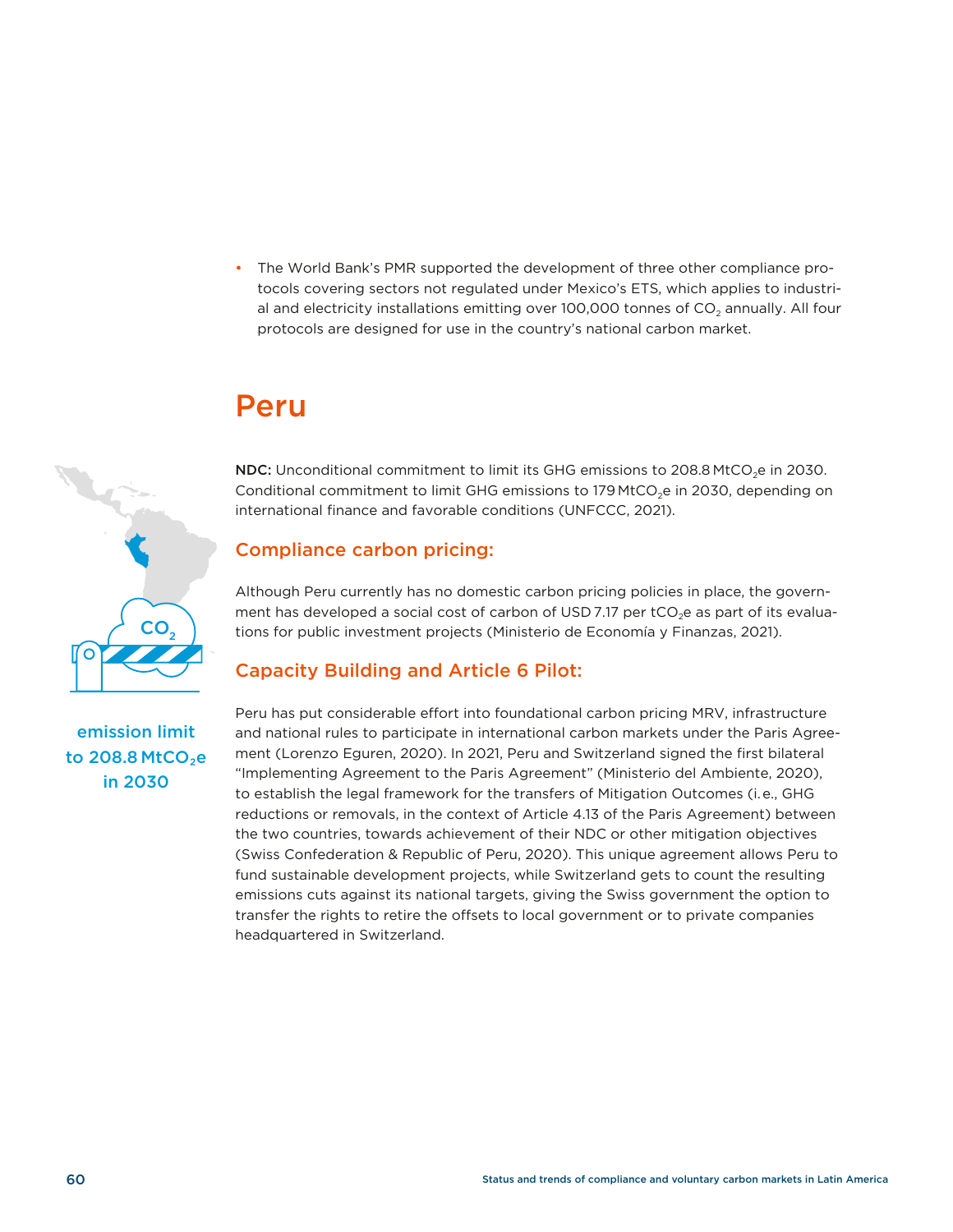# Voluntary Carbon Market:

- With close to 14 million carbon credits already issued in H1 2021, Peru is the second largest carbon credit supplier in Latin America to date (behind Brazil).
- The issuances of carbon credits in Peru are almost exclusively generated from REDD+ projects, all of which are certified by Verra. The largest voluntary carbon project in Peru is the Cordillera Azul National Park REDD+ project, with over 25 million credits issued to date. The Madre de Dios Amazon REDD project (9 million) and Alto Mayo project (over 8.4 million) are second and third largest projects, by issuance volume, in the country.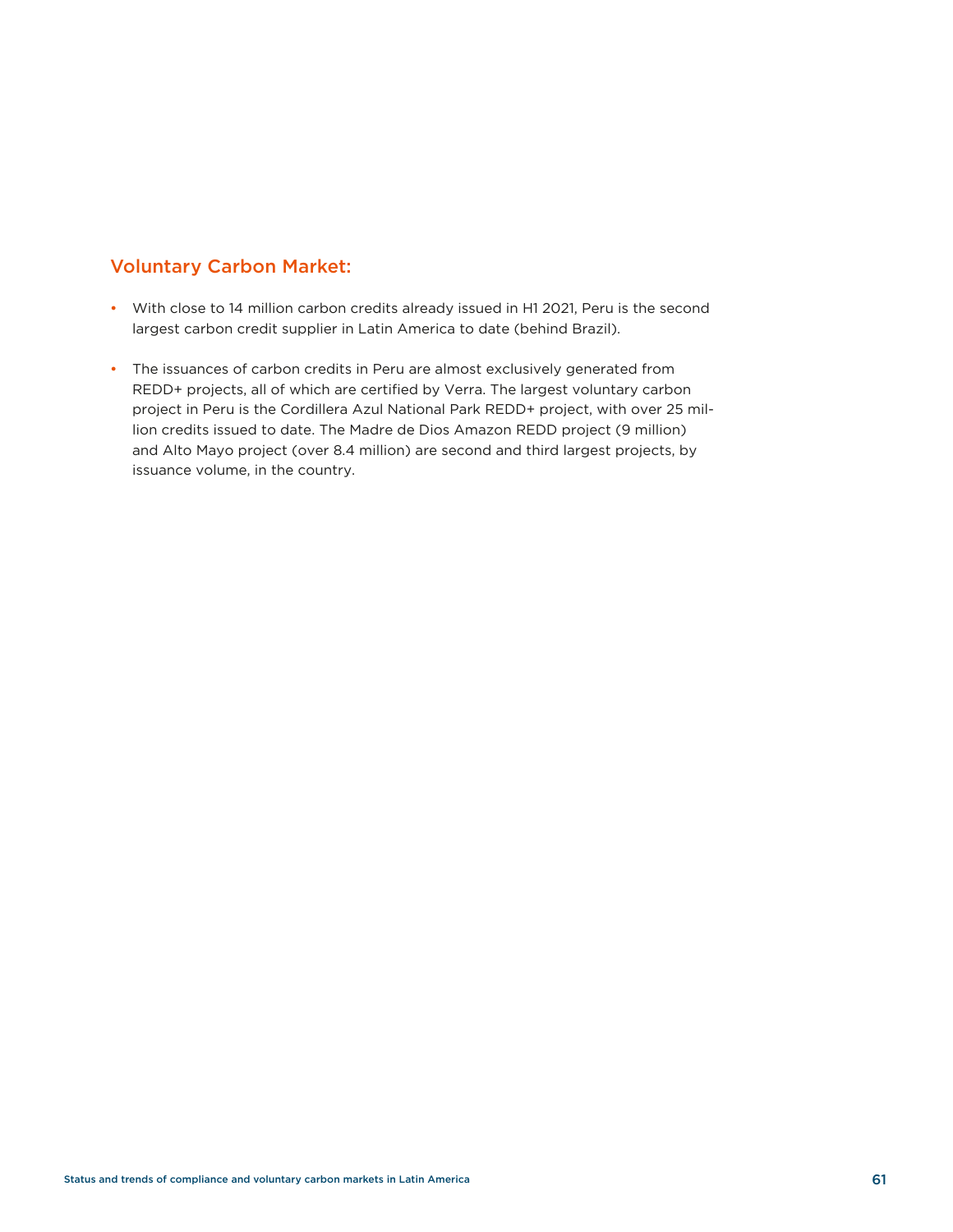# References

ACUERDO por el que se establecen las bases preliminares del Programa de Prueba del Sistema de Comercio de Emisiones, January 10, 2019. [https://www.dof.gob.mx/nota\\_detalle.php?codigo=5573934&fecha=01/10/2019](https://www.dof.gob.mx/nota_detalle.php?codigo=5573934&fecha=01/10/2019
)

adelphi. (2020). Carbon pricing training prepared for the German Corporation for International Cooperation.

#### Bundesministerium für Umwelt, Naturschutz und nukleare Sicherheit. (2020).

First bilateral agreement on article 6 cooperation signed: carbon mechanisms: Market-based climate policy instruments. Bundesministerium für Umwelt, Naturschutz und nukleare Sicherheit. [https://www.carbon-mechanisms.de/en/news-details/first-bilateral-agreement-on-article-6](https://www.carbon-mechanisms.de/en/news-details/first-bilateral-agreement-on-article-6-cooperation-signed) [cooperation-signed](https://www.carbon-mechanisms.de/en/news-details/first-bilateral-agreement-on-article-6-cooperation-signed)

#### Cámara de Diputados del H. Congreso de la Unión. (2019).

Ley del Impuesto Especial sobre Producción y Servicios: Art. 5. http://www.diputados.gob.mx/LeyesBiblio/pdf/78\_241220.pdf

#### Carbon Counts, & E2BIZ Consultores. (2016).

Análisis de la interacción entr eel impuesto al carbono de Chile y sus políticas de energia y medio ambiente. [http://www.precioalcarbonochile.cl/estudios/analisis-la-interaccion-impuesto-al-carbono-chile](http://www.precioalcarbonochile.cl/estudios/analisis-la-interaccion-impuesto-al-carbono-chile-politicas-energia-medio-ambiente)[politicas-energia-medio-ambiente](http://www.precioalcarbonochile.cl/estudios/analisis-la-interaccion-impuesto-al-carbono-chile-politicas-energia-medio-ambiente)

#### Carlos Muñoz Piña.

Mexico's Carbon Tax. [https://www.thepmr.org/system/files/documents/5.%20Carlos%20Munoz%20Pina.pdf](https://www.thepmr.org/system/files/documents/5.%20Carlos%20Munoz%20Pina.pdf
)

#### Carlos Trinidad Alvarado (Ed.). (2019).

Precio al carbono en América Latina: Tendencias y Oporunidades. [https://spda.org.pe/?wpfb\\_dl=4161](https://spda.org.pe/?wpfb_dl=4161 
)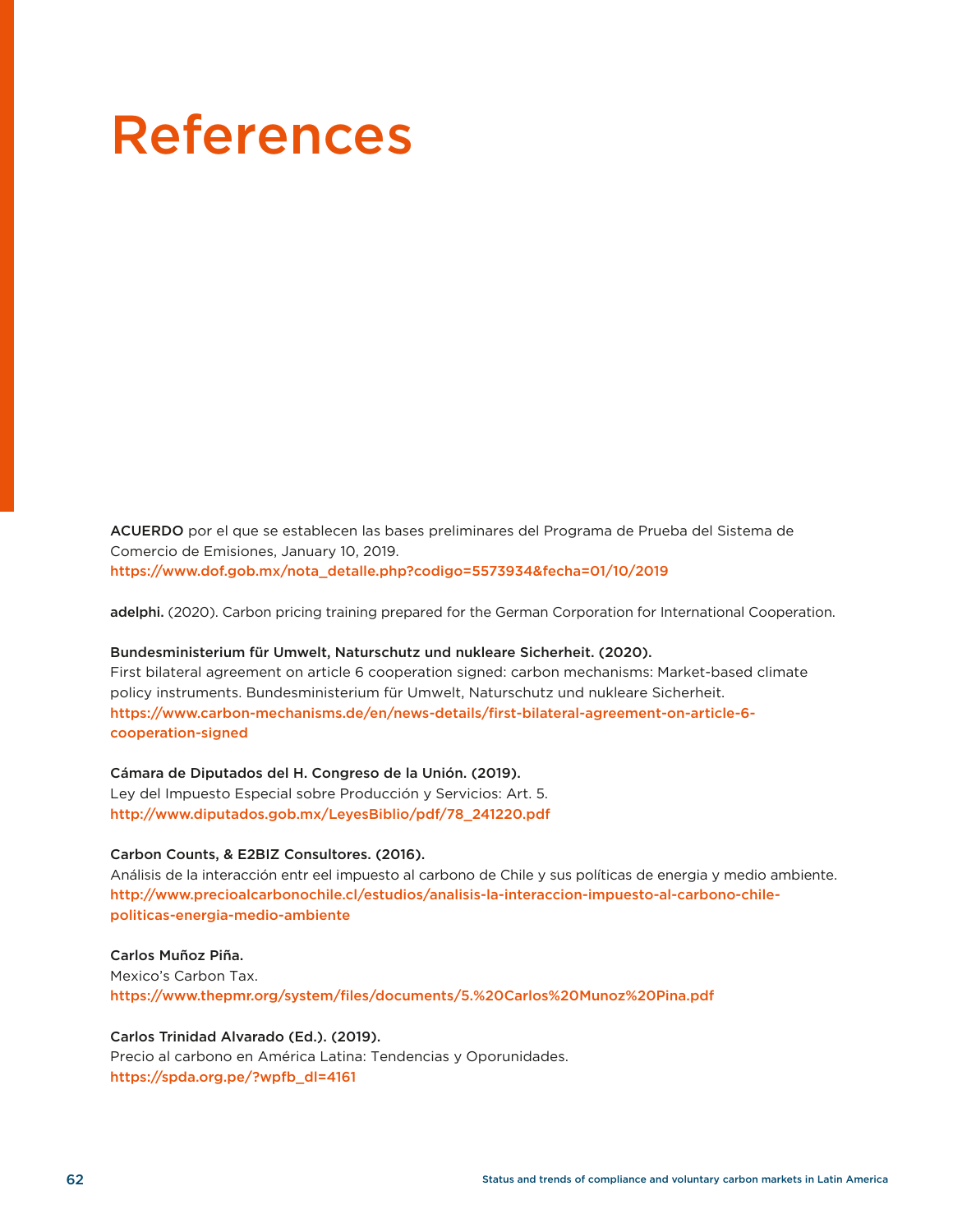#### Center for Resource Solutions. (2018).

Clean Energy Certificates and Emissions Trading in Mexico: Reciprocal Effects and Interactions. [https://www.gob.mx/cms/uploads/attachment/file/415523/Clean\\_Energy\\_Certificates\\_and\\_Emissions\\_](https://www.gob.mx/cms/uploads/attachment/file/415523/Clean_Energy_Certificates_and_Emissions_Trading.pdf) [Trading.pdf](https://www.gob.mx/cms/uploads/attachment/file/415523/Clean_Energy_Certificates_and_Emissions_Trading.pdf) 

#### Climate Action Reserve.

Mexico Forest Protocol. <https://www.climateactionreserve.org/how/protocols/mexico-forest/>

#### Climate Analytics & New Climate Institute. (2021).

Climate action tracker. [https://climateactiontracker.org/](https://climateactiontracker.org/
)

#### Climate Focus. (2021).

Voluntary Carbon Market Dashboard – Update Report H1. [https://www.climatefocus.com/sites/default/files/Climate%20Focus%20-%20VCM%20Update%20](https://www.climatefocus.com/sites/default/files/Climate%20Focus%20-%20VCM%20Update%20Report%20-%20H1%202021.pdf) [Report%20-%20H1%202021.pdf](https://www.climatefocus.com/sites/default/files/Climate%20Focus%20-%20VCM%20Update%20Report%20-%20H1%202021.pdf)

#### Climate Focus & Perspectives Climate Group. (2020).

Article 6 Piloting: State of Play and Stakeholder Experiences. GIZ; Climate Focus; Perspectives Climate Group. [https://www.climatefocus.com/sites/default/files/Climate-Finance-Innovators\\_Article-6-piloting\\_](https://www.climatefocus.com/sites/default/files/Climate-Finance-Innovators_Article-6-piloting_State-of-play-and-stakeholder-experiences_December-2020.pdf) [State-of-play-and-stakeholder-experiences\\_December-2020.pdf](https://www.climatefocus.com/sites/default/files/Climate-Finance-Innovators_Article-6-piloting_State-of-play-and-stakeholder-experiences_December-2020.pdf)

#### Climate Policy Info Hub.

Market-based climate policy instruments. [https://climatepolicyinfohub.eu/market-based-climate-policy-instruments](https://climatepolicyinfohub.eu/market-based-climate-policy-instruments
)

#### Colombia Sostenible.

¿qué es colombia sostenible? [https://colombiasostenible.gov.co/nosotros](https://colombiasostenible.gov.co/nosotros
)

#### Data-Driven EnviroLab & NewClimate Institute. (2020).

Accelerating Net Zero: Exploring Cities, Regions, and Companies' Pledges to Decarbonise. Data-Driven EnviroLab & NewClimate Institute.

[https://newclimate.org/wp-content/uploads/2020/09/NewClimate\\_Accelerating\\_Net\\_Zero\\_Sept2020.pdf](https://newclimate.org/wp-content/uploads/2020/09/NewClimate_Accelerating_Net_Zero_Sept2020.pdf 
) 

#### Donofrio, S., Maguire, P., & Myers, K. (2021).

Buyers of Voluntary Carbon Offsets, a Regional Buyers of Voluntary Carbon Offsets, a Regional Analysis: State of the Voluntary Carbon Markets 2020 (Insights Brief). Ecosystem Marketplace. [https://www.ecosystemmarketplace.com/publications/buyers-of-voluntary-carbon-offsets-a-regional](https://www.ecosystemmarketplace.com/publications/buyers-of-voluntary-carbon-offsets-a-regional-analysis-state-of-the-voluntary-carbon-markets-2020-third-installment-featuring-european-and-north-american-buyers-offsets-2020/)[analysis-state-of-the-voluntary-carbon-markets-2020-third-installment-featuring-european-and-north](https://www.ecosystemmarketplace.com/publications/buyers-of-voluntary-carbon-offsets-a-regional-analysis-state-of-the-voluntary-carbon-markets-2020-third-installment-featuring-european-and-north-american-buyers-offsets-2020/)[american-buyers-offsets-2020/](https://www.ecosystemmarketplace.com/publications/buyers-of-voluntary-carbon-offsets-a-regional-analysis-state-of-the-voluntary-carbon-markets-2020-third-installment-featuring-european-and-north-american-buyers-offsets-2020/)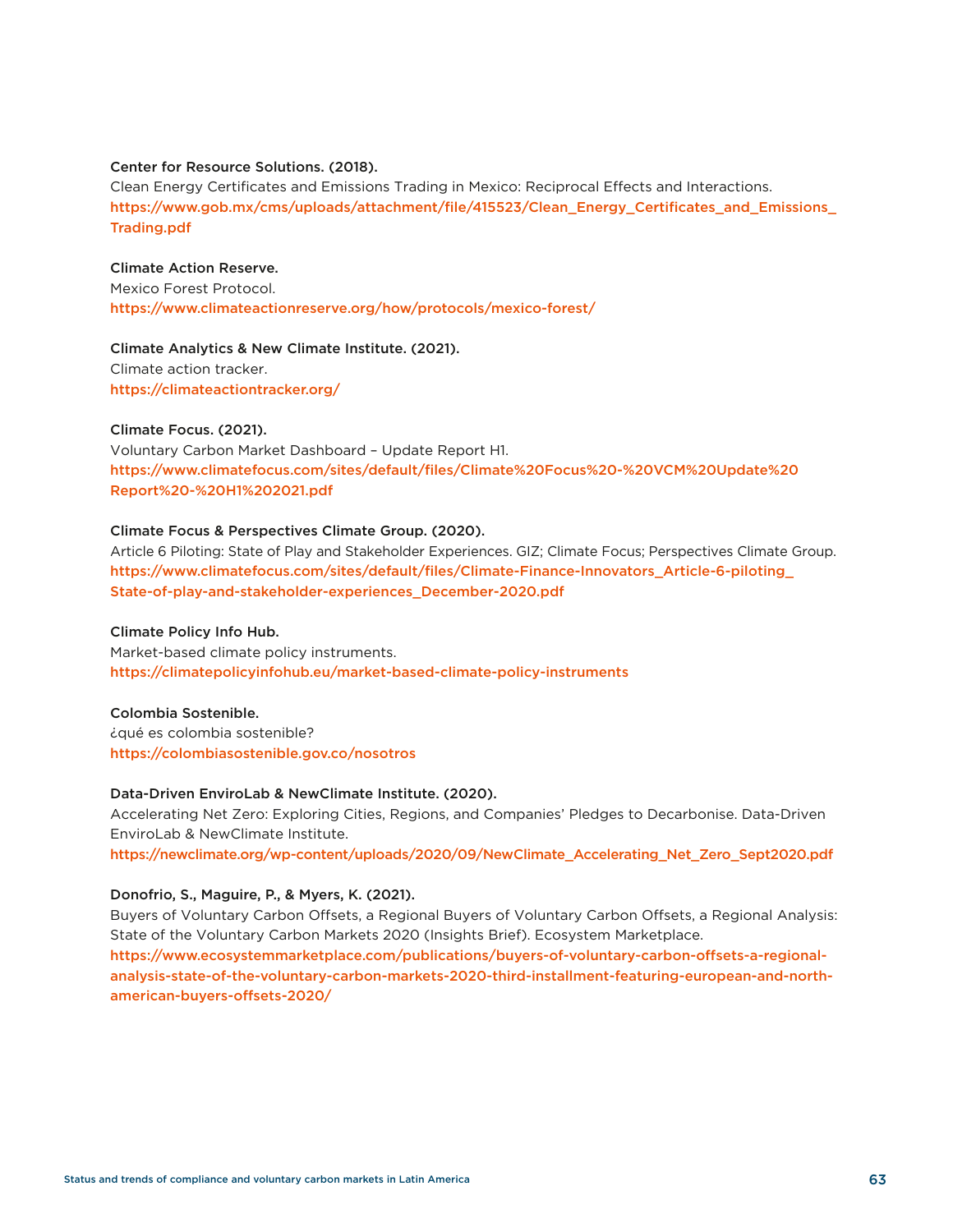#### Dorband, I. I., Jakob, M., Kalkuhl, M., & Steckel, J. C. (2019).

Poverty and distributional effects of carbon pricing in low- and middle-income countries – A global comparative analysis. World Development, 115, 246–257. [https://doi.org/10.1016/j.worlddev.2018.11.015](https://doi.org/10.1016/j.worlddev.2018.11.015
)

#### Empresa de Pesquisa Energética. (2021).

3º workshop consideração de benefícios ambientais no setor elétrico – é hora de um mercado de carbono? [https://www.epe.gov.br/pt/areas-de-atuacao/meio-ambiente/beneficios-ambientais-lei-14-120-2021](https://www.epe.gov.br/pt/areas-de-atuacao/meio-ambiente/beneficios-ambientais-lei-14-120-2021
)

Energy & Climate Intelligence Unit. (2021). Net zero tracker. <https://eciu.net/netzerotracker>

#### European Commission. (2021, July 14).

Carbon Border Adjustment Mechanism: Questions and Answers [Press release]. [https://ec.europa.eu/commission/presscorner/detail/en/qanda\\_21\\_3661](https://ec.europa.eu/commission/presscorner/detail/en/qanda_21_3661
)

#### European Environment Agency (2021, August 5).

EU Emissions Trading System (ETS) data viewer. [https://www.eea.europa.eu/data-and-maps/dashboards/emissions-trading-viewer-1](https://www.eea.europa.eu/data-and-maps/dashboards/emissions-trading-viewer-1
)

#### Federal Office for the Environment. (2021).

Agreements article 6. FOEN.

[https://www.bafu.admin.ch/bafu/en/home/topics/climate/info-specialists/climate--international](https://www.bafu.admin.ch/bafu/en/home/topics/climate/info-specialists/climate--international-affairs/staatsvertraege-umsetzung-klimauebereinkommen-von-paris-artikel6.html
)[affairs/staatsvertraege-umsetzung-klimauebereinkommen-von-paris-artikel6.html](https://www.bafu.admin.ch/bafu/en/home/topics/climate/info-specialists/climate--international-affairs/staatsvertraege-umsetzung-klimauebereinkommen-von-paris-artikel6.html
)

#### FGV EAESP. (2021).

Simulação de comércio de emissões. [https://eaesp.fgv.br/centros/centro-estudos-sustentabilidade/projetos/simulacao-comercio-emissoes](https://eaesp.fgv.br/centros/centro-estudos-sustentabilidade/projetos/simulacao-comercio-emissoes
)

#### Get2C, & Universidade do Minho. (2020).

Advisory services to support Advisory services to support CGE-based assessment of carbon pricing policies in Colombia.

[https://pubdocs.worldbank.org/en/653331616696246420/21-Advisory-services-to-support-CGE](https://pubdocs.worldbank.org/en/653331616696246420/21-Advisory-services-to-support-CGE-based-assessment-of-carbon-pricing-policies-in-Colombia-Policy-analysis-report.pdf)[based-assessment-of-carbon-pricing-policies-in-Colombia-Policy-analysis-report.pdf](https://pubdocs.worldbank.org/en/653331616696246420/21-Advisory-services-to-support-CGE-based-assessment-of-carbon-pricing-policies-in-Colombia-Policy-analysis-report.pdf) 

#### GIZ, Ministerio de Medio Ambiente, & Ministerio de Energia. (2021).

Serie de Folletos 1 – Instrumentos de Precio al Carbono. [https://4echile-datastore.s3.eu-central-1.amazonaws.com/wp-content/uploads/2021/04/13214521/1.-](https://4echile-datastore.s3.eu-central-1.amazonaws.com/wp-content/uploads/2021/04/13214521/1.-IPC-Estrategia-ES.pdf) [IPC-Estrategia-ES.pdf](https://4echile-datastore.s3.eu-central-1.amazonaws.com/wp-content/uploads/2021/04/13214521/1.-IPC-Estrategia-ES.pdf)

#### Government of Brazil (2020).

Brazil first ndc (updated submission): Paris agreement. [https://www4.unfccc.int/sites/ndcstaging/PublishedDocuments/Brazil%20First/Brazil%20First%20](https://www4.unfccc.int/sites/ndcstaging/PublishedDocuments/Brazil%20First/Brazil%20First%20NDC%20(Updated%20submission).pdf) [NDC%20\(Updated%20submission\).pdf](https://www4.unfccc.int/sites/ndcstaging/PublishedDocuments/Brazil%20First/Brazil%20First%20NDC%20(Updated%20submission).pdf)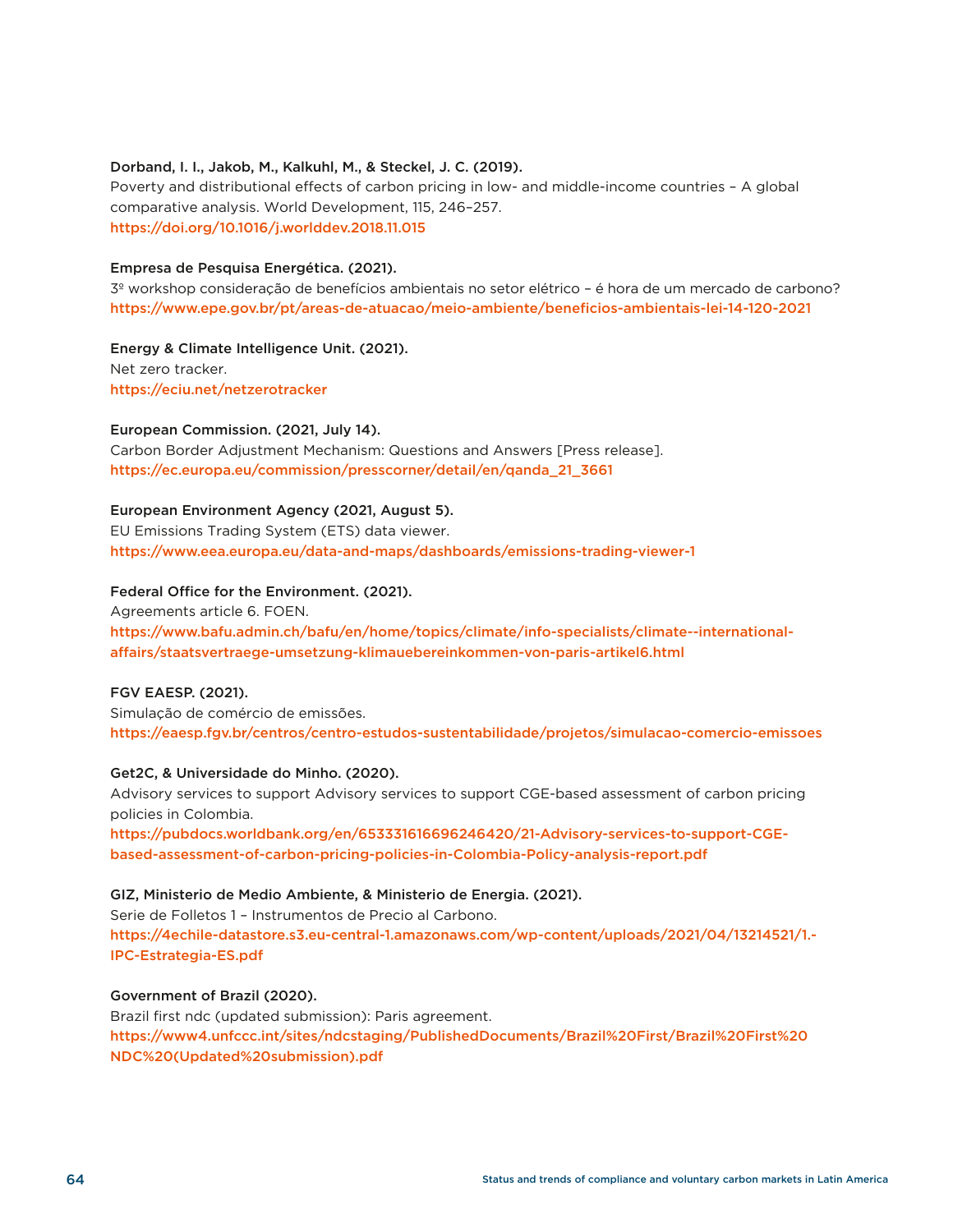#### Government of Chile (2020).

Contribucion determinada a nivel nacional (ndc) de chile: actualizacion 2020. [https://leycambioclimatico.cl/wp-content/uploads/2020/05/NDC\\_Chile\\_2020\\_espan%CC%83ol.pdf](https://leycambioclimatico.cl/wp-content/uploads/2020/05/NDC_Chile_2020_espan%CC%83ol.pdf
)

#### Government of Colombia. (2020).

Actualización de la Contribución Determinada a Nivel. [https://www4.unfccc.int/sites/ndcstaging/PublishedDocuments/Colombia%20First/NDC%20](https://www4.unfccc.int/sites/ndcstaging/PublishedDocuments/Colombia%20First/NDC%20actualizada%20de%20Colombia.pdf) [actualizada%20de%20Colombia.pdf](https://www4.unfccc.int/sites/ndcstaging/PublishedDocuments/Colombia%20First/NDC%20actualizada%20de%20Colombia.pdf)

#### Government of Mexico. (2020).

Registro nacional de emisiones rene | secretaría de medio ambiente y recursos naturales | gobierno | gob.Mx. Naturales, Secretaría de Medio Ambiente y Recursos. [https://www.gob.mx/semarnat/acciones-y-programas/registro-nacional-de-emisiones-rene](https://www.gob.mx/semarnat/acciones-y-programas/registro-nacional-de-emisiones-rene
)

#### Government of Mexico. (2021).

Programa de prueba del sistema de comercio de programa de prueba del sistema de comercio de emisiones: la reforma a la ley general de cambio climático establece UN sistema de comercio de emisiones para promover reducciones de emisiones. Secretaría de Medio Ambiente y Recursos. [https://www.gob.mx/semarnat/acciones-y-programas/programa-de-prueba-del-sistema-de](https://www.gob.mx/semarnat/acciones-y-programas/programa-de-prueba-del-sistema-de-comercio-de-emisiones-179414)[comercio-de-emisiones-179414](https://www.gob.mx/semarnat/acciones-y-programas/programa-de-prueba-del-sistema-de-comercio-de-emisiones-179414)

#### Gusmão, F. (2015).

Estudos sobre Mercado de Carbono no Brasil: Análise da Alocação de Permissões. [https://publications.iadb.org/pt/node/16254](https://publications.iadb.org/pt/node/16254
)

#### High-Level Comission on Carbon Prices. (2017, May 29).

Report of the High-Level Commission on Carbon Prices. Carbon Pricing Leadership Coalition. [https://static1.squarespace.com/static/54ff9c5ce4b0a53decccfb4c/t/59b7f2409f-](https://static1.squarespace.com/static/54ff9c5ce4b0a53decccfb4c/t/59b7f2409f8dce5316811916/1505227332748/CarbonPricing_FullReport.pdf)[8dce5316811916/1505227332748/CarbonPricing\\_FullReport.pdf](https://static1.squarespace.com/static/54ff9c5ce4b0a53decccfb4c/t/59b7f2409f8dce5316811916/1505227332748/CarbonPricing_FullReport.pdf)

#### IDEAM, PNUD, MADS, DNP, CANCILLERÍA. (2018).

Segundo Reporte Bienal de Actualización de Colombia ante la CMNUCC. [http://www.ideam.gov.co/documents/24277/77448440/PNUD-IDEAM\\_2RBA.pdf/ff1af137-2149-4516-](http://www.ideam.gov.co/documents/24277/77448440/PNUD-IDEAM_2RBA.pdf/ff1af137-2149-4516-9923-6423ee4d4b54) [9923-6423ee4d4b54](http://www.ideam.gov.co/documents/24277/77448440/PNUD-IDEAM_2RBA.pdf/ff1af137-2149-4516-9923-6423ee4d4b54)

#### IISD's SDG Knowledge Hub. (2021, March 21).

Policy brief: Delivering climate ambition through market mechanisms: Capitalizing on article 6 piloting activities | sdg knowledge hub | iisd.

[https://sdg.iisd.org/commentary/policy-briefs/delivering-climate-ambition-through-market](https://sdg.iisd.org/commentary/policy-briefs/delivering-climate-ambition-through-market-mechanisms-capitalizing-on-article-6-piloting-activities/)[mechanisms-capitalizing-on-article-6-piloting-activities/](https://sdg.iisd.org/commentary/policy-briefs/delivering-climate-ambition-through-market-mechanisms-capitalizing-on-article-6-piloting-activities/)

#### IKI Alliance. (2017).

Sicem – preparación de UN sistema de comercio de emisiones en méxico. [https://iki-alliance.mx/portafolio/sicem-preparacion-de-un-sistema-de-comercio-de-emisiones-en-mexico/](https://iki-alliance.mx/portafolio/sicem-preparacion-de-un-sistema-de-comercio-de-emisiones-en-mexico/
)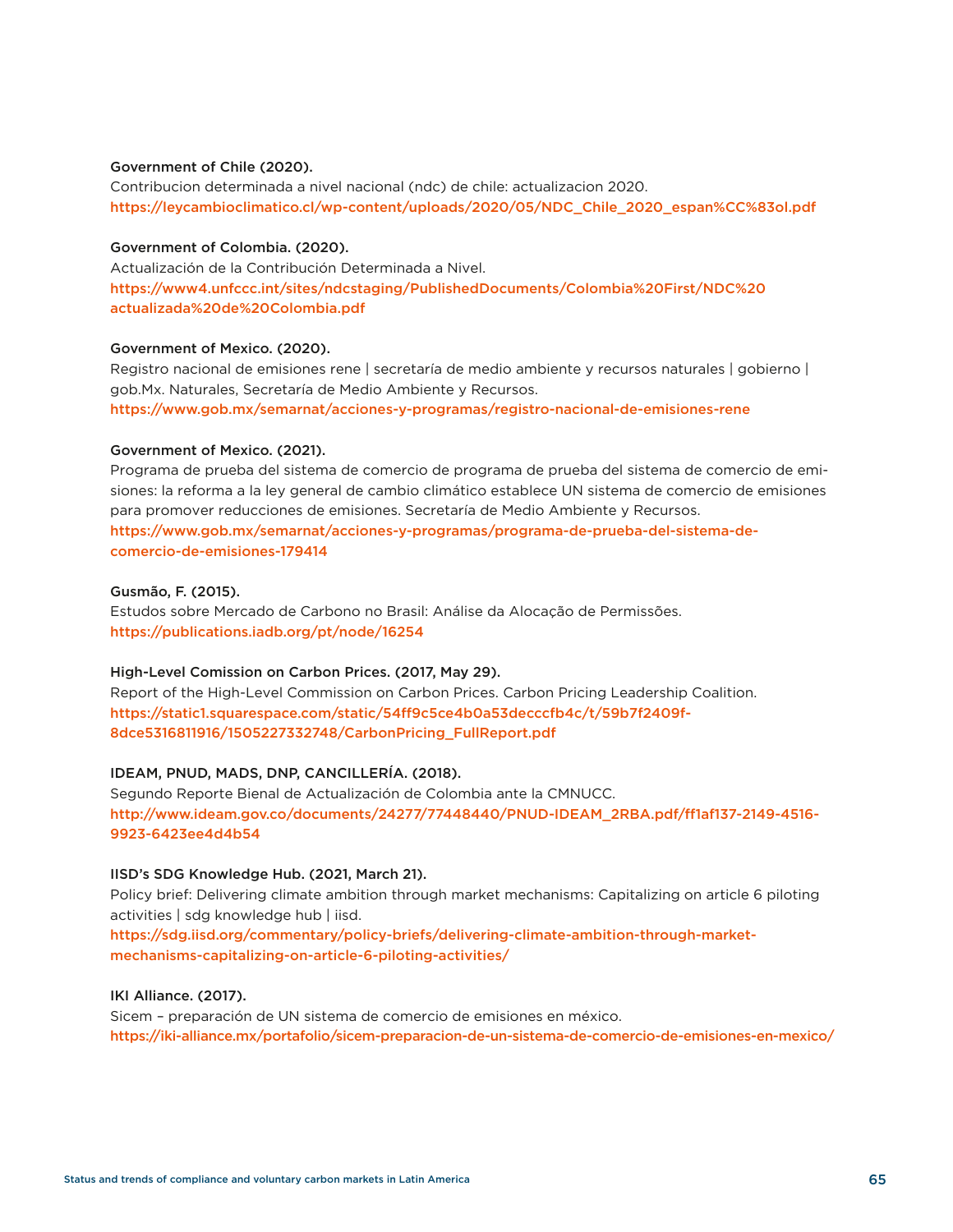#### International Carbon Action Partnership. (2019).

Emissions Trading Worldwide: Status Report 2019: Mexico: Lessons from the ETS development process. Berlin. International Carbon Action Partnership. [https://icapcarbonaction.com/en/?option=com\\_attach&task=download&id=625](https://icapcarbonaction.com/en/?option=com_attach&task=download&id=625 
) 

#### International Carbon Action Partnership. (2021).

Emissions Trading Worldwide: Status Report 2021: Mexico: Mexican Emissions Trading System Pilot Program. Berlin. International Carbon Action Partnership. [https://icapcarbonaction.com/en/?option=com\\_attach&task=download&id=723](https://icapcarbonaction.com/en/?option=com_attach&task=download&id=723 
) 

#### International Energy Agency. (2021).

Net Zero by 2050 – A Roadmap for the Global Energy Sector. International Energy Agency. [https://iea.blob.core.windows.net/assets/405543d2-054d-4cbd-9b89-d174831643a4/NetZeroby2050-](https://iea.blob.core.windows.net/assets/405543d2-054d-4cbd-9b89-d174831643a4/NetZeroby2050-ARoadmapfortheGlobalEnergySector_CORR.pdf) [ARoadmapfortheGlobalEnergySector\\_CORR.pdf](https://iea.blob.core.windows.net/assets/405543d2-054d-4cbd-9b89-d174831643a4/NetZeroby2050-ARoadmapfortheGlobalEnergySector_CORR.pdf) 

#### Kardish, C., Mädder, M., Hellmich, M., & Hall, M. (2021, August 20).

Which countries are most exposed to the EU's proposed carbon tariffs? [https://resourcetrade.earth/publications/which-countries-are-most-exposed-to-the-eus-proposed](https://resourcetrade.earth/publications/which-countries-are-most-exposed-to-the-eus-proposed-carbon-tariffs)[carbon-tariffs](https://resourcetrade.earth/publications/which-countries-are-most-exposed-to-the-eus-proposed-carbon-tariffs)

Ley 1819 de 2016, 2016. [https://www.funcionpublica.gov.co/eva/gestornormativo/norma\\_pdf.php?i=79140](https://www.funcionpublica.gov.co/eva/gestornormativo/norma_pdf.php?i=79140)

Ley 1931 por la cual se establecen directrices para la gestión del cambio climático, 2018. [https://www.minambiente.gov.co/images/cambioclimatico/pdf/LEY\\_1931\\_DEL\\_27\\_DE\\_JULIO\\_](https://www.minambiente.gov.co/images/cambioclimatico/pdf/LEY_1931_DEL_27_DE_JULIO_DE_2018_LEY_DE_CAMBIO_CLIM%C3%81TICO.pdf) [DE\\_2018\\_LEY\\_DE\\_CAMBIO\\_CLIM%C3%81TICO.pdf](https://www.minambiente.gov.co/images/cambioclimatico/pdf/LEY_1931_DEL_27_DE_JULIO_DE_2018_LEY_DE_CAMBIO_CLIM%C3%81TICO.pdf)

Ley General de Cambio Climático: Nueva Ley publicada en el Diario Oficial de la Federación el 6 de junio de 2012, 2012.

[http://www.diputados.gob.mx/LeyesBiblio/pdf/LGCC\\_061120.pdf](http://www.diputados.gob.mx/LeyesBiblio/pdf/LGCC_061120.pdf
)

#### Lithgow, M. (2021, April 22).

Mexico May finish compliance offset forestry protocol by year-end, says gov't official. Carbon Pulse. [https://carbon-pulse.com/127094/](https://carbon-pulse.com/127094/
)

#### Lopes, L. (2015).

Estudos sobre Mercado de Carbono no Brasil: Análise Legal de Possíveis Modelos Regulatórios. [https://publications.iadb.org/pt/node/16252](https://publications.iadb.org/pt/node/16252
)

#### Lorenzo Eguren (2020).

El precio al carbono como instrumento de descarbonización en el contexto nacional. [https://www.congreso.gob.pe/Docs/comisiones2020/CE\\_Cambio\\_Climatico\\_-2020-2021/files/foros\\_](https://www.congreso.gob.pe/Docs/comisiones2020/CE_Cambio_Climatico_-2020-2021/files/foros_documentos/20_10_06_precio_al_carbono_minam.pdf) [documentos/20\\_10\\_06\\_precio\\_al\\_carbono\\_minam.pdf](https://www.congreso.gob.pe/Docs/comisiones2020/CE_Cambio_Climatico_-2020-2021/files/foros_documentos/20_10_06_precio_al_carbono_minam.pdf)

#### Machado, N. (2021, April 14).

Governo descarta taxação de carbono no setor elétrico. Epbr. [https://epbr.com.br/governo-descarta-taxacao-de-carbono-no-setor-eletrico/](https://epbr.com.br/governo-descarta-taxacao-de-carbono-no-setor-eletrico/
)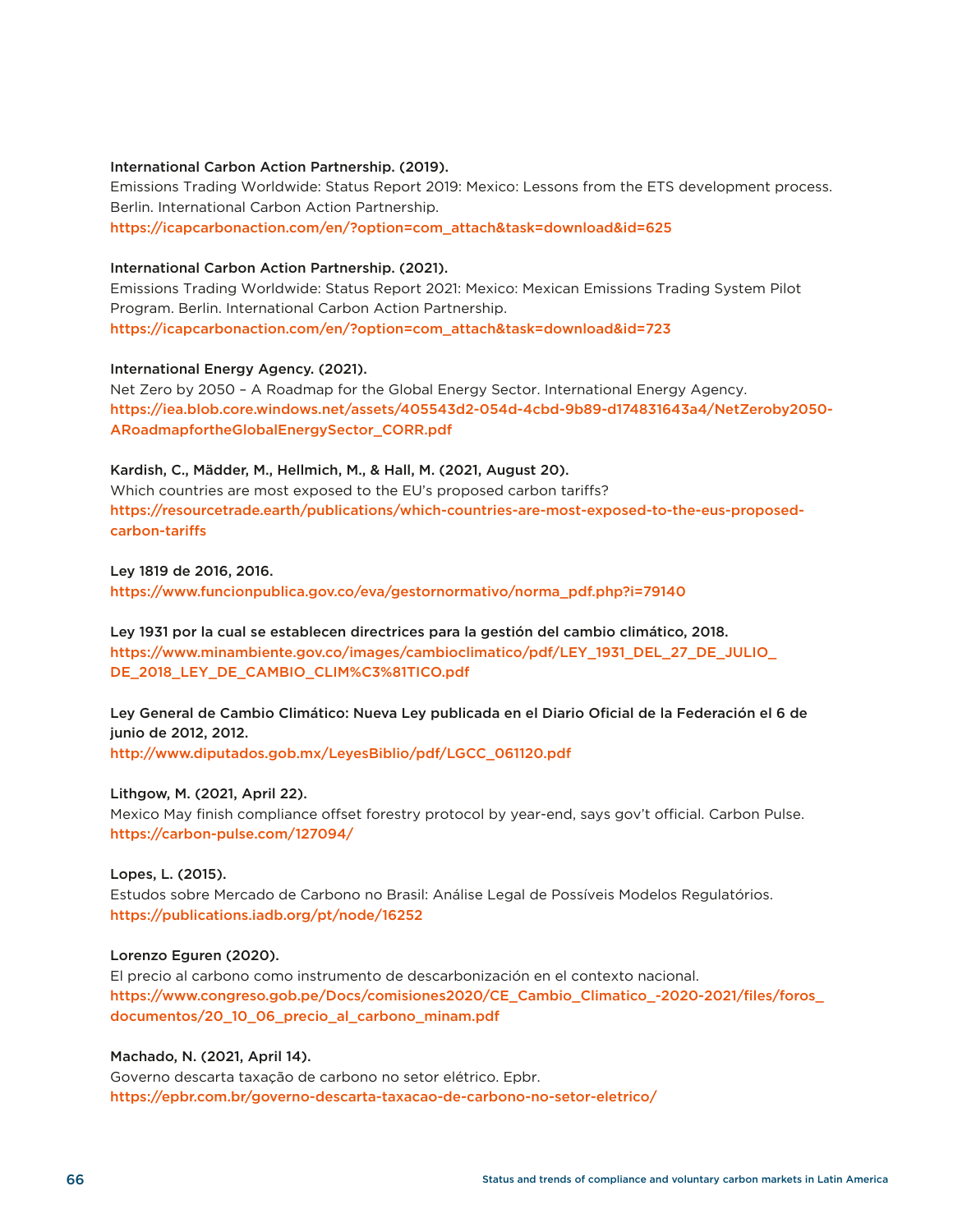#### Mariana Micozzi.

El impuesto al dióxido de carbono en Argentina: análisis El impuesto al dióxido de carbono en Argentina: análisis de un instrumento político.

[https://farn.org.ar/iafonline2019/wp-content/uploads/2019/06/1.3\\_Micozzi-Mariana\\_El-impuestuo-al](https://farn.org.ar/iafonline2019/wp-content/uploads/2019/06/1.3_Micozzi-Mariana_El-impuestuo-al-dioxido-de-carbono-en-Argentina.pdf)[dioxido-de-carbono-en-Argentina.pdf](https://farn.org.ar/iafonline2019/wp-content/uploads/2019/06/1.3_Micozzi-Mariana_El-impuestuo-al-dioxido-de-carbono-en-Argentina.pdf) 

#### Michael Mehling, & Emil Dimantchev. (2017).

Achieving the Mexican Mitigation Targets: Options for an Effective Carbon Pricing Policy Mix. [https://www.gob.mx/cms/uploads/attachment/file/415520/Achieving\\_the\\_Mexican\\_Mitigation\\_Targets.pdf](https://www.gob.mx/cms/uploads/attachment/file/415520/Achieving_the_Mexican_Mitigation_Targets.pdf 
) 

#### Ministerio de Ambiente y Desarrollo Sostenible.

Principales preguntas frente al impuesto nacional al carbono y la solicitud de no causación por carbono neutralidad.

[https://www.minambiente.gov.co/images/abc\\_carbono\\_final29ago.pdf](https://www.minambiente.gov.co/images/abc_carbono_final29ago.pdf
)

#### Ministerio de Ambiente y Desarrollo Sostenible. (January, 2016).

Informe de Gestión 2015.

[https://www.minambiente.gov.co/images/planeacion-y-seguimiento/pdf/Informes\\_de\\_Gesti%C3%B3n/](https://www.minambiente.gov.co/images/planeacion-y-seguimiento/pdf/Informes_de_Gesti%C3%B3n/Informe_de_Gesti%C3%B3n_MADS/Informe_de_Gesti%C3%B3n_MADS_2015_nva_version.pdf) [Informe\\_de\\_Gesti%C3%B3n\\_MADS/Informe\\_de\\_Gesti%C3%B3n\\_MADS\\_2015\\_nva\\_version.pdf](https://www.minambiente.gov.co/images/planeacion-y-seguimiento/pdf/Informes_de_Gesti%C3%B3n/Informe_de_Gesti%C3%B3n_MADS/Informe_de_Gesti%C3%B3n_MADS_2015_nva_version.pdf)

#### Ministerio de Ambiente y Desarrollo Sostenible. (January 2021a).

Informe de Gestion 2020. Ministerio de Ambiente y Desarrollo Sostenible. [https://www.minambiente.gov.co/images/planeacion-y-seguimiento/pdf/Informes\\_de\\_Gesti%C3%B3n/](https://www.minambiente.gov.co/images/planeacion-y-seguimiento/pdf/Informes_de_Gesti%C3%B3n/Informe_de_Gesti%C3%B3n_MADS/INFORME_GESTION_MINAMBIENTE_2020_N.pdf) [Informe\\_de\\_Gesti%C3%B3n\\_MADS/INFORME\\_GESTION\\_MINAMBIENTE\\_2020\\_N.pdf](https://www.minambiente.gov.co/images/planeacion-y-seguimiento/pdf/Informes_de_Gesti%C3%B3n/Informe_de_Gesti%C3%B3n_MADS/INFORME_GESTION_MINAMBIENTE_2020_N.pdf)

#### Ministerio de Ambiente y Desarrollo Sostenible. (2021b, April 7).

"Colombia carbono neutral", una estrategia para combatir el cambio climático | ministerio de ambiente y desarrollo sostenible.

[https://www.minambiente.gov.co/index.php/noticias/5028-colombia-carbono-neutral-una-estrategia](https://www.minambiente.gov.co/index.php/noticias/5028-colombia-carbono-neutral-una-estrategia-para-combatir-el-cambio-climatico)[para-combatir-el-cambio-climatico](https://www.minambiente.gov.co/index.php/noticias/5028-colombia-carbono-neutral-una-estrategia-para-combatir-el-cambio-climatico)

#### Ministerio de Economía y Finanzas. (2021).

Nota Técnica para el uso del Precio Social del Carbono en la Evaluación Social de Proyectos de Inversión. [https://www.mef.gob.pe/contenidos/inv\\_publica/docs/Metodologias\\_Generales\\_PI/2\\_Nota\\_tecnica\\_](https://www.mef.gob.pe/contenidos/inv_publica/docs/Metodologias_Generales_PI/2_Nota_tecnica_uso_del_precio_social_del_carbono_2021.pdf) [uso\\_del\\_precio\\_social\\_del\\_carbono\\_2021.pdf](https://www.mef.gob.pe/contenidos/inv_publica/docs/Metodologias_Generales_PI/2_Nota_tecnica_uso_del_precio_social_del_carbono_2021.pdf) 

#### Ministerio de Energia.

Mesa de mecanismo de emisiones transables (ets): UN instrumento flexible para cimentar la ruta a la carbono neutralidad.

[http://www.precioalcarbonochile.cl/wp-content/uploads/2020/12/Documento-cierre-mesa-ETS\\_final.pdf](http://www.precioalcarbonochile.cl/wp-content/uploads/2020/12/Documento-cierre-mesa-ETS_final.pdf
)

#### Ministerio de Medio Ambiente, & GIZ. (2020).

Construcción y fortalecimiento de capacidades para la implementación de los impuestos verdes en Chile. [https://4echile-datastore.s3.eu-central-1.amazonaws.com/wp-content/uploads/2020/08/04052900/4.-](https://4echile-datastore.s3.eu-central-1.amazonaws.com/wp-content/uploads/2020/08/04052900/4.-Construcci%C3%B3n-y-fortalecimiento-de-capacidades-para-la-implementaci%C3%B3n-de-los-Impuestos-Verdes-en-Chile.pdf) [Construcci%C3%B3n-y-fortalecimiento-de-capacidades-para-la-implementaci%C3%B3n-de-los-Impues](https://4echile-datastore.s3.eu-central-1.amazonaws.com/wp-content/uploads/2020/08/04052900/4.-Construcci%C3%B3n-y-fortalecimiento-de-capacidades-para-la-implementaci%C3%B3n-de-los-Impuestos-Verdes-en-Chile.pdf)[tos-Verdes-en-Chile.pdf](https://4echile-datastore.s3.eu-central-1.amazonaws.com/wp-content/uploads/2020/08/04052900/4.-Construcci%C3%B3n-y-fortalecimiento-de-capacidades-para-la-implementaci%C3%B3n-de-los-Impuestos-Verdes-en-Chile.pdf)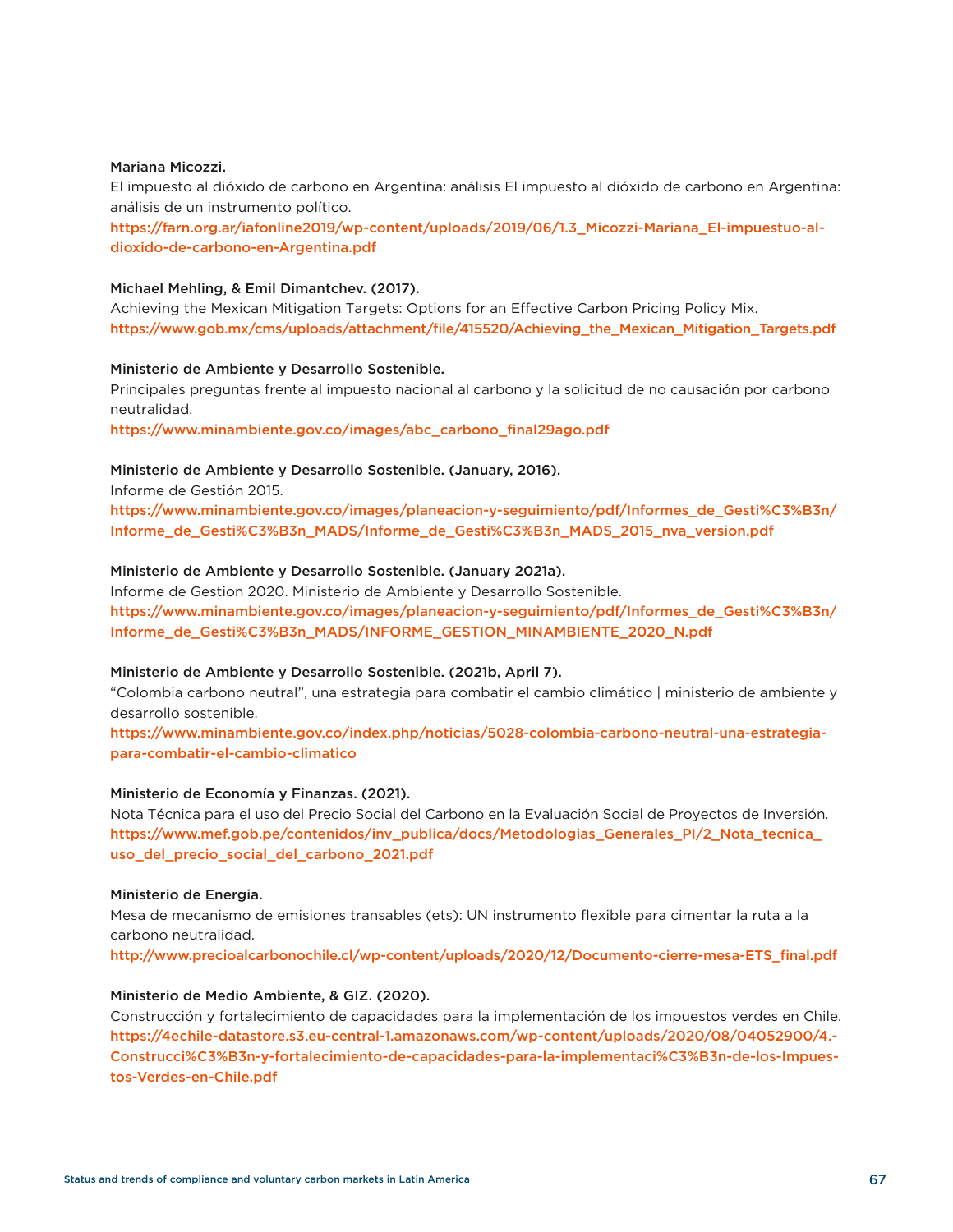#### Ministerio del Ambiente. (2020).

Perú y Suiza firman acuerdo de cooperación que busca reducir efectos del cambio climático – Gobierno del Perú. [https://www.gob.pe/institucion/minam/noticias/308992-peru-y-suiza-firman-acuerdo-de-cooperacion](https://www.gob.pe/institucion/minam/noticias/308992-peru-y-suiza-firman-acuerdo-de-cooperacion-que-busca-reducir-efectos-del-cambio-climatico)[que-busca-reducir-efectos-del-cambio-climatico](https://www.gob.pe/institucion/minam/noticias/308992-peru-y-suiza-firman-acuerdo-de-cooperacion-que-busca-reducir-efectos-del-cambio-climatico)

#### Natalie Rona. (May, 2019).

Colombia: Impuesto Nacional al Carbono: Estudio de caso. [https://ledslac.org/wp-content/uploads/2019/09/EdC-Impuesto-al-Carbono-Colombia-ago19](https://ledslac.org/wp-content/uploads/2019/09/EdC-Impuesto-al-Carbono-Colombia-ago19-
comentarios-RA-_VF-rev.pdf) [comentarios-RA-\\_VF-rev.pdf](https://ledslac.org/wp-content/uploads/2019/09/EdC-Impuesto-al-Carbono-Colombia-ago19-
comentarios-RA-_VF-rev.pdf) 

#### Ohlendorf, N., Jakob, M., Minx, J. C., Schröder, C., & Steckel, J. C. (2021).

Distributional Impacts of Carbon Pricing: A Meta-Analysis. Environmental and Resource Economics (Environmental and Resource Economics), 78(1), 1–42. <https://doi.org/10.1007/s10640-020-00521-1>

#### Partnership for Market Implementation.

About us. <https://pmiclimate.org/about>

#### Partnership for Market Readiness (2019a).

Brazil pmr project implementation status report 2019. [https://www.thepmr.org/system/files/documents/Brazil%20PMR%20Project%20Implementation%20](https://www.thepmr.org/system/files/documents/Brazil%20PMR%20Project%20Implementation%20Status%20Report%202019_PA21.pdf) [Status%20Report%202019\\_PA21.pdf](https://www.thepmr.org/system/files/documents/Brazil%20PMR%20Project%20Implementation%20Status%20Report%202019_PA21.pdf)

#### Partnership for Market Readiness (2019b).

Chile pmr project implementation status report 2019. [https://www.thepmr.org/system/files/documents/2019%20Chile%20PMR%20Project%20Implementation](https://www.thepmr.org/system/files/documents/2019%20Chile%20PMR%20Project%20Implementation
%20Status%20Report.pdf) [%20Status%20Report.pdf](https://www.thepmr.org/system/files/documents/2019%20Chile%20PMR%20Project%20Implementation
%20Status%20Report.pdf)

#### Partnership for Market Readiness (2020).

Síntese das análises e resultados do projeto pmr brasil. [https://www.gov.br/produtividade-e-comercio-exterior/pt-br/assuntos/competitividade-industrial/pmr/](https://www.gov.br/produtividade-e-comercio-exterior/pt-br/assuntos/competitividade-industrial/pmr/relatorio-sintese-pmr.pdf) [relatorio-sintese-pmr.pdf](https://www.gov.br/produtividade-e-comercio-exterior/pt-br/assuntos/competitividade-industrial/pmr/relatorio-sintese-pmr.pdf)

#### Partnership for Market Readiness. (2021).

Carbon Pricing Assessment and Decision-Making: A Guide to Adopting a Carbon Price. World Bank, Washington, DC.

<https://openknowledge.worldbank.org/handle/10986/35387>

#### Partnership for Market Readiness, & International Carbon Action Partnership. (2021).

Emissions Trading in Practice: A Handbook on Design and Implementation. [https://icapcarbonaction.com/en/?option=com\\_attach&task=download&id=745](https://icapcarbonaction.com/en/?option=com_attach&task=download&id=745)

Portal da Câmara dos Deputados. (2021).

Projeto regulamenta mercado de negociação de créditos de carbono – notícias. [https://www.camara.leg.br/noticias/746463-projeto-regulamenta-mercado-de-negociacao-de-creditos](https://www.camara.leg.br/noticias/746463-projeto-regulamenta-mercado-de-negociacao-de-creditos-de-carbono/)[de-carbono/](https://www.camara.leg.br/noticias/746463-projeto-regulamenta-mercado-de-negociacao-de-creditos-de-carbono/)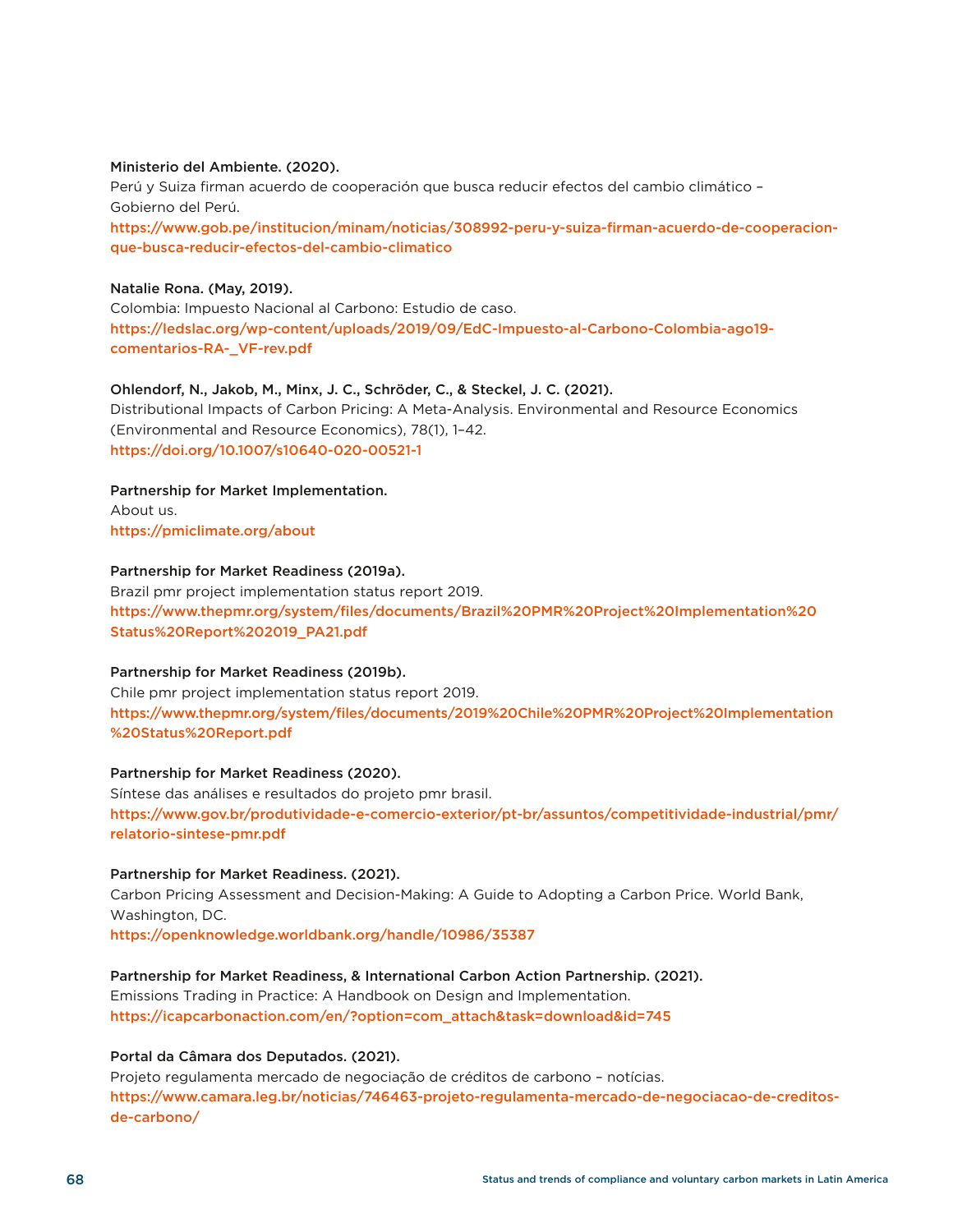#### Precio al Carbono Chile. (2021, July 22).

Documentación pmr-chile – precio al carbono chile. <http://www.precioalcarbonochile.cl/documentos>

#### Proyecto de ley que fija Ley Marco de Cambio Climático, 2020.

[https://www.camara.cl/legislacion/ProyectosDeLey/tramitacion.aspx?prmID=13728&prmBOLE-](https://www.camara.cl/legislacion/ProyectosDeLey/tramitacion.aspx?prmID=13728&prmBOLETIN=13191-12)[TIN=13191-12](https://www.camara.cl/legislacion/ProyectosDeLey/tramitacion.aspx?prmID=13728&prmBOLETIN=13191-12)

#### Reforma tributaria que modifica el sistem de tributación de la renta e introduce diversos ajustes en el sistema tributario (2020).

<https://www.bcn.cl/leychile/navegar?idNorma=1067194>

#### Rodrigo Pizarro Gariazzo. (2021).

Sistemas de instrumentos de fijación de precios del carbono en América Latina y jurisdicciones de las Américas relevantes.

[https://repositorio.cepal.org/bitstream/handle/11362/46765/4/S2100035\\_es.pdf](https://repositorio.cepal.org/bitstream/handle/11362/46765/4/S2100035_es.pdf)

#### Rojo, J. (2021).

La producción de hidrocarburos en Argentina – Informe anual – Año 2020. <https://www.iae.org.ar/wp-content/uploads/2021/03/Informe-anual-de-hidrocarburos-2020.pdf>

#### Saúl Pereyra García (2017, March 22).

MEXICO CARBON TAX. Technical Workshop – Carbon Tax: Design and Implementation in Practice. [https://www.thepmr.org/system/files/documents/Mexico%20Carbon%20Tax\\_PMR\\_march\\_2017.pdf](https://www.thepmr.org/system/files/documents/Mexico%20Carbon%20Tax_PMR_march_2017.pdf)

#### Swiss Confederation, & Republic of Peru. (2020).

Implementing Agreement to the Paris Agreement Between the Swiss COnfederation and the Republic of Peru.

[https://www.bafu.admin.ch/dam/bafu/de/dokumente/international/fachinfo-daten/Implementing%20](https://www.bafu.admin.ch/dam/bafu/de/dokumente/international/fachinfo-daten/Implementing%20Agreement%20to%20the%20Paris%20Agreemen_%20PE_CH_Signed.pdf.download.pdf/Implementing%20Agreement%20to%20the%20Paris%20Agreemen_%20PE_CH_Signed.pdf) [Agreement%20to%20the%20Paris%20Agreemen\\_%20PE\\_CH\\_Signed.pdf.download.pdf/Implementing](https://www.bafu.admin.ch/dam/bafu/de/dokumente/international/fachinfo-daten/Implementing%20Agreement%20to%20the%20Paris%20Agreemen_%20PE_CH_Signed.pdf.download.pdf/Implementing%20Agreement%20to%20the%20Paris%20Agreemen_%20PE_CH_Signed.pdf) [%20Agreement%20to%20the%20Paris%20Agreemen\\_%20PE\\_CH\\_Signed.pdf](https://www.bafu.admin.ch/dam/bafu/de/dokumente/international/fachinfo-daten/Implementing%20Agreement%20to%20the%20Paris%20Agreemen_%20PE_CH_Signed.pdf.download.pdf/Implementing%20Agreement%20to%20the%20Paris%20Agreemen_%20PE_CH_Signed.pdf) 

#### Trove Research. (2021).

Future Demand, Supply and Prices for Voluntary Carbon Credits – Keeping the Balance. Trove Research. <https://trove-research.com/research-and-insight/carbon-credit-demand-supply-and-prices-june-2021/>

#### UN Climate Change News. (2020).

Panama launches new programme towards implementing its ndc | unfccc. [https://unfccc.int/news/panama-launches-new-programme-towards-implementing-its-ndc](https://unfccc.int/news/panama-launches-new-programme-towards-implementing-its-ndc
)

#### UNFCCC.

Key aspects of the Paris agreement. [https://unfccc.int/process-and-meetings/the-paris-agreement/the-paris-agreement/key-aspects-of](https://unfccc.int/process-and-meetings/the-paris-agreement/the-paris-agreement/key-aspects-of-the-paris-agreement)[the-paris-agreement](https://unfccc.int/process-and-meetings/the-paris-agreement/the-paris-agreement/key-aspects-of-the-paris-agreement)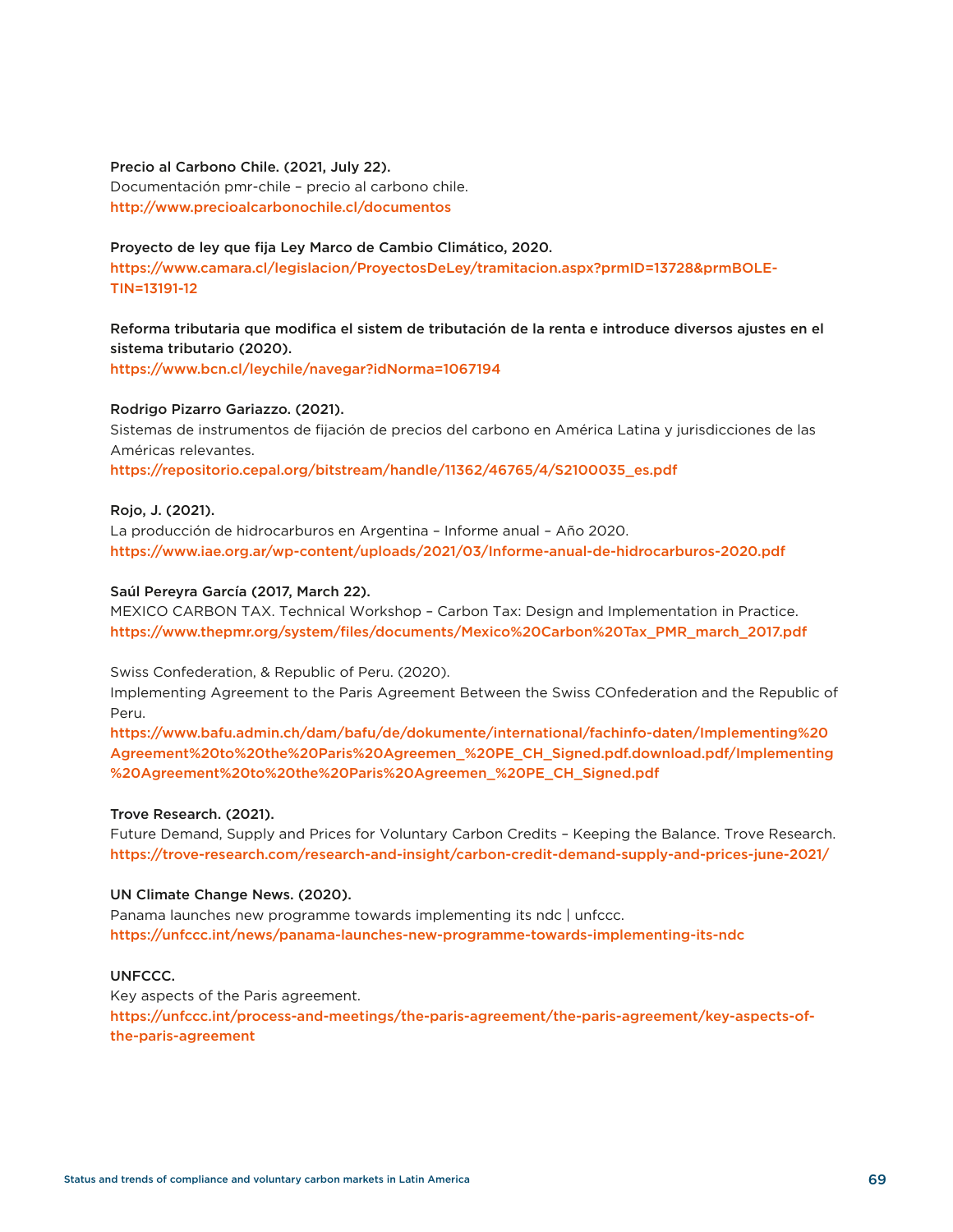#### UNFCCC.

Nationally determined contributions (ndcs): the Paris agreement and ndcs. [https://unfccc.int/process-and-meetings/the-paris-agreement/nationally-determined-contributions](https://unfccc.int/process-and-meetings/the-paris-agreement/nationally-determined-contributions-ndcs/nationally-determined-contributions-ndcs
)[ndcs/nationally-determined-contributions-ndcs](https://unfccc.int/process-and-meetings/the-paris-agreement/nationally-determined-contributions-ndcs/nationally-determined-contributions-ndcs
)

#### UNFCCC. (2021).

Ndc registry (interim) - all ndcs. [https://www4.unfccc.int/sites/NDCStaging/Pages/All.aspx](https://www4.unfccc.int/sites/NDCStaging/Pages/All.aspx
)

#### Vivid Economics. (2018).

Emissions Trading in Mexico: Analysis of Carbon Leakage Risks. [https://www.gob.mx/cms/uploads/attachment/file/415521/Analysis\\_of\\_Carbon\\_Leakage\\_Risks.pdf](https://www.gob.mx/cms/uploads/attachment/file/415521/Analysis_of_Carbon_Leakage_Risks.pdf 
) 

#### World Bank. (2020).

Expanding Carbon Pricing in Colombia: Final Report for the Partnership for Market Readiness Project. World Bank Group.

[https://documents1.worldbank.org/curated/en/559731608060479169/pdf/Expanding-Carbon-Pricing](https://documents1.worldbank.org/curated/en/559731608060479169/pdf/Expanding-Carbon-Pricing-in-Colombia-Final-Report-for-the-Partnership-for-Market-Readiness-Project.pdf)[in-Colombia-Final-Report-for-the-Partnership-for-Market-Readiness-Project.pdf](https://documents1.worldbank.org/curated/en/559731608060479169/pdf/Expanding-Carbon-Pricing-in-Colombia-Final-Report-for-the-Partnership-for-Market-Readiness-Project.pdf)

#### World Bank. (2021a).

Mexico: Paving the way for the development of emissions trading. World Bank. [https://openknowledge.worldbank.org/bitstream/handle/10986/35467/Paving-the-Way-for-the-Devel](https://openknowledge.worldbank.org/bitstream/handle/10986/35467/Paving-the-Way-for-the-Development-of-Emissions-Trading-Report-for-the-Mexico-Partnership-for-Market-Readiness-Project.pdf?sequence=1&isAllowed=y)[opment-of-Emissions-Trading-Report-for-the-Mexico-Partnership-for-Market-Readiness-Project.pdf?](https://openknowledge.worldbank.org/bitstream/handle/10986/35467/Paving-the-Way-for-the-Development-of-Emissions-Trading-Report-for-the-Mexico-Partnership-for-Market-Readiness-Project.pdf?sequence=1&isAllowed=y) [sequence=1&isAllowed=y](https://openknowledge.worldbank.org/bitstream/handle/10986/35467/Paving-the-Way-for-the-Development-of-Emissions-Trading-Report-for-the-Mexico-Partnership-for-Market-Readiness-Project.pdf?sequence=1&isAllowed=y)

#### World Bank. (2020).

State and Trends of Carbon Pricing 2020. <https://openknowledge.worldbank.org/bitstream/handle/10986/33809/9781464815867.pdf>

World Bank. (2021b). State and Trends of Carbon Pricing 2021. [https://openknowledge.worldbank.org/handle/10986/35620](https://openknowledge.worldbank.org/handle/10986/35620 
) 

#### World Bank. (2021c, April 1).

Carbon pricing dashboard. [https://carbonpricingdashboard.worldbank.org/](https://carbonpricingdashboard.worldbank.org/
)

### World Bank Group, & Frankfurt School of Finance and Management. (2017). Results-Based Climate Finance in Practice. World Bank, Washington, DC.

[https://openknowledge.worldbank.org/handle/10986/26644 https://doi.org/10.1596/26644](https://openknowledge.worldbank.org/handle/10986/26644 https://doi.org/10.1596/26644
)

#### World Bank Partnership for Market Readiness. (2017).

Carbon Tax Guide : A Handbook for Policy Makers. <https://openknowledge.worldbank.org/handle/10986/26300>

World Bank Partnership for Market Readiness, & International Carbon Action Partnership. (2021). Emissions Trading in Practice: A Handbook on Design and Implementation. [https://icapcarbonaction.com/en/?option=com\\_attach&task=download&id=745](https://icapcarbonaction.com/en/?option=com_attach&task=download&id=745)